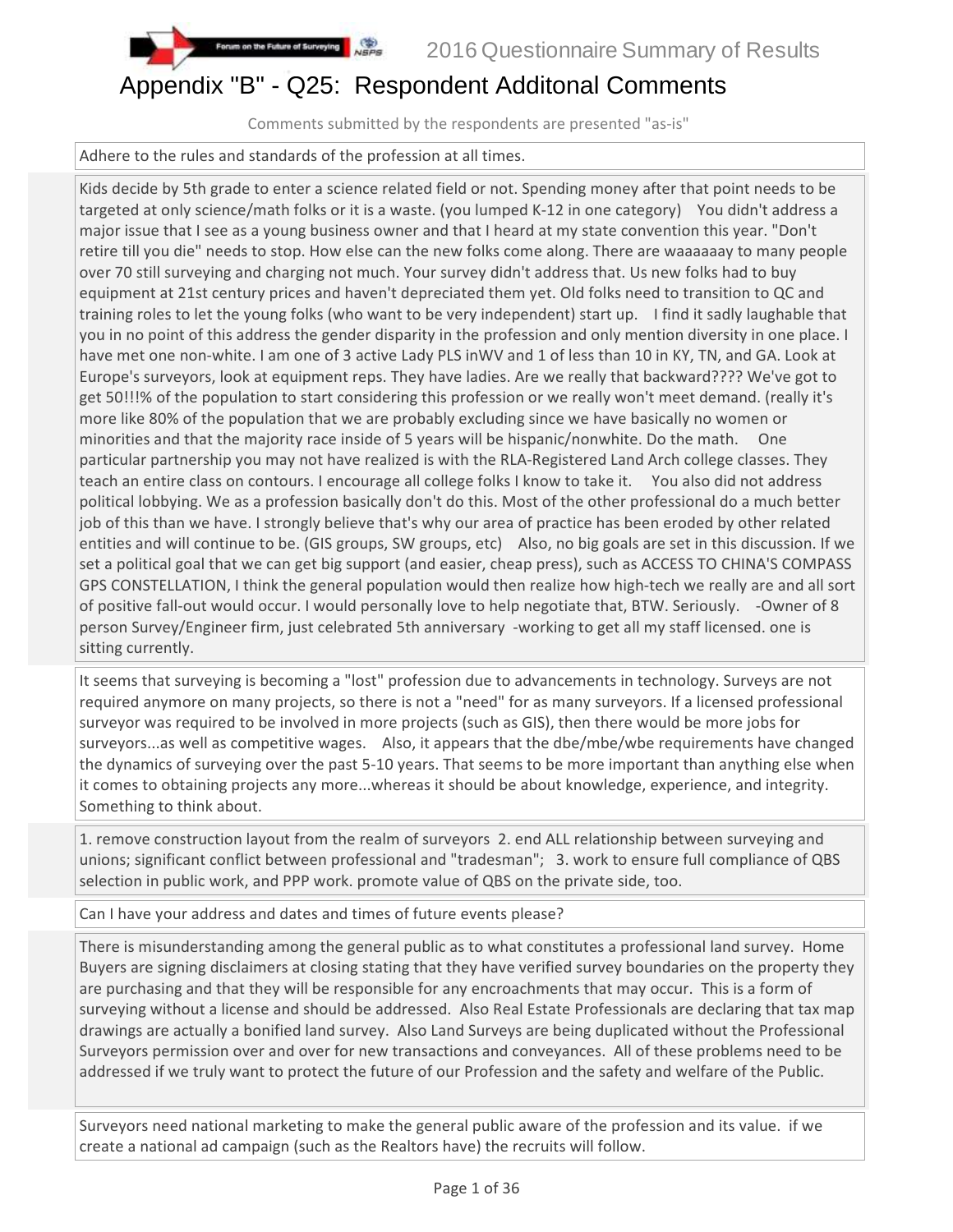Surveying must continue to attract dedicated people who have a professional desire to do professional work. But educational requirements must allow significant credit for apprentices working under professional mentors and the specific number of years of formal education required needs to thrown out the window. If the entrance exams do their job, the uneducated would never get into the profession. We need to form a lobbyist group to work at rescinding such silly laws like the "learned profession" concept has created (designed by politicans, lawyers and judges who are nothing more than over-stuffed lawyers). We just don't need to be led around by the nose by laws and judgements created by law profession idiots. Other than that comment, the concepts of promoting surveying as a unique profession as delineated herein are fully supported.

## Recruiting focus - Junior College Responsibility for answers provided to clients

It seems we are dancing around re-branding the profession of surveying by avoiding that third rail name, "Geomatics". As a student at CSU Fresno in the mid 90's (in my mid 30's at the time), for the four years that I attended, I had the opportunity to participate in outreach to high schools and 2-year colleges through school visits, career days, professional conferences. The University had just changed the name of the program from Surveying Engineering to Geomatics Engineering. The first career day that I worked our program booth had the name Surveying Engineering **D** the banner and we had a difficult time steering students and their parents to the booth. They dn't want their kids to go to a 4 year program for a trade. For the next and successive opportunities, the banner had been changedo Geomatics Engineering and the foot traffic increased dramatically. Parents and students were suddenly interested in this new "discipline" that was still,t's core, the same historic and honorable profession that we love and by re-branding it we were able to share the role it has played in the order of society the world over from the beginning of ordered society. . The public's perception (at least as I have observed it) is that the term surveyor. professional or otherwise, is a term associated with a tradesman and not a professional. Re-branding just presented more opportunity to dialogue about our profession. This played out time and again when I spoke at high schools at the request of guidance counselors and teachers (occasionally still do it today in various venues). I have also come to believe that the term "Geomatics Engineer" better reflects the changes in who we are in this technologically driven world, with the addition of very technical equipment and procedures such as Terrestrial and Aerial LiDAR, GNSS, Digital Photogrammetry, etc. The monuments we observe may not always be on the ground but may be orbiting the globe and need to be mathematically located with each survey or our measurement platform may be mounted to the bottom of a jet mapping large areas with each measurement being made at the speed of light. We can make millions of three dimensional measurements with a rotating cylinder emitting laser pulses from a machine that is lighter than the total stations we still use, and do it in minutes! I am proud to be a surveyor and carry that PLS title at the end of my name, and most days, that is how I introduce myself as a Land Surveyor; however, I have also found the value of being a Geomatics Engineer as well, (especially in court, for forensic surveys). At times, using this title has brought me ridicule (some friendly, some not) from some in my own profession who see a re-branding as a betrayal of all that have come before us. I believe it is my duty to adapt to this catch phrase sound bite digital world to save my profession and demand that it receives the respect it has earned from the beginning. We are not the only profession that is being re-definined as an example just look at the medical field, MD had many diciplines/specialties within that primary name. Re-brand we must, not to diminish our history, but prevent us from becoming history. Submitted Respectfully

Educators at existing institutions need to work to recruit students into the program, The need better salesman ship.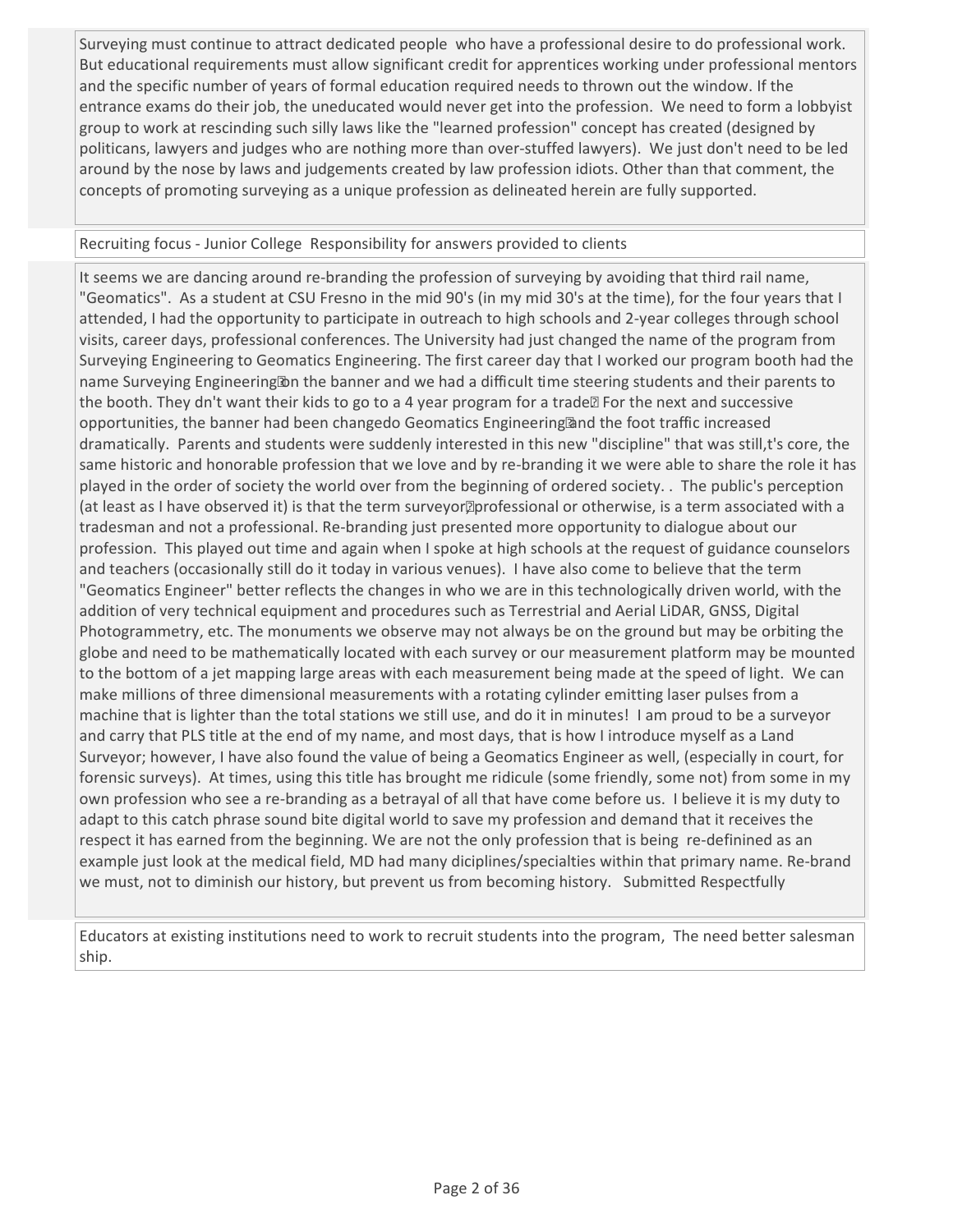I noted that many of the questions and thoughts appear to be from those with college degrees. They often think that button pushing (hi-tech) resolves problems. Also the inclination is a degree requirement for surveyors. I think this is wrong and leaves out the opportunity for those working in the field to advance. With PLS average nationwide being in the \$67k range for salary it is hard to make the claim it is a well paying profession. Therefor how do you justify spending \$30k and up for a degree when you won't be making diddlysquat in comparison to engineers, etc. I also believe that many of the professions noted, real estate, construction, engineering, already have a fairly good knowledgebase of what surveyors are and how they can help. Agreed this is NOT ALWAYS the case. I have been to MANY CE gatherings thru the years. Most have been an exercise in staying awake. Needless to say i believe these are typically a waste of time. I have encountered a FEW good and interesting speakers but definitely not many. I think degree only paths for the future of surveying lends to the death of the profession due to academicians not knowing how to survey....most have never been surveyors. Also this lends itself to non-licensed "professions' such as GIS (Get It Surveyed)offering solutions without taking true consideration of the public welfare except the disclaimer on their Cartoon-like Maps. The questions and apparently the "FORUM" are leaning towards taking the surveying profession along a path in which it has never traditionally traveled. Many things that should have been SURVEYING were captured by ENGINEERS (controlling the BOARDS of Licensure) and others even though BOUNDARY and measurement, the purview of PLS's, is definitely involved. Look at FEMA forms, Architects are allowed by FEMA to do an elevation report- RIDICULOUS !. I could go on.........

I come from a background of learning by example and was very fortunate to have had some good mentors that demonstrated the importance and significance of land surveying. Not everyone picks up on the problem solving part of it, but that's what pulled me in. Advances in technology has been a double sided sword in that we have gained so much in our ability to do more in less time, but then we lost the ability to work through the reasons for solutions that are solved by pushing a button on a keyboard. Now no one has time to mentor or recruit because we are too busy being productive.

I believe we need to look into including more areas of surveying under the scope of the licence. It used to be that surveyors did the surveying, now the construction companies and other organizations are doing the surveying, taking projects away and hurting our profession. You can't make a good enough profit doing just boundary surveying to justify the effort of getting a license. This is why people aren't "attracted". People are willing to endure the difficulty of becoming a surveyor IF the result is worth the work. We need to focus on expanding the scope of work that requires a license beyond just protecting the public in boundary surveying. There are other areas the public needs protecting.

Tiered licensing with mandatory continuing education is the way. We have too many people in our profession that won't continually adapt to change. Requiring a 4 year degree will be the death of the profession. Some of the worst licensed surveyors I know have a Geomatics degree.

Boundary surveying is our most professional task. A special licence should be required to perform boundaries, not merely the standard test. Many registered surveyors cannot boundary survey their way out of a wet paper bag.

I am primarily a lawyer-I believe student lawyers need to be made more aware of surveying and its tangents is and can be and how it can be used

To help recruit: Don't BS people about high paying jobs. Employment is cyclic and takes years to move up. Education: We already have too many requirements. Best way to bring in more people: Internship. Pay them and show them it's a cool job. Might work. History will bore the crap out of them.

Be careful not to overstep claims of good pay when some surveyors are not getting paid that well.

I needed further elaboration of some of the points to fully understand. A succinct and broad definition I have used for surveying is "primary mapping," meaning mapping & spatial information that is derived directly from physical observations.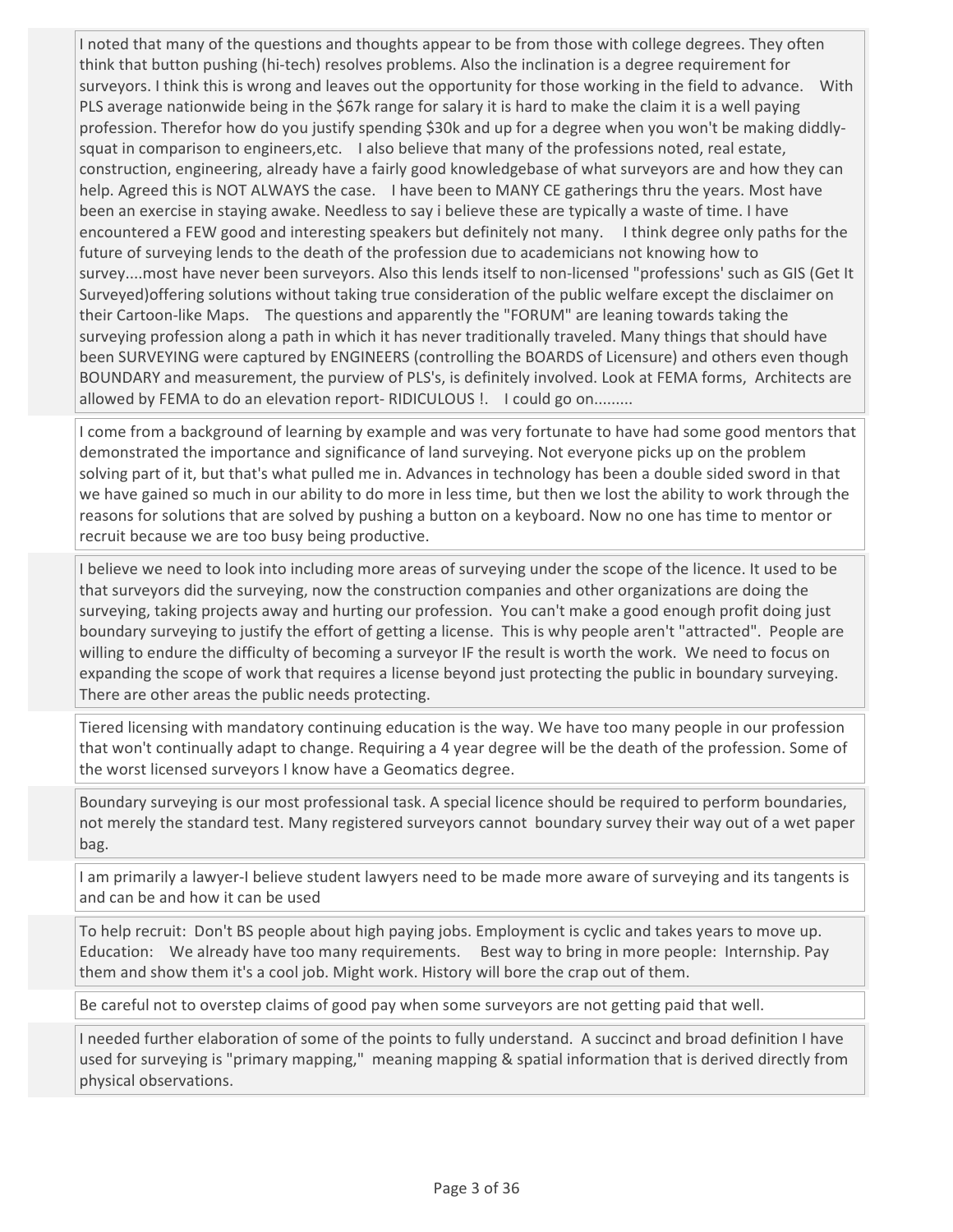Two things: You have to ask yourself what the future of the survey profession is. The ability to capture high accuracy data from a large variety of sensors is changing the industry dramatically. Unless surveyors avail themselves of these technologies, the growth of their individual businesses will suffer. The second thing; why in the world are more surveyors NOT involved in GIS? Who better to oversee, lead, and mentor GIS professionals than those who are formally educated in the measuring sciences? There are some surveyors who have embraced GIS, but the majority of them still look upon it will suspicion. By implementing GIS data capture services, the survey firm could expand their customer base and increase revenue when traditional survey tasks are not in demand.

While technology makes our jobs easier, it doesn't change our responsibility to follow in the footsteps of our predecessors. We are SURVEYORS, not expert measurers! We may be more precise today, but the original monuments are still without error and control the survey.

There should be better controls in place to protect the public in the State of Florida. There are many negligent surveyors that are not doing what they should.

Pertaining to the note: It is hard to get others to perceive that you are a professional society by using poor grammar in your writings.

Campaign/lobby against Title Insurance P.S. I'm not from NY but there was no option for Canadian Input

I don't think the "Survey in a box" in Canada is a land surveying promotional kit. I believe that licensure mobility needs to be addressed by the NCEES to the States, as future generations will be even more mobile than we are today. Boundary surveying should be considered the only practice that requires a State-specific exam, and non-boundary practice would be a modeled by the current format of Professional Engineer license reciprocity.

Brilliant! Years overdue but I am tremendously excited to see that we are finally - as a profession- addressing this fundamental obligation to the profession. I think the work done thus far is both well targeted and boding great success. Looking forward to being part of the future of Surveying.

this is the worst, longest survey I have ever seen. Doubt if many bother with it.

Here in Brevard County Florida, surveyors are not viewed as professionals, rather trades and are lumped into the "Construction guys" Surveyors do not do anything to change this view and portray themselves as professionals. We are viewed as construction bums not professionals and are not paid accordingly

Advancing technologies are both a blessing and a curse to the profession. I started my surveying career in 1970 while in the Navy Seabees. I've witnessed staggering changes in the instruments, methods and procedures of how we perform our day to day task. A lot of the advances have been beneficial, some haven't. It seems that the software developers are in control of how we do what we do. The profession has succumbed to the idea we have to upgrade our software periodically which requires us to continually relearn how to do our job. The continual learning curve is expensive, time consuming and inefficient. By and large the only beneficiaries are the software developers. Surveyors as a group are their own worst enemy. This is one of the few professions where a person can be a sole proprietor without any employees. This leads us down the path of acting like contractors anstead of professionals. As a group we do't regard our services as highly as we should. Nor do other professions, i.e. civil engineers who aren't also licensed s land surveyor and architects. We can't do what they can but they are partially licensed to do what we do.

The reality is surveying graduates are not being produced as in other professional based curriculums. The goal of the profession and educators to create a higher educated professional compared with the historical associates degree requirement has resulted in a gross shortage of surveying graduates. Requirements for professional registration need closely reviewed and modified to ensure professional registration is an option for those interested in a surveying profession. The idea of creating super surveyors needs cushioned to focus more rather on producing capable surveyors for which tasks are most commonly required by the public. The fact that the average age of registered surveyor is 58 in Pennsylvania should lend support to this opinion.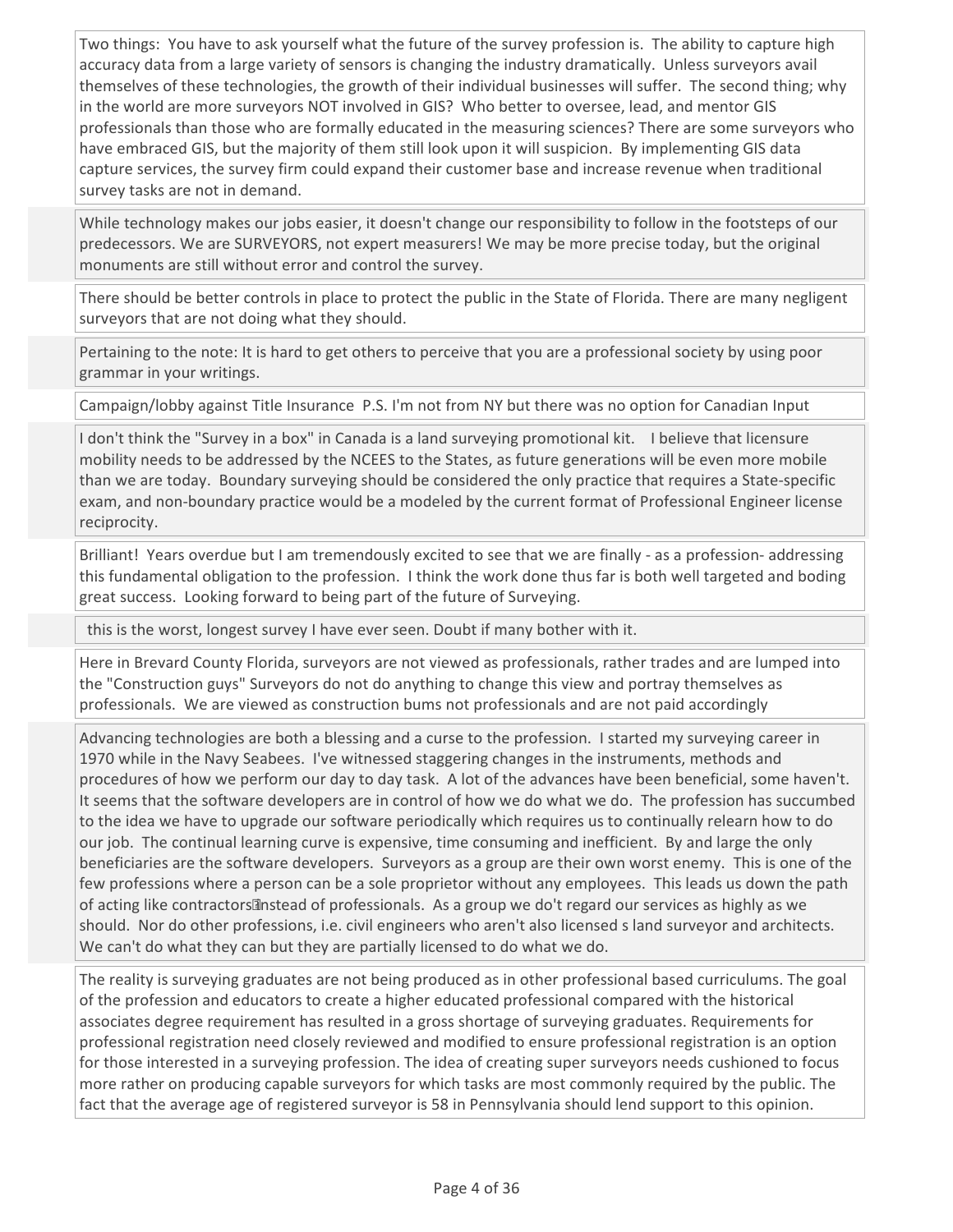I have been surveying now for over 37 years and have seen a lot of changes, and the biggest thing I have seen and still continues today is doing a survey as quick as you can and get paid so as to move on to the next survey as fast as they can. There is no effort or pride in the surveyor to take the time to research, investigate and do the job right, no money in that i guess. No matter how many times it is a topic at seminars it still does not get though. And the public will hire the cheapest surveyor to do the job weather its done right or not, some how the public needs to be educated on the importance of the hired surveyor doing the job right and and handing over a finished produced to them with the confidence it was done right. but again the public will pay the least amount for a survey and the surveyor will undercut the next surveyor to get the job.

Land Surveyors need to start setting fees for service commensurate with the knowledge, experience, liability, etc. necessary to do the job properly. Low fees and less than professional work are very damaging to our chosen profession.

There exists a great lack of knowledge and understanding of the responsibilities and technical expertise required for performing surveying tasks within the general public as well as some of the other technical fields. This is but one area in which the profession may be improved as there are many. This forum covers the many areas for improvement very good.

The new generation of surveyors do not seem to see themselves as professionals. By this, I mean they do not dress professionally when not in the field. They do not participate in local service organizations. They do not seek positions on Planning Commisions or other real estate oriented agencies. In general, they act and look more like tradesmen than professionals. I must admit that my experience and observations are made in a rural community and I am an old retired fart. But at the height of my work career in the 70s thru 90s, we acted and dressed much more professionally than the current surveyors which I observe. Also, another point - Why try to include every measuring endeavor outside of the machine shop, in the definition of surveying? The scope of the "profession " should be limited to those endeavors which have legal or safety considerations. I feel it is not practical to attempt to include all the other measurement endeavors and use of all the ever more complicated devices being used by mankind.

We are heading in the right direction thanks to the NSPS and other related Forums.

I am of the opinion that our industry is in a race to the bottom. Focus is on quantity over quality and more and more companies, large and small, are becoming survey mills. Construction work in my part of the country is fairly lucrative so most surveyors and their crews spend a preponderance of their day as expert measurers. This takes them away from the true understanding and patience (and therefore prosperous execution) of boundary work which is quickly becoming a secondary trait. As I gain more experience, I find myself thinking that certifications for all different aspects of survey work is necessary. In many cases we are already heading there. An example of this is hydrographic work for which I have a lot of experience but are not able to get large projects due to lack of specific training and certification. I believe this is appropriate. Perhaps our trade needs to be broken into several aspects such as construction surveyor, boundary surveyor, cartographic, CFEDS, hydrographer, Aerial mapping, etc. Forcing licensees to acquire and maintain each cert will have them focus on what work is important to them.

Abound in Universities the Land Surveyor profession.

Land Surveying - If it were all Good Times, Every Jackass Would Be Doing It.

We must adjust our marketing to ages junior high to college level. This generation it much different than the older surveyors. The Army recruitment videos are able to capture the imagination of the youth. Perhaps a video interviewing surveyors as to why they enjoy their job and why they got into it and showing conflict resolution between owners and design of large projects with personal satisfaction. Surveying is everyday puzzle solving. I've given talks to junior high girls in science and helped with survey Merit Badges. Although I couldn't get any of my kids interested in following in their mother's footsteps.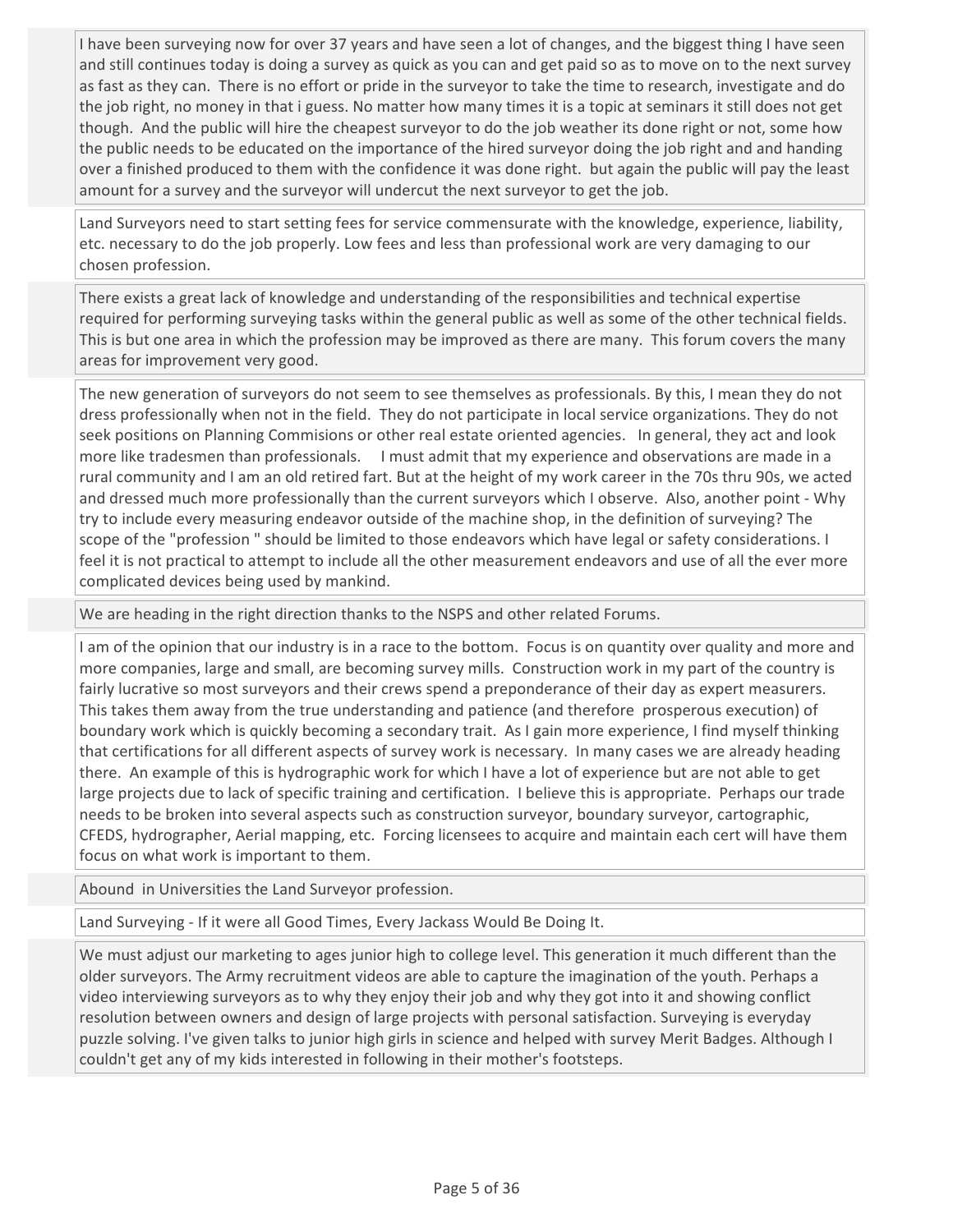My biggest concern is a lack of understanding by the general public in what it is we do. I believe education of our profession to the public is key to our lasting role as surveyors. Locally we used to have a section in the paper that had, "ask an expert" and it featured real estate people, lawyers and such...I always thought it would be cool to include a surveyor in this discussion, but alas that section has been discontinued...the paper route is probably the least desirable way to go since about everything is digital.

Land Surveying is my "second" career. (The first was in geotechnical engineering as a geologist.) In general, although land survey peers are enthusiastic and knowledgeable, overall, I find the majority have subprofessional communication skills. (I work at the State level, where I review and correspond with consulting surveyors.) Emails often are written with incomplete sentences or letters of correspondence are written where content is assumptive or too brief. Personally, I think the inability to effectively communicate our work with different demographics and other professions is a core problem. My answer leans to requiring some education, but from what I've observed it may need to be broaden to more than "surveying". A quality "education" should give a person the ability to not only "do their job" but also adapt with their chosen profession.

Being educated as a Professional Land Surveyor enough so that when asked to perform a job, you know what is needed to be that professional and also to know what people working under you are doing, not just sitting in the office on the computer. Education will help all surveyors make the same decisions on every single job, not just be expert measurers and will help avoid the pin-cushion effect that you find on some surveys.

Just by the questions seems to me you all already know the problem. Also, in testing we need to bring back open book just like engineering has along with their grading system. The ones that pass the national test is the book smart people. I know cause I know a lot of them and the ones that pass right away are book smart but please note THOSE ARENT ALWAYS GOING TO BE YOUR BEST SURVEYORS!!!!! By the time we get to testing most everyone know their stuff or where to find answers. That is what you should be testing for not if someone who can memorize a book or not. You will get more surveyors that way. You can't expect lawyer type of business men or women to want to be in surveying and you need to know the type of people who love surveying. They all feel like they can't do the schooling. Look within our own industry. But please note, I am not saying take away the 4 year degree. We need that four year degree to keep us moving forward into true professionals.

Look to other countries to see how they do it. I've found very interesting information from Australia on definitions of surveying. We're not exactly like them, but it helps give a good perspective of how we are and how we are not. In the end we might find as a profession a better understanding of ourselves.

Survey monkey surveying - I gave internship programs a low rating because I was displaced by a WA State internship program: how could I as a crew leader compete with somebody who only costs the company eight dollars an hour? I did not find a state sponsored program to help place employees who are displaced by state sponsored internships. Regarding mentors, in my area there are some surveyors willing to mentor but many may see newcomers as a threat. This is also true in engineering. 19) "guarantor of spatial reality"-what is that? Thank you for your efforts and energy in supporting our field!

I believe we need to connect (improve our image) more with developers, engineers, realtors and others that have a hard time recognizing the art we as surveyors have in making what they see as black and white "fit" with the evidence on the ground. They need to understand that we have an obligation to reflect the evidence we find on the ground and written above numbers on a deed or tax map. And work on the perception that no 2 surveyors will ever come up with the same numbers. I have walked in the footsteps of many previous surveyors and while the numbers may vary the location is the same.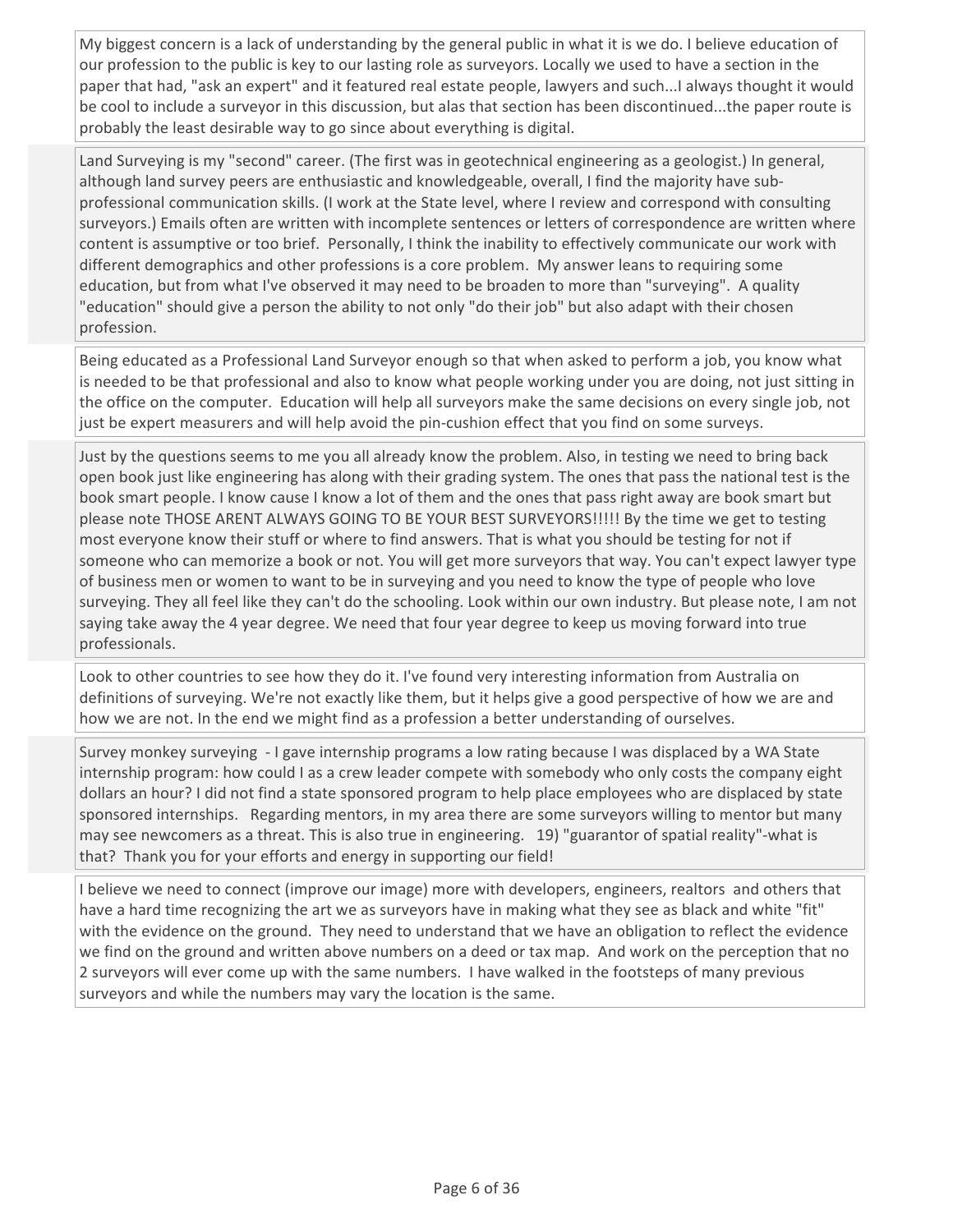We need to attract the RIGHT candidates to the profession. As an individual licensed through experience as opposed to a 4-year degree, I feel that this profession has been both degraded by the degree requirement in some areas while enhanced in others. Too often I see degreed surveyors happy to sell "widgets" to the public as they are more interested in profit than producing a truly professional product. This kind of practice is damaging to the public and our profession and will be our undoing (well, part of it anyway). I bring this up only to point out that attracting additional people to the profession is folly if those new participants have no appreciation for the hard work that takes place in the field (or should I say that ought to take place in the field). On the other hand, I have seen the education requirement cause others to "up their game" in some cases. We should be realistic in our goals in assessing the future of our profession in light of the technological assault that we face and keep a firm foot in the past as technology has not yet been able to replace the knowledge, skills and experience of a competent retracement surveyor.

In regards to question 3, I was only able to make one choice in spite of the directions to "choose all that apply". I am the President of our state organization, (WCCS) and a member of the NACS

The bulk of Surveying is working with Civil Engineers. Since they rely on us to both layout and as-built their designs we need to be able to provide them with accurate as-built volumes, grades, etc.

I believe what is hurting our profession the most is the advancement of technology which allows the untrained and unskilled workers to perform a large amount of our services. The current GPS and laser equipment being used today is too advanced and Lidar is even worse. Today we can do in a day what used to take a week or more. We are advancing ourselves right out of work ! We need more legislation to prevent others without the training and skills to perform what we as surveyors are trained to perform.

Most important: "State Regulatory Support" Rural Area's Still in 1800's-1900 Century Range/Township Description repeat Stinks by Attorneys inaccurate as Hell for one's Diety

I am currently pursuing my PLS after obtaining my engineering degree years ago. I kind of have a solo approach to surveying, utilizing my knowledge and experience in how land use projects are developed and long term land uses (easements, etc.). In my experience, I have seen the surveying profession as a side-line to engineering and have seen it time and time again with industry. I have seen a number of surveyors fresh out of college with a good knowledge that have ability but are not utilized to where they transfer to other job titles basically due to a pay raise and an unwillingness by the company to let them grow and challenge them and advertise that surveyors do more than collect data points. It has taken me a long time to obtain the necessary education through outreach programs. I interview college kids and they always say, well I would rather be an engineer because it pays more. They don't realize how much prespective and knowledge is made when you become a surveyor. You see the whole picture only if you are willing to keep learning, will yourself during project planning and bring up and challenge and provide reality to project planning. I think the field has been bastardized by hand held GPS units for the general public so we have to communicate a professional message and the professional liabilities and expert knowledge in separating a surveyors role versus a general, that's close enough approach and the value of solid surveying. Also, we are at the point where we can't even talk to someone without risk of legal matters. My best approach is surveyors provide the where, and the what is to be decided. I also think older surveyors still know how to talk with people. The newer generation just wants to punch buttons. hear it all the time. I am at the age where there is a bridge between traditional surveying and the use of GIS. It is critical to understand both sides and be willing to mentor use and implement technology with a professional approach to where it is not "close enough." but is professional grade and has standing.

We need tiered college level education coupled with tiered licensing, standardization in just about every area of surveying, and licensure test that truly determine if someone understand boundary law and how to produce professional level documents. Also, we need forward thinking people that will not allow us to miss the boat again as we did on GIS.

to attract new blood you need to get the pay scale up who is going to go to college for four years only to come out and maybe make 50,000 a year when you can go to college for four years for engineering and make 120,000 do the math this is why we have no new blood.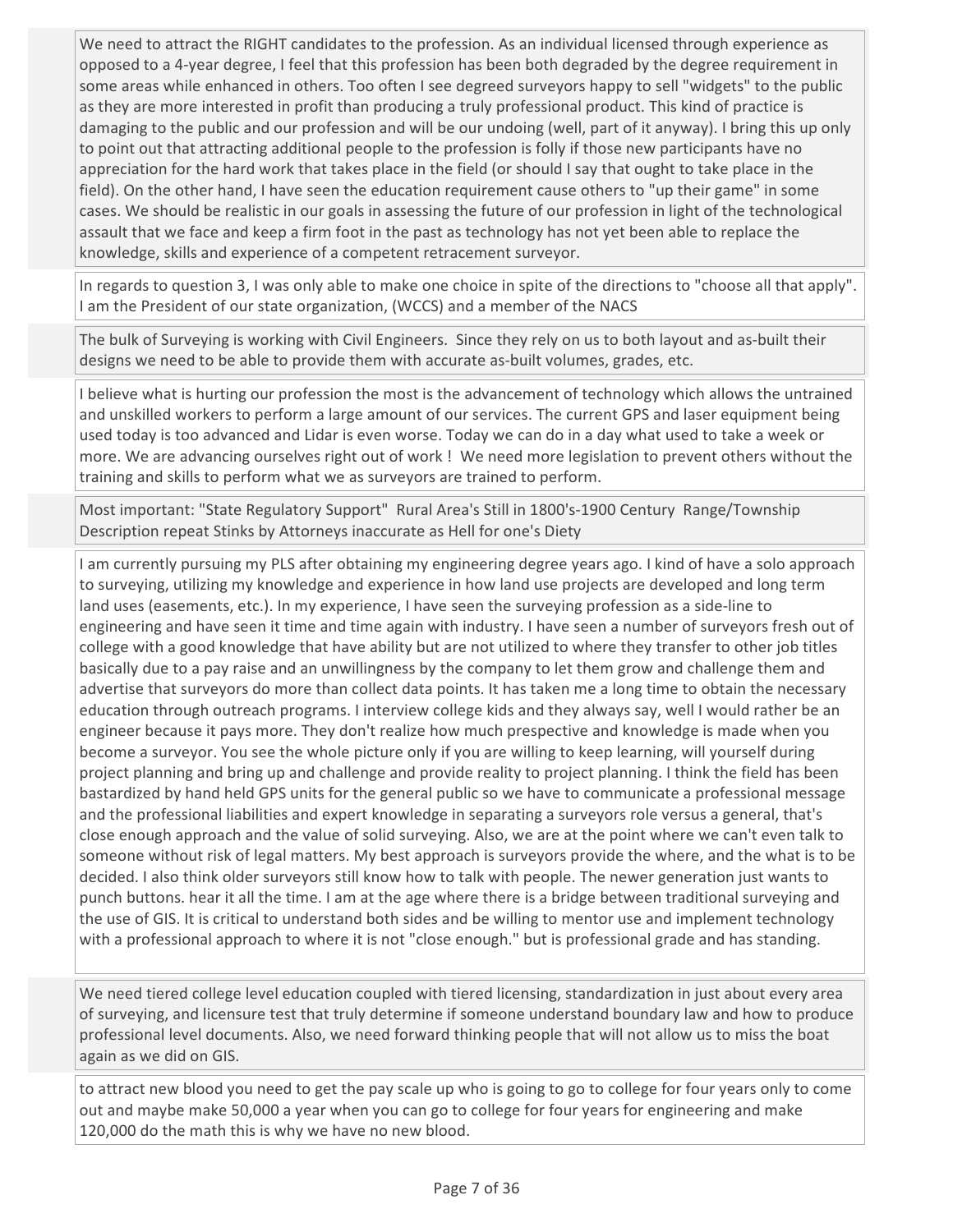Important to promote skills in technical report writing, essays, and editorial writing. Communication skills put us a notch up and beyond the typical geek quotient.

A fair number of professional surveyors did not choose surveying as their career path. Taking a circuitous employment route, they found their passion in this profession after being exposed to it through work experience. What is it about land surveying that drew them to it? How do we sell that?

The profession pays poorly and will never attract the individuals required due to the poor pay. Better laws protecting the survey monuments and the profession are required. Educational requirements from state to state make a surveyor in one state (California) a professional and in others (Oregon) a high school graduate. Professional Surveyors need a degree and this applies to Land Surveyors.

Surveying in the South Florida area has been decimated over the past 10 years. The few surveyors that are left are having a difficult time existing at all.

1) Push the concept of a high-level profession requiring both wisdom and knowledge. 2) Be very careful if/when choosing mentors or spokespersons. Many surveyors do not convey a strong, positive view of their own profession. 3) High-tech aspects are a good draw, but be sure that the recruitment/outreach message includes connections to all aspects of surveying. 4) Entrepreneurial opportunities (be your own boss) appeal to many but not all potential recruits.

I see salary being the biggest reason students are not intetested in pursuing the profession. With the expanding use of advanced technology and liability, salaries must advance to equal engineers and architects to bring qualified candidates into the profession. Lack of knowledge on the importance of a surveyors product and knowledge is helping keep salary low. I have seen this with attorneys, realtors and developers.

Surveying is not a white collar job, stop trying to make it one. The profession is being regulated into being a behind the desk, 9 to 5 role. What good is years of surveying experience, sitting in an office behind a desk, while you are letting a computer whiz run the GPS and make all the boundary decisions in the field?

Attentions need to be grabbed quickly and by using symbols like Mt Rushmore, articles like the Georgia water crisis (TN River), 4 corner monument (NV, CO, etc), tie-in with the popular show "Where States Got Their Shape"

Surveyors need to become more politically active.

in my view, the future is based on the amount of qualified individuals we can bring to the profession. I think this is because they are not getting an education. There are office surveyors and field surveyors but very few have both skills either technically or lack of professionalism. Too many hub pounders from the construction side of the profession. There needs to be more formal retrainment of field crews to the office world as a lowhanging fruit approach.

land surveyors need to learn how to be better business owners and learn how to be paid for the work

interest's in the profession, along with a new crop of surveyors will grow once all the powers to be will get off the " Profession vs. skilled Trade" band wagon,,,, the best, simplest solution is to adopt a new eligibility for licensures that fits with the "working" people in the profession now,,, people working in the profession now don't have time to get a 4 year degree,, come on be real... think about it,,, yall are smart people,,,,,,,,,,, call me a "professional",,, call me,,, a "trades man", what ever !,,, at the end of the day I want all my present and future clients to know I served there needs and treated them professionally

WE NEED TO BE MORE FOCUSED ON THE BUSINESS SIDE OF OUR PROFESSION. THAT WOULD DRIVE US TO HIGHER LEVELS OF EXCELLENCE AND SERVICE. AS WELL AS ESTABLISH A PROFESSIONAL IMAGE OF SUCCESS IN OUR COMMUNITY. WEALTH OF THE PROFESSIONALS DIRECTLY IMPACTS THE PUBLIC EMPRESSION THE ENTIRE FIELD.

Thank you for these questions. The questions you ask however tend to show the difficulties of the problem facing the survey profession. A simple survey may not be sufficient, but your continued efforts will result in a better future for our profession and Society that we serve.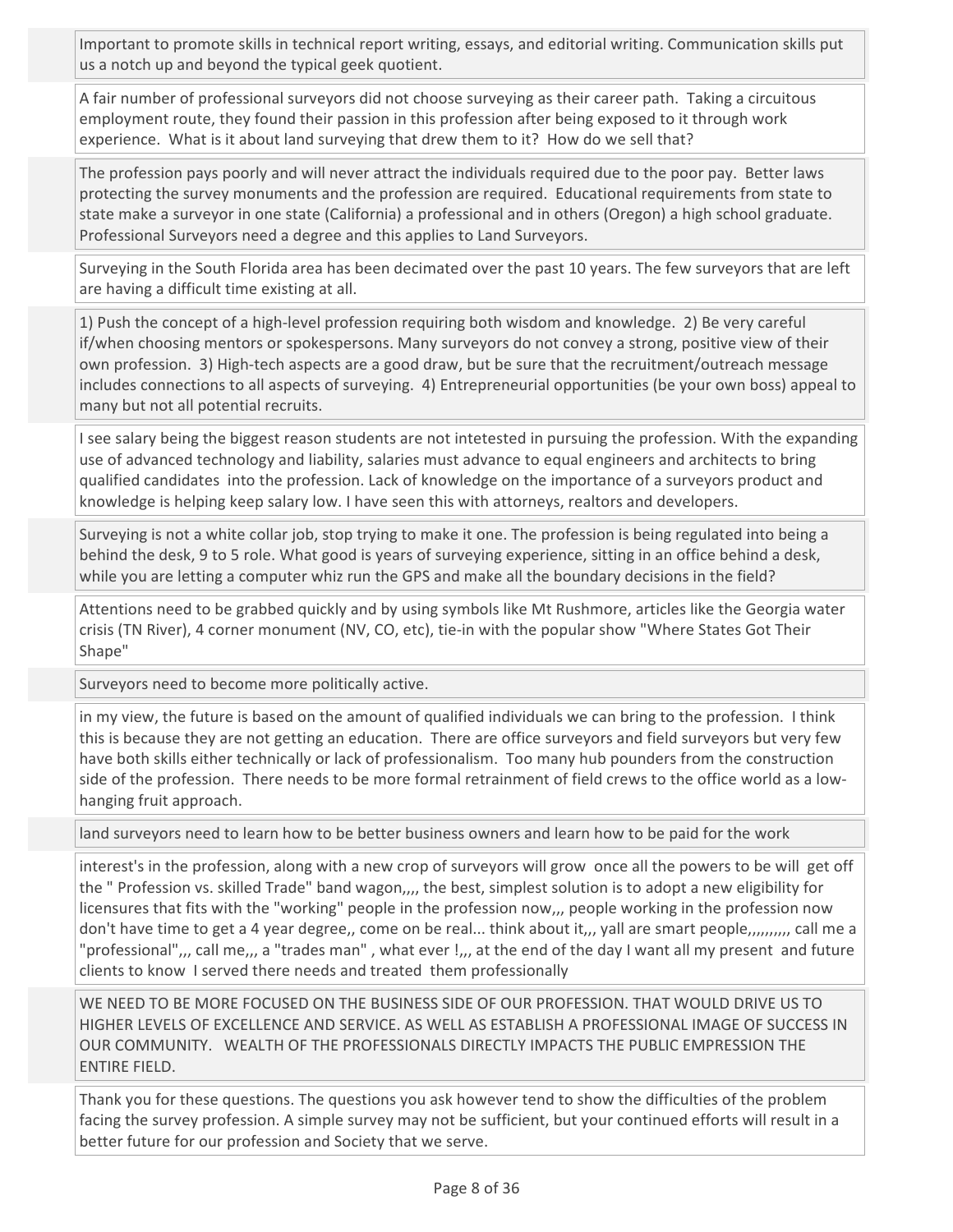I have been surveying since I was 16 (20 years). I was brought up with pride in the history and importance of surveying, and participated on jobs that incorporated both of these. Many days retracing original section corners in remote areas of the state. As I grew in my career and finally decided to get licensed my frustrations with the profession began to grow. A major problem with surveying with the "new" generation of surveyors is that the only focus is on the "technology", money, etc. I believe that this is primarily due to the lack of surveying being a job that is learned IN THE FIELD as a young person and having fun and interest in the job, leading to wanting to make a profession out of it and building an actual passion for the profession, its history, and importance. I believe that people going into college choose it for some reason or another with hopes that they will get out and make a bunch of money and get to fly drones around. They don't respect or understand the foundations of Surveying that give them the passion to make it a better profession or understand the importance of learning field procedure and problems that you only can learn how to handle properly by field work. There is a large amount of students that went through the surveying program here at University of Florida and did not get a job after graduation in Surveying or pursue getting licensed. I own a business now and have interns show up to work with flip flops on and wanting to learn GPS. I put them on a wetland job and have them cut line for days on end. If you want to learn and respect the profession you have to understand the very basics of the land and how the original surveyors had to lay out boundaries, then you can capitalize on that knowledge and incorporate new technologies that are growing within the profession. Different levels of licensing should also be available and different levels of work experience and education. The general public has no knowledge or understanding or surveying or the importance and that is a major issue. Everyone relies of Surveyors as the basis of anything to do with land. Mining, building, engineering, buy/selling property, etc., none of that can be done without some kind of surveying prior to provide information, but Surveyors get paid the least and are bullied around. The profession needs to gain more respect due to its major importance and not have to scratch for dollars when we are an absolute necessity.

As much as everyone wants our profession to be college grads only we are hurting our profession by not letting those smart individuals that gain MORE knowledge by actually working and mentored under great licensed surveyors. Colleges are NOT teaching real world following footsteps because they don't know themselves. We are losing the art(or science) of using our 'accurate" data to resolve old school boundary issues. Young "college" surveyors as well as the public are not learning common sense, grass roots if you will methods of retracement. This applies to small residential just as well as large tracts. I see it EVERY day, hence the new term "pin cushion" corners.

surveyors are fooling themselves if they think they can raise their public image, most are just bunch of crackers.

Need to be involved in "Drone Path Surveys" or Easements for the Flight Paths, that would require a survey to register your Flight Plan.

We fight to be recognized as Professionals yet we have little or no unity as a Profession by the licensee's. We need to maintain and encourage a consistent standard of practice among all licensee's to keep the Profession growing and to be perceived as respectable by the public.

I do NOT agree with all the doom-and-gloom talk. The future for S&M is WONDERFUL! I would love to be 30 years old and entering the profession today! Love It! Sell It! Quit grumbling and get back to work!!

Training opportunities for field staff to improve their skills. The most expensive hi-tech data gathering instrument is useless if the data point is incorrect. Also, having model law for recording public records such as ROW maps, Plats and deeds readily available and readable would in my opinion be a great resource to have

Our profession was highly regarded in the past. We need to regain that status in the future.

I am happy to see this effort taking place. Here, in Florida, there are about 3,000 licensed surveyors. Over 2,000 are near retirement age. I'm sure it's the same else where.

Thank you for working on this. I look forward to seeing results. Word to the wise: try to stay away from any discussion of costs for surveys or increasing fees.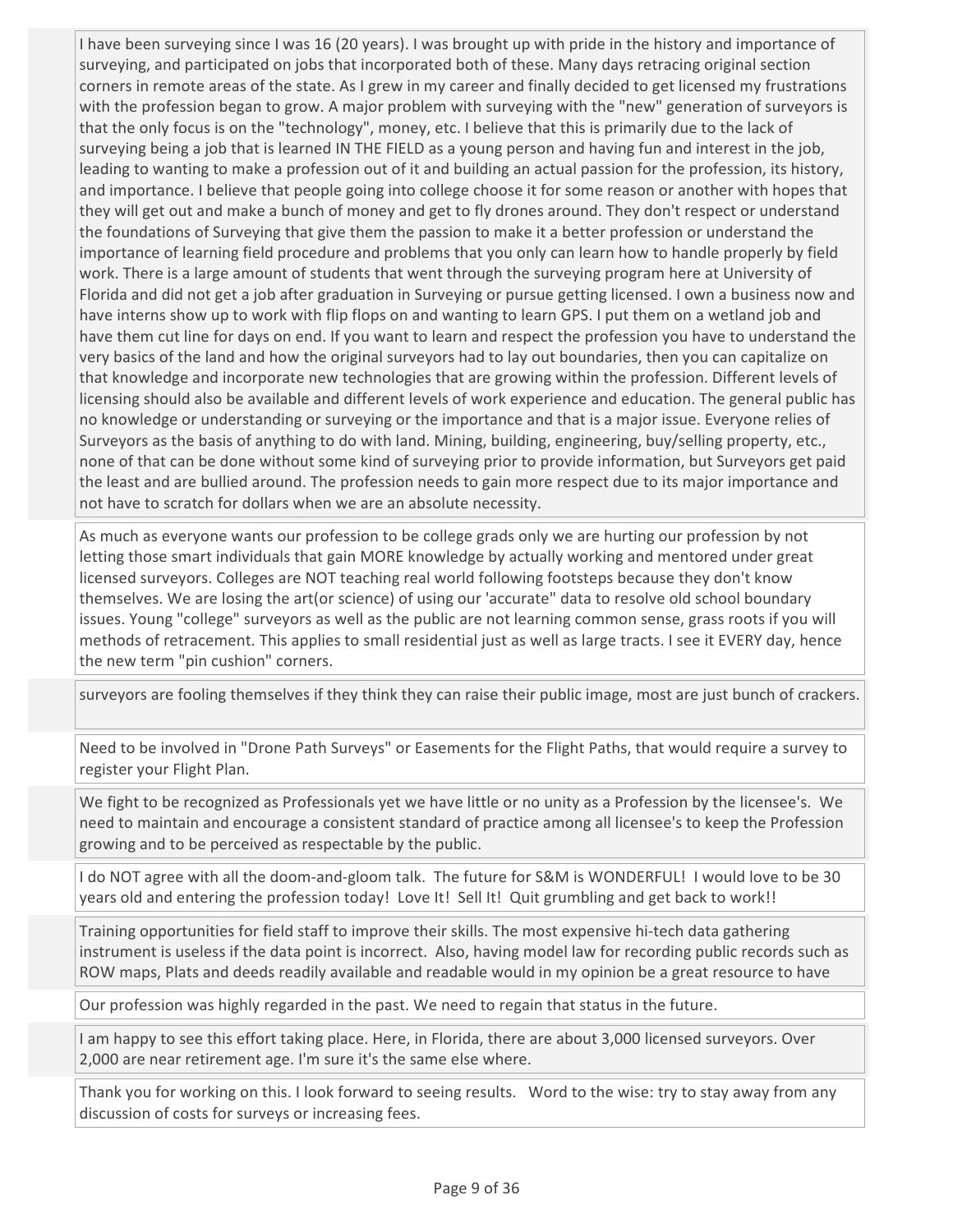One thing that has hurt the surveying industry in Florida and perhaps other states as well, is the requirement for a 4 year college degree as a requirement to sit for the state surveyors exam. I do think a college education is a great thing, but because of the requirement there has become almost no good field help to find anymore because without a college degree it's a dead end job. Plus why would anyone spend for years in college to go into a career that pays much less than other 4 year degreeswould.

2 things I see happening, the new licensees learned nothing in regards to common sense practice in the field, and the old school folks have no youth coming up behind them to pass the torch to. In 10 years, a vast amount of know how will retire or die. The new licensees see technology as the answer to all, but if they know not how to apply it, the entire industry will flounder and something else will replace the traditional Surveyor.

Talk to Wilson Phillips, chair of the Professional Surveyors Canada, about their media campaign. Showing a tripod and instrument does nothing for the general public.

There needs to be more diverse teaching. I have worked with several 2 year degree students who think they know all about surveying and actually know very little. From what I can tell they get book learned but not real world taught. There needs to be emphasis on communication between surveyors also. Many look at each other as friends off hours but enemies when it comes to business. I have scene many contractict and set extra pins rather than try to resolve a difference with a call. This makes the surveying profession look dumb, that we can't even agree with ourselves. There needs to be some outreach to high school students and even in the scouts. There is a surveying badge, but the troop I was to talk to cancelled me and had an engineer come in. I'm not even sure how that qqualified as surveying since he was a mechanical engineer. The public only sees land surveyors as the guys in the road with the cmera on a tripod, having no understanding what is going on. I an watched those home fix-it shows that talk about puting fences up, never mentioning that it should be kept inside the property or to have it surveyed either. No public perception at all.

As an "Old Timer" in the profession there have been many times that I feel I'm being pushed out the door by the new technology. Younger folks lack the experience but have a good grasp of the new technology. I think Mentorships are very important and can work two ways. Licensure should not be easy but it also should be attainable which I think it is. I don't have a degree but I worked hard, studied hard, took some college classes and seminars. I worked hard to get my license and I work hard to keep it. That means doing good work, protecting my reputation and the profession. I got interested in Surveying from a seed planted by my HS Guidance Councilor that lead to completing a HS Vocational Surveying Program & a summer job after graduation that paid well for the time. The work was diverse and physical and I found that I enjoyed working outdoors. Planting that seed in my HS years was the single most important event of my HS years and I have a HS Guidance Councilor to thank.

Our Civil Engineering cousins, as they are defending their profession are attacking the surveyor's professionand that is an ancient and old scenario.

The profession is in serious trouble. Technology has made surveyors lazy. The apprenticeship system that served us so well over the last century is being abandoned and replaced by technical training with an emphasis on education and a diminished value on experience. We no longer make direct measurements as in chaining, but rather locate by electronic measurement and then calculate the distance between objects and then compare the result with the record and ultimately certify a survey without "following the footsteps". Land surveying is but one component of our profession but it is the absolute the most important reason that we are licensed as professionals, period. The education requirement must be paired with experience or we will cause more problems than we resolve when it comes to property line surveys.

It is time for the older surveyors to butt out and let the younger surveyors the opportunity to map out their own course for the future.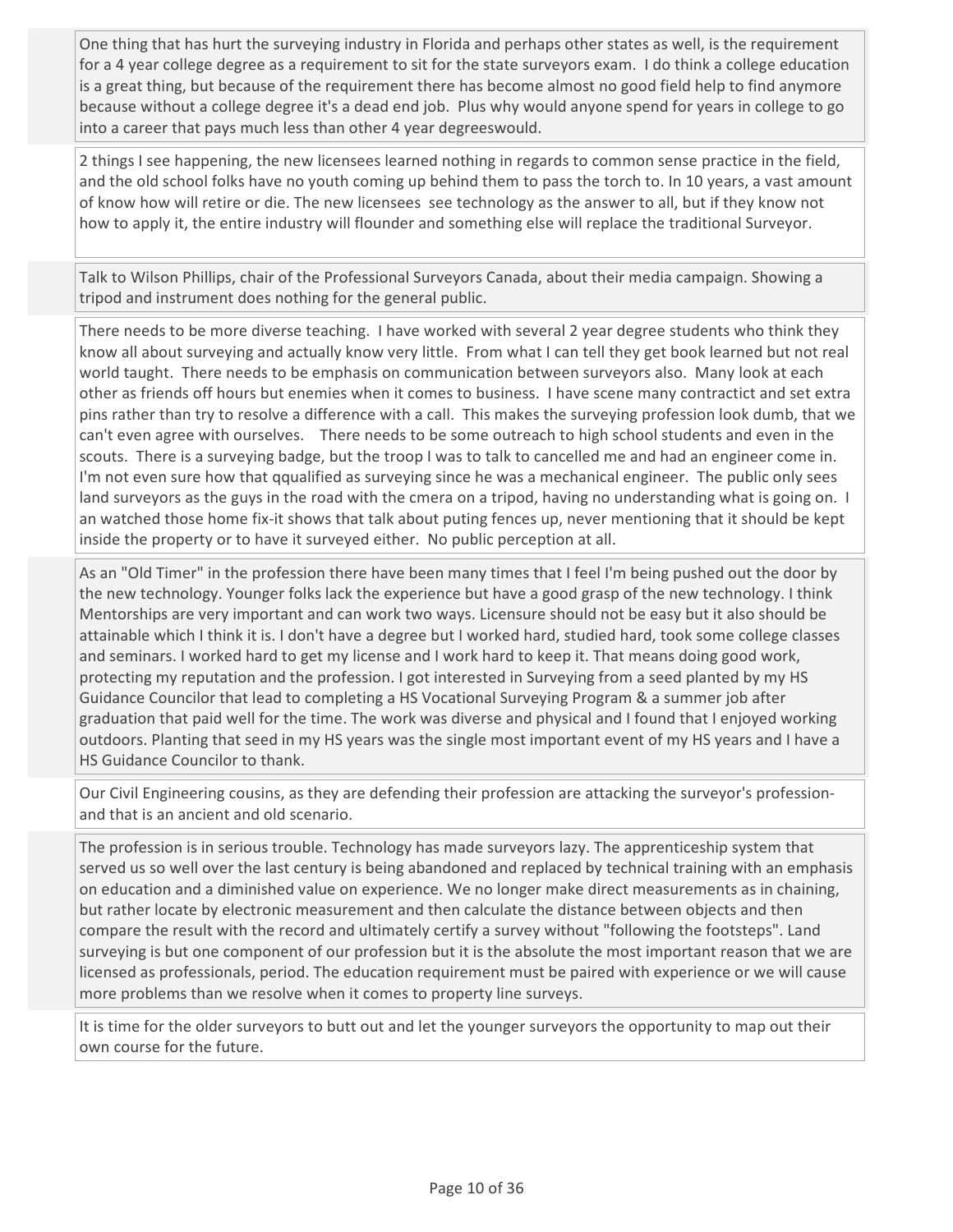We need to get a better understanding of the relationship between land boundaries and land title.This is a fundamental problem with both Surveyors and title professionals. Until that happens, we are both mired in the past by perpetuating an archaic relationship between ownership and title. We also need an entirely new basis for defining land boundaries that relates to the current state of technology, rather than perpetuate a system which has outlived its usefulness. I believe we also need to concentrate on boundaries and boundary law. Surveyor's need to have more authority and be trained to have the courage to make decisions in the best interest of the public. I also think we should provide additional certifications in surveying areas of expertise, such as construction, liar, his, uav's etc.

Something that our profession needs to address is allowing a clear path for multiple licensure similar to that of engineers. I think that instead of difficult exams that utilize concepts from the early 1900s such as manually computing a curve or calculating area by hand, we need to have our States unite to come up with a way that more "teaches us" the difference rather than has us review over the material just to pass an exam. I personally would devote 2 days worth of seminars to be licensed and feel that the information that is provided in state specific information would be more beneficial than these exams by the board. The engineering society does not even take exams and can be licensed in all 50 states with no issue. I think we do need some sort of basis for licensure as law and regulations mandate, but its ridiculous on what it takes to know to be licensed when 90% of us that pass forget what is required when technology supersedes the concepts of originating surveys. NO ONE draws a plat by hand any more, yet several states require that as part of the exam in a pressured and timed environment??

Construction/Engineering Surveying should not be considered a part of the profession of Land Surveying. Land Surveying should be boundary and title issues where the level of professional experience and education is required. Construction and Engineering service do not require the level of knowledge of a Professional Boundary/Land Surveyor.

## Survey is way too long.

In order for the profession to grow (and maybe even continue to exist), we need to move away from minimum technical standard requirements and toward professional requirements that include what are now considered "associated" professions. We need to join other geospatial professionals before surveying is eliminated or melded into another profession such as civil engineering.

This survey was confusing and hard to follow. The people who wrote it know what isolated phrases mean to convey (one example: Think globally act locally, relating to advertising) but I don't know what they meant to ask. Had to guess at some, leave others blank as a result of not understanding the intent.

With many groups working in so many directions to boost interest in the profession on all levels, local, state, national and even international, if we could make a solid collaborative effort together we may see better results. We could have a national campaign across all states, sharing materials, websites and action ideas/goals to deliver a common distinct message that could be re-evaluated, re-focused and redirected every couple of years as determined by committee members and approved by board members.

I think the reference to "old dogs" has been abused by the few younger surveyors and/or surveyors who branch into new technologies and think that these are better than an old transit, and rod to perform surveys. I think everything is getting lumped into how close we can measure a line and the whole concept of allowable error has been thrown out the window. Not every surveyor needs to use GPS, Lydar, electronic levels, etc. Why is it that the "old" ways of surveying are frowned on and attacked by the few that think that they are doing better than "old dogs". OR that we all have to use least squares, whats wrong with compass adjustments in surveys, are we all really getting better answers. lets get back to a 0.1' and stop berating each other about 0.01' just because your computer/GPS coord can be calc'd to 16 decimal places. you cant build that close, neither should we be telling other licensed people how to do a boundary based on another's opinion that they are better.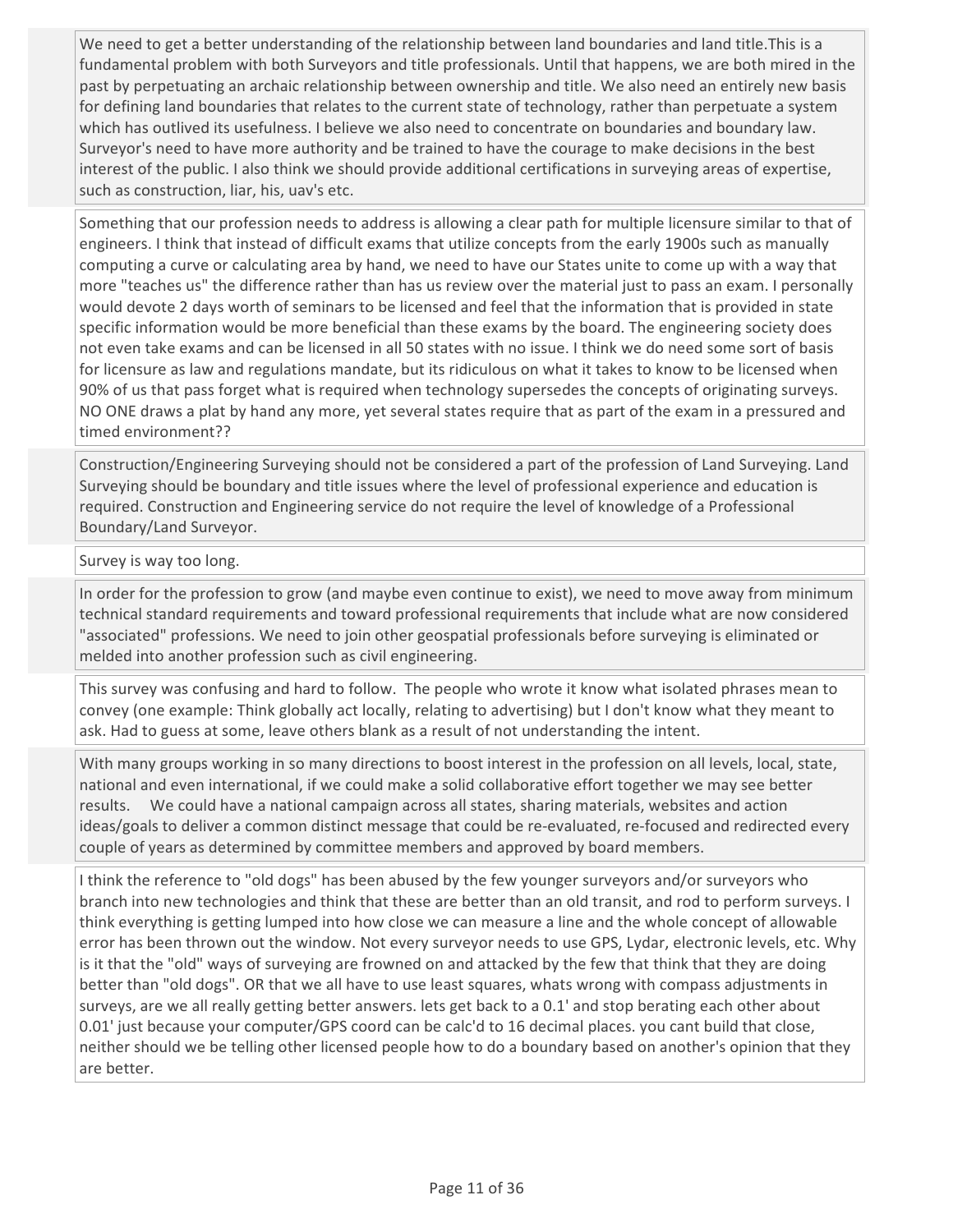The greatest problem with the future of surveying - in my opinion- is caused by the lack of professional understanding and self image by the surveyors themselves. Hence- charges for services performed do not reflect that which should be charged- sometimes ridiculous under pricing. If charges were appropriate and salaries and wages were allowed to rise to true professional status-- the rest would take care of itself. Surveyors as a whole may have succeeded at the technology of surveying but have miserably failed as businessmen.

The changing world around the profession, as well as the decline in numbers and relevance (compared to overseas) indicates that we need to make deep and radical changes in our world view, and so our view of ourselves. While there is a strong core that we need to maintain, there is a lot of peripheral stuff we can leave at the periphery. So the core comes down to the guarantee that the map matches what's on the ground; that our adjudication of boundaries accords with the law; that we are spatial experts across the board (individuals can specialize once we have the core in place); and that we have a role in spatially-based decision processes. Building that core is about education, both formal in school and informal in the workplace. It is also about the profession recognizing what is core and what is not. The core does not specify equipment, it does not need a museum, and it doesn't need a focus on the glorious past. These are nice, fun peripheral things, not core things. We need a strong theoretical core, a focused experience-education program for after a student graduates, and means to keep professional up to date with a rapidly changing discipline. Just like the medical and legal professions. As far as a recruiting message is concerned, it needs to be focused on where we should be in 2040 or so, as that's where those recruits will be living. It has to be very broad, as focusing on small niches in a shrinking environment is not a strategy for success, and trying to live in silos is counterproductive. Finally, look overseas. Most developed countries have different solutions: some have worked brilliantly, some have not. Don't waste time re-inventing the wheel: get down to doing something!

#22 Rate elements for inclusion in recruitment messaging. Show the Benefit, I think many surveyors enjoy, of working in the beautiful outdoors. In a more general statement I think the topic of personal appearance and image, i.e. wearing a suit and tie to work is not important as it does not relate to the younger generations we are attempting to reach and is not very practical wearing a suit and tie in the field.

I think salaries drive more decisions than any other in today's youth. I think the second is technology, so these items need to be incorporated together to attract talent. We will not prosper as a profession performing lot surveys and considering the public may require the services of a Land Surveyor once or twice in their lifetime, large scale advertising and outreach to the general public will likely produce little results - target the government agencies.

I feel that we should abandon our associations with the design professionals and focus on producing experts and specialists in boundary and conflict resolution. Topographic and engineering work can be done by engineers. Boundary maps are to be done by surveyors. They will make mistakes with their boundaries, then they will bring them to us for assistance. Regulation will follow accordingly.

Surveying firms should recognize the significance of the work they do and demand commensurate compensation. In turn, the industry will be able to pay its people salaries comparable to engineers and technology firms. Until that happens, the surveying profession will continue to lag. It is for that reason I am planning to leave the profession. We continue to accept crumbs for the work we do when there are better alternatives.

Glad someone is asking these questions. Architect associations paid for and campaigned for a market share of the media from the 1970's and 1980's. As a result, there are numerous "arm-chair architects" who have tremendous respect for the profession and a great deal of other professions respect the role they play as a result of their campaign. I encourage our profession to wage a significant campaign on the public to offer up images and stories that include land surveying and mapping professionals.

Given the number of surveyors in California, when will NSPS give us more than one seat for the State to be members.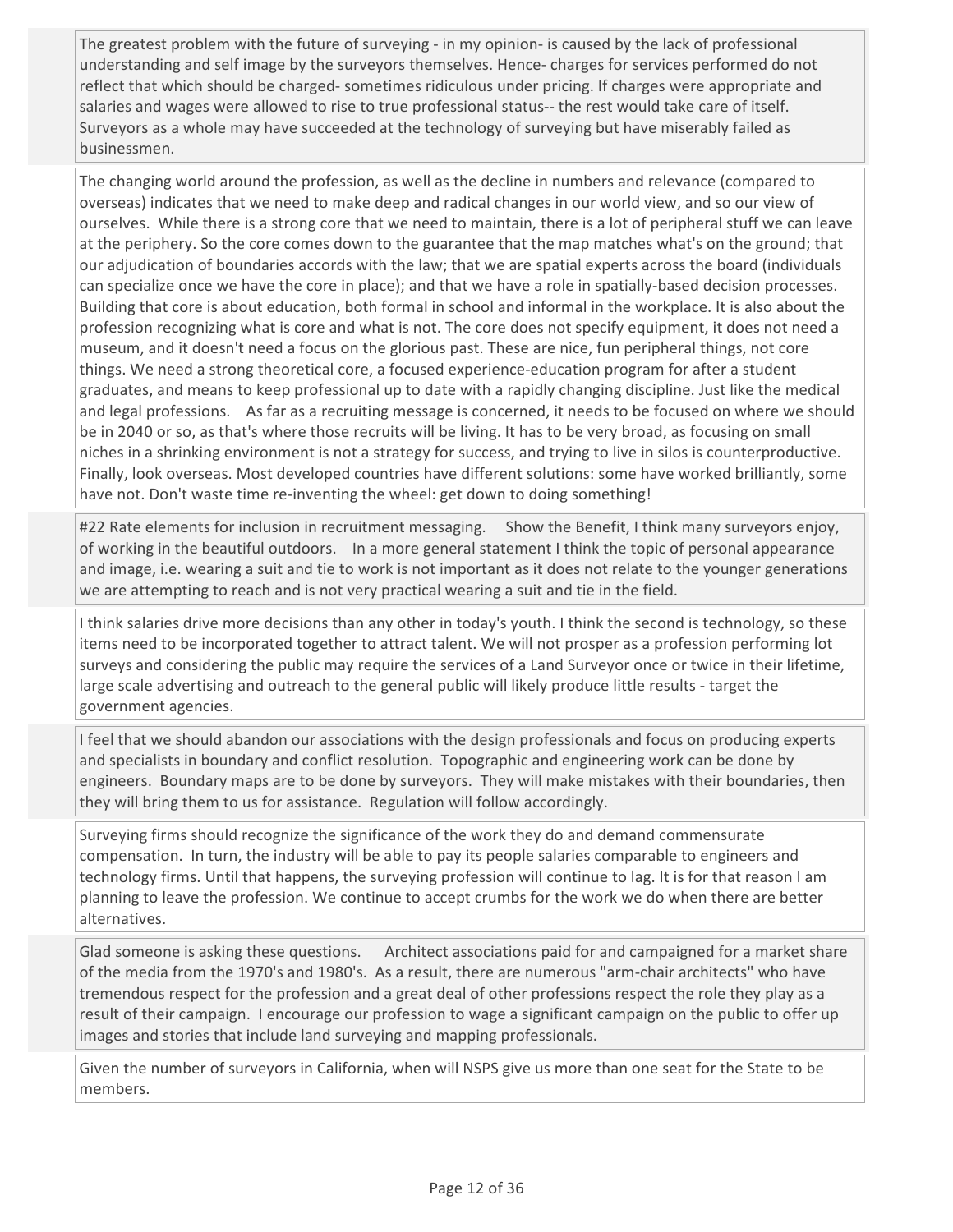Promote surveying in high school. Many survey crew members never heard of the profession until they got a job doing it. By the time they work their way up to party chief and realize that this is what they want to do, they are married with children. They can't quit working and go to school. Some can't afford the online courses. You even have college grads that ended up on a survey crew because they just needed a job. They went to school for something else and now wish that they had taken surveying. They owe thousands of dollars in student loans and either can't find a job doing what they went to school for or just don't like it. Most of us in surveying have stuck with the profession through the hard times because we love what we do. We get paid to exercise our mind and body.

I believe the profession has an image problem. In general, I think that most people view surveyors as field guys who are non-educated, blue collar workers, thus they do not see surveying as profession but rather more like a trade, which ultimately leads to not valuing what we do as a professional service. The engineers have done a much better job of protecting their profession. I think that it is worth examining what and how the engineering profession has done, and use this as a foundation to try and better the land surveying profession.

I'm not a GISP but I soon will be. Most of my answers relate not to what surveying is, but what it should and could become. Right now, surveying is NOT a profession, and this is coming from someone who believed for years that it was. Wishful thinking. Proof? Simple: present a difficult boundary problem to ten different surveyors and count the different solutions you get. Unless your getting at least 8 answers that are very similar, then guess what? You don't have a profession. You have... well, I don't actually know what you would call that. Anyway, the profession as it now exists is hopelessly careening towards a slow, painful death. The solution? In my opinion, there needs to be a unification of all geospatial thought into JUST ONE profession, call it geospatialist. Then offer tiered licenses to cover all of the specialties; mapping, GIS, surveying, LiDAR, metrology, construction.

The biggest problem in my opinion is the low prices the majority of the profession charges. We are in a position where we can charge reasonable rates why is it that half or more the the licensed surveyors undercut everything. This is a two fold problem it solidifies the public's opinion of our worth as well as not allowing the surveyor enough time to do a proper job thence also proving our worth. Why is it that realtors whom have much less requirements and liability can charge a percentage of a homes value while we are stuck trying to under cut each other. Maybe if we could agree on some sort of appropriate rates where we could all make money then the clients would pick a surveyor based on quality of work and promptness not lowest price.

The Surveying/Geomatics profession is in need of increased recognition of our changing role(s) in professional practice and the required education/experience to adequately meet these objectives, and to improve our profession's public image and exposure to recruit the next generation(s) of surveyors.

## Safety is a big issue.

We need MUCH more exposure to students in jr. high and high school. Very few are even aware of surveying and that needs to change. Many school districts are open to new career paths for their students and we have to ability to provide financial incentives thru scholarships and to provide teaching materials to educators. If we start and concentrate on this age range the demand for more educational opportunities in the college/university system will grow.

Surveying is a profession that builds upon experience. In order to gain that experience, along with perspective, both office and field work is necessary. The challenge is finding college-educated people who are willing to work in an outdoor environment to gain that experience. This is coupled with our experiences over the past decade, in which it is more difficult to find younger people who are willing to work hard. Surveying in the field is physically challenging, and it seems that the work ethic in our nation is declining, at least in our area.

Mentorship is imperative. Unification of candidate requirements for the Fundamentals of Surveying exam. Texas requires the same as that for RPLS which takes years and impedes participation. Utilization of associate degree specific to land surveying as there are so few B.S. programs nationally. This is my second time to particiapate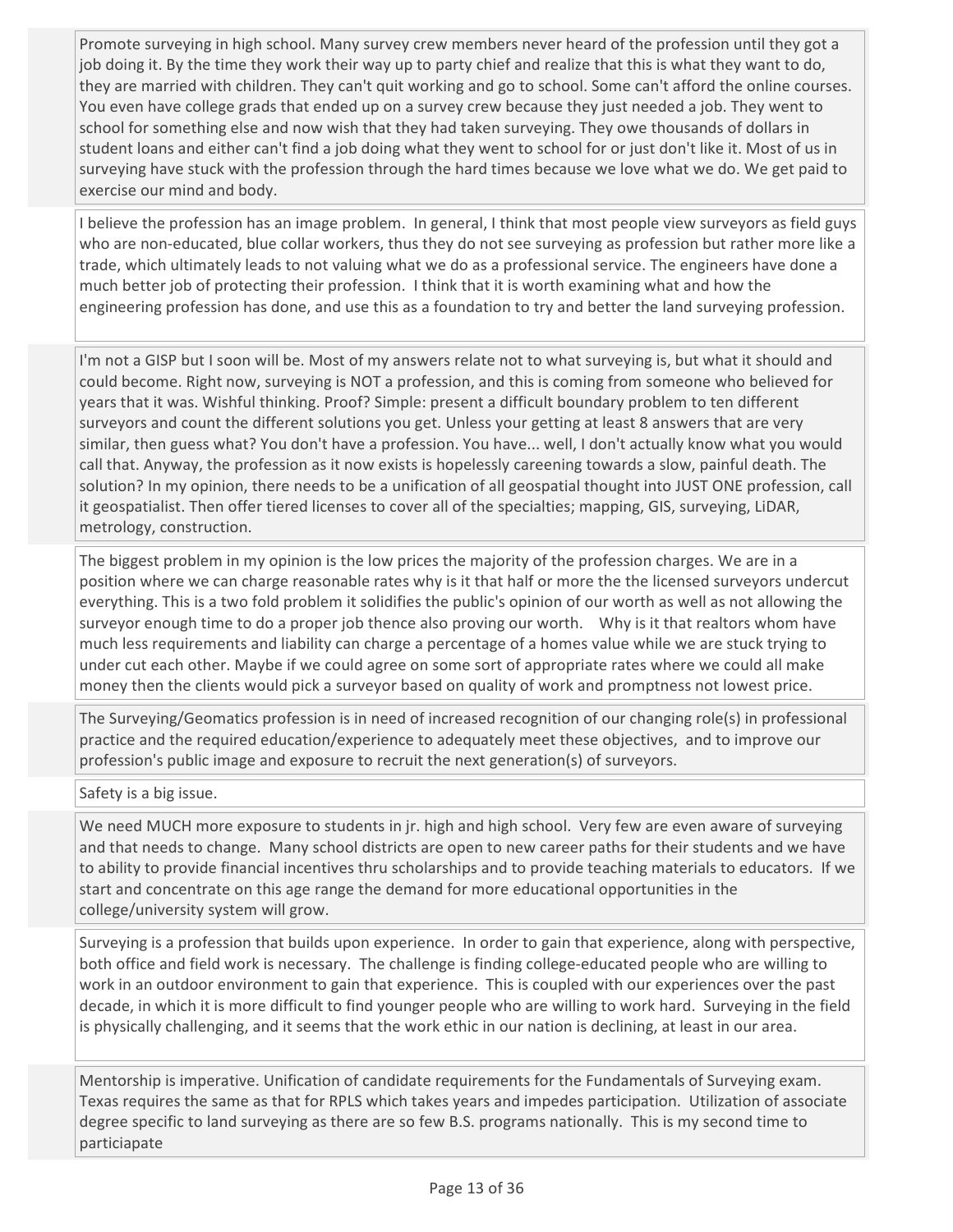Our profession is rich with the history of building a world society; yet never studied in history and the entertainment industry. I think NSPS should contact Ken Burns and discuss the history, and famous characters that served in our profession. Like Thoreu, Washington, Jefferson, Lincoln, Wyhatt Earp, Baneker, and hundreds of others.

We haven't done a good job in recruiting for technician level eduction or employment, yet they are vital. Licensure is NOT for everyone, nor is getting a 4-year degree, and that seems to be the only recruiting happening in my state. We need educated and trained technicians!

#21 - Target existing college students who may be undecided or unhappy with their current major.

This Forum is very important to the future of our profession. I believe much education is needed within our own ranks. It is imperative that the existing surveyors themselves be educated as to the Professionalism we are trying to attain. As you may have noticed I didn't rate High paying career in the 'high' category due to the fact that it is not a high paying career for many (I am blessed that it is for me). Here's hoping that will change across the profession. As to the importance of the Forum, if we fail to recruit new/young folks to the profession, we will be the 'History' for Historians of the future.

My hopes for the future of surveying is for the profession to be on par with engineers. As it stands now, being an engineer is a more lucrative career than being a surveyor. Second, I would like for this future generation not to make the same mistake as our previous generation and allow technology to leave us behind just because we want to keep things "old school" and "traditional". We should embrace technology and learn how to maximize it's use in our profession.

unable to truthfully answer because the options do not include my situation.

Does not pay well. There have been limited opportunities in the field for years in the West. Some make good money and the rest of us have "day jobs". Too much emphasis on looking busy, throat cutting competition and technology/equipment--this speaks to what surveyors are--high end measurers? I disagree. If realtors can use ad's and various media to call themselves professionals and make the public believe that they are land and property experts, we should be able to do the same or better--take some of that expertise back from them.

Survey was too long and questions were too broad. Not sure how the group is going to be able to analysis anything from the results.

Thanks to all for the effort making this all happen. With thousands of Land Surveyors throughout the nation contributing ideas, we should able to improve the situation.

 Interesting Survey. Overall good job. Section 9: Poor wording.-- vendors do not educate, they provide hardware and software training - there is a difference. Section 14: Poorly written. Define perception / misperception of what? Needs more clarification.

Somehow we need to make people aware that Land Surveying is not a sub-category of Engineering. That on occasions we assist Engineers in the work they do.

National Exam questions are needing a more diverse modern application.

Entrenched management? State Board cannot muscle State DOT to conform to State Statute; State DOT says "they're exempt".

Limit direct promotion to older (high school) students. I think "marketing" to an elementary kid could have negative effects. Avoid cheesy-cartoony type media.

I have no education in business so have no idea how to answer most of these questions. I did notice the grammar in one of the questions needs correcting.

Surveying doesn't need a slick advertising program or a PR firm. Surveyors need to step up to the plate and start acting like professionals. While many complain that we don't get the respect that we "deserve" those same individuals forget that we have a responsibility to comport ourselves as professionals.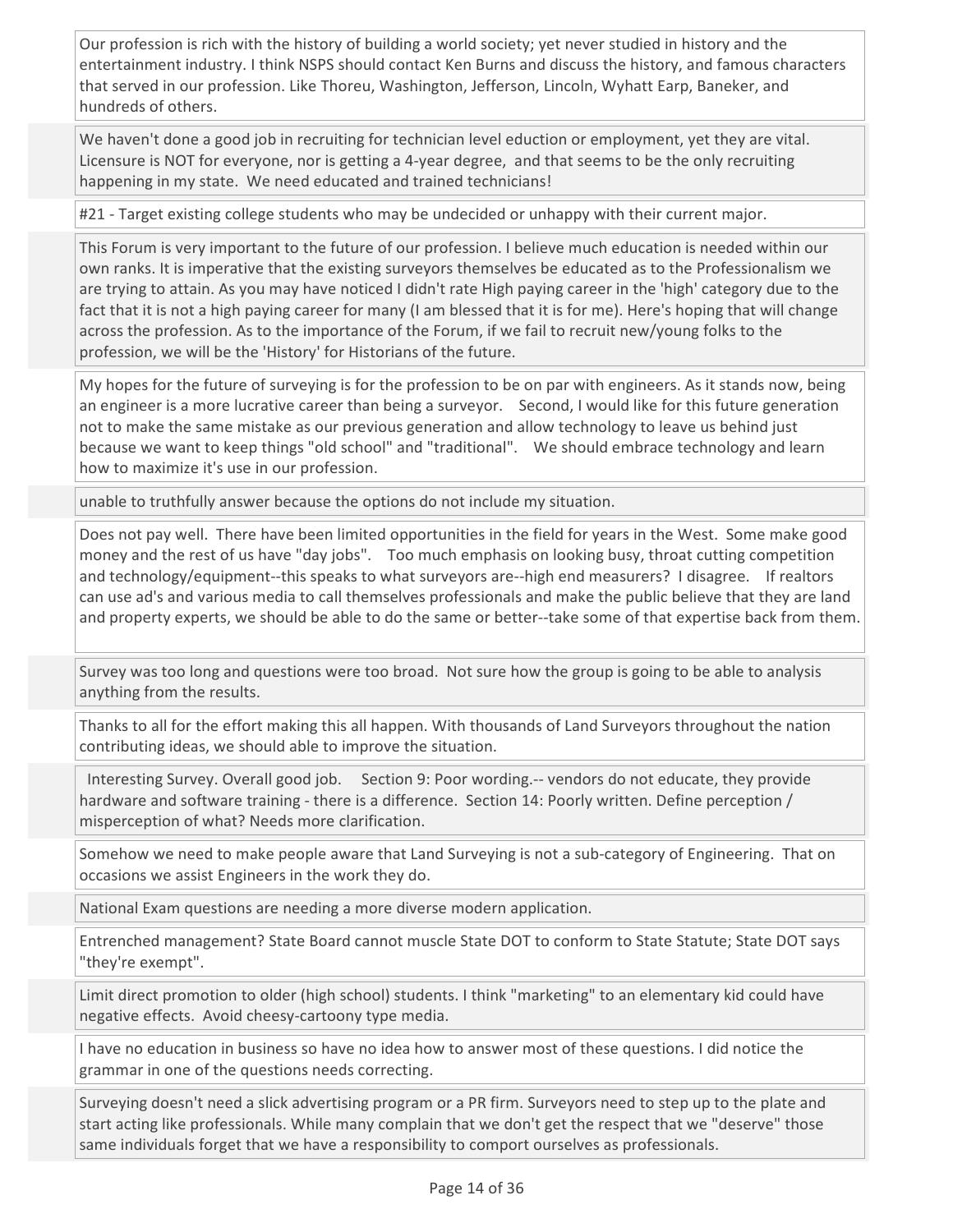A surveyor is not a line cutter, a stake pounder, an angle turner or distance mearsurer. Those are employees. A surveyor is a data analyst, a solver of "boundary" mysteries, a reviewer of evidence and a business person. This are professional traits. Traits that must be utilized every day for a professional land surveyor.

I believe that organizational efforts towards improving image are futile. Allowing the marketplace to get the attention of potential recruits is a more powerful force. Allowing the energy and talents of our existing professionals to flourish and find uses in the real

estate/development/construction/infrastructure/legal/regulatory marketplace will promote our profession more than PR or advertising campaigns. Also, the high average age of the professional is a non-issue in my opinion. In other words, I heard this same concern discussed for all 35 years of my career since I was first licensed. Having young talent is great, but age of itself does not speak to the energy or talent of the profession. If the marketplace needs our services and we exercise our energies and talents towards productive ends within the real estate/development/construction/infrastructure/legal/regulatory marketplace, then that marketplace will get the attention of new recruits. To discuss the age of our profession sounds like a terrible argument to convince a young person to join an aging profession. As a case in point aging has not killed our profession yet. Also, just to be clear, I am not disparaging the emerging leader program within NCEES and think that this program is leading to some of the value the Forum is seeking. Looking ahead to maximize our collective energy and talents should involve our contemplation and awareness of (1) current standard of care and responsible use of new technologies, (2) entrepreneurship and (3) defining surveying to include new technologies.

We need to enhance the image of surveying. Most people have a general misconception of what we do. The world today receives most information in quick visual pieces of information on television and the internet. As a profession, we need to do a better job improving our image. When that happens many of the other issues (shrinking work force, wages, perception) will take care of themselves.

The profession is in crisis. Technicians are not trained well anymore. Land Surveyors are not considered and treated as professionals. Our image is badly damaged.

The reality of what we do - realize plans in the ground. Other professions plan and scheme, we actually take those plans and materialize them in the real world.

Regarding the outreach portion of the profession I once gave a presentation to my son's middle school class on the surveying profession along with a hands-on demonstration for use of some surveying tools and instruments. The students seemed very interested with discussion and teachers were most appreciative for my presentation. I have not heard of any others doing this but it would appear that the surveying profession could volunteer their time to develop some programs for early education. I encourage our profession to do more on the education process to support through profession.

I believe the problems we have in our profession stem back to one item. Pay for our services. Until we solve this issue, we will never attract the bright young individuals into our profession. I see it on a daily basis, survey firms sell their services at less than a plumber does. It is sad to say the least. Two days ago, I had a window company replace a window in my house, it took them 15 minutes and I was charged \$195 for labor. We have \$200,000 going down the road at any one time with equipment, vehicle, and materials and we struggle to get what we deserve for our services. The big problem is most, if not ALL, single person survey companies sell their services below cost because they may not have the overhead associated with most companies. It is nothing but frustrating. If we want to solve the lack of people, wanting to come in our profession is all comes back to being able to charge a professional rate for our services. I have a daughter going to college right now, and the going rate for her first job coming out of college is \$95,000 per year. I would venture to say a surveyor beginning their career would be half that. Show them the money; people will flock to the profession. Just as a side note, back when I was growing up in SD in the 1960's the best place to work in the state was a packing plant. This packing plant was paying some of the highest wages in the state and continually got the cream of the graduates from colleges (just because of the pay). If we have a higher wage, we will solve every problem the profession has, but this will not get solved until the one-man firms have a paradigm shift in there thinking and become more professional, and charge more. As one of the people on the panel said, when they see the surveyor driving around in a Porch 911, they will take notice.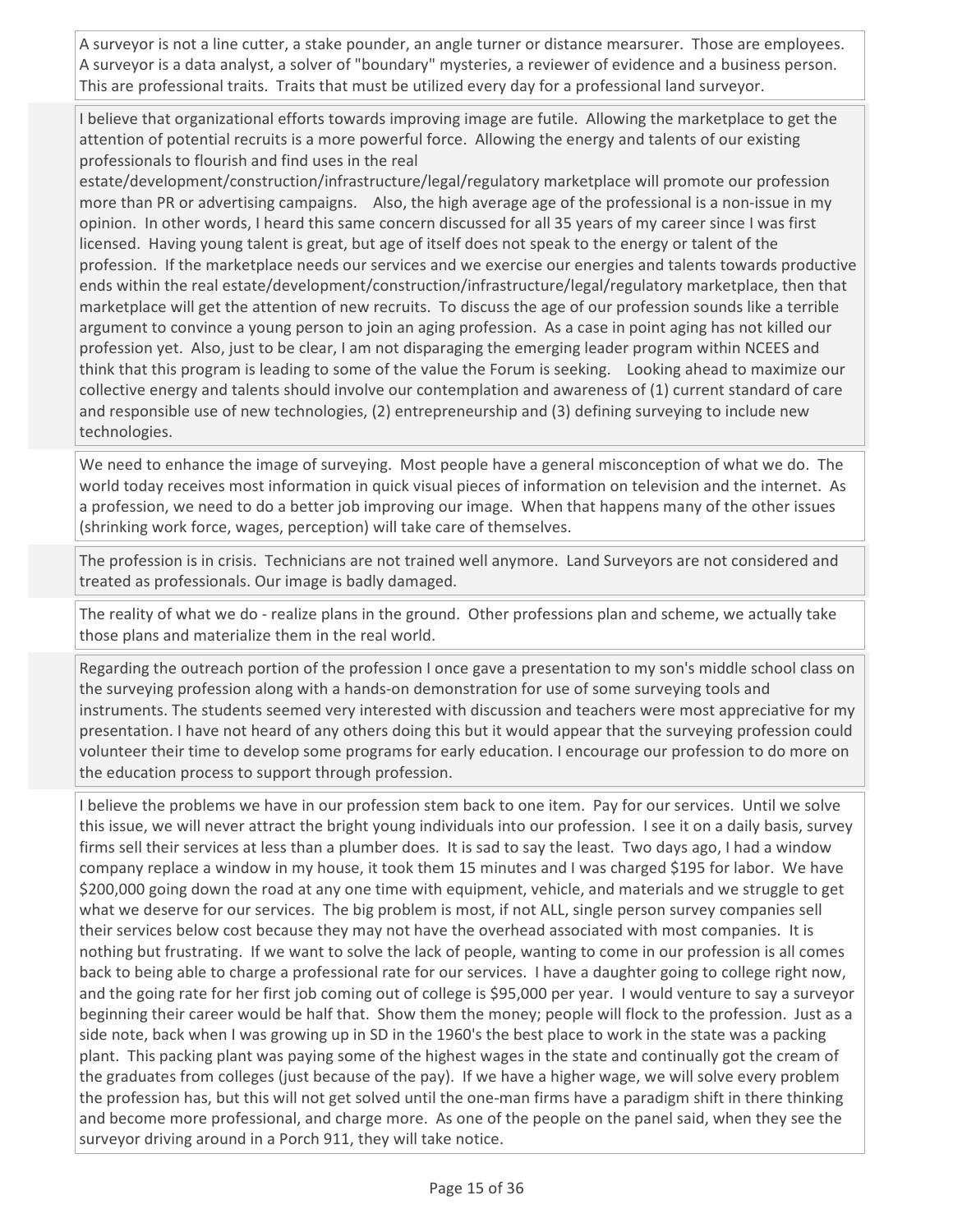Need heavy focus on educating the public on the fact that Land Surveyors are professionals, not tradespeople. Focus on ways to require higher levels of professionalism emanating from Surveyors in general.

Participants should be given results of the survey.

Most surveyors that I have run across find it difficult to obtain licensure because they grew to love the profession in later years and are not able to go back to school. We need work exchange(apprenticeships) and/or increased distance learning programs that are cost effective

The push for clear line between GIS and land surveying is needed. The push for the Quasi -judicial aspect should be pushed more everyday. The need to define our legal aspects of the process is of easement writing and description preparation. So, we can have a future that will not be replaced by companies with access to the latest technology. So, anyone can produce a topographic survey and develop the land for any purpose without the need for a surveyor. The increase of construction staking by machine controlled apparatus and a RTK unit, everyday closes one aspect of our business. Boundaries and descriptions will be our only source of income.

Surveyors must be educated!! Why would I employ an uneducated person to survey my 500k\$ property??? If we were all educated, we might not be having this problem

Team, I trust this correspondence finds you well. I've been in so many way blessed by this most honorable profession. In my humble opinion, the historical significance of this profession is our back bone of which to build upon. The always challenging opportunities, the multi-varied work environments as well as the opportunity to improve the society are also very important to me. My focus is primarily boundary resolution, of which I hold in the highest regard. Regards,

Business understanding needs to be emphasized in order to avoid 'low ball' pricing in order to better illustrate surveying as a professional field and also to be able to pay more to employees with better benefit packages

The realtors have a unified fixed fee, unification and fee schedules need to be addressed.

We have convinced ourselves that we have an image problem. We don't. We have a problem of purpose. We have been bullied into a corner by other professions. It's time to Rise up

Forester's are a real problem in surveying. They think they are surveyor's when they go out a cruise ;for forty lines!!!

I have to be honest. I have been surveying for 45 years and for the expertise that I have I am underpaid and there seems to be no respect for the business. Moreover, now a 4 year degree is being required for licensure. I would rather get an engineering degree then spend four years in college getting a degree for a low paying job.

I do take exception to one of the questions as it relates to pay. Without the surveying community educating the public on the exact duties and level of effort for a typical survey, the prices will never rise and thus we cannot offer competitive compensation packages. Right now there are just too many old timers with paid off equipment that continue to depress the price of a survey. It makes it really hard to start a new business and to do it right.

Glad this is in the works. Hiring some very bright young professionals from college programs. Need more. I'm almost to retirement and succession plan looking bleak.

The contractor have taken construction staking away. UAV's will take 3 D scanning, topographic surveys and photogrametery away. So you better make LAWS TO PROTECT THE PROFESSION OR YOU WILL NOT HAVE TO WORRY ABOUT HOW MANY SURVEYORS THERE ARE. Come June FFA will open the UAV's market and volumes, topo, pipeline Etc....will DRY UP... Believe me it is coming...

the use of DRONES or UAV's for performing Aerial Surveying is or can be a huge market. but if we set back and don't get into the FAA's face about what we do and can do if allowed. It will go to someone else. We must educate the public of the GOOD this technology can do.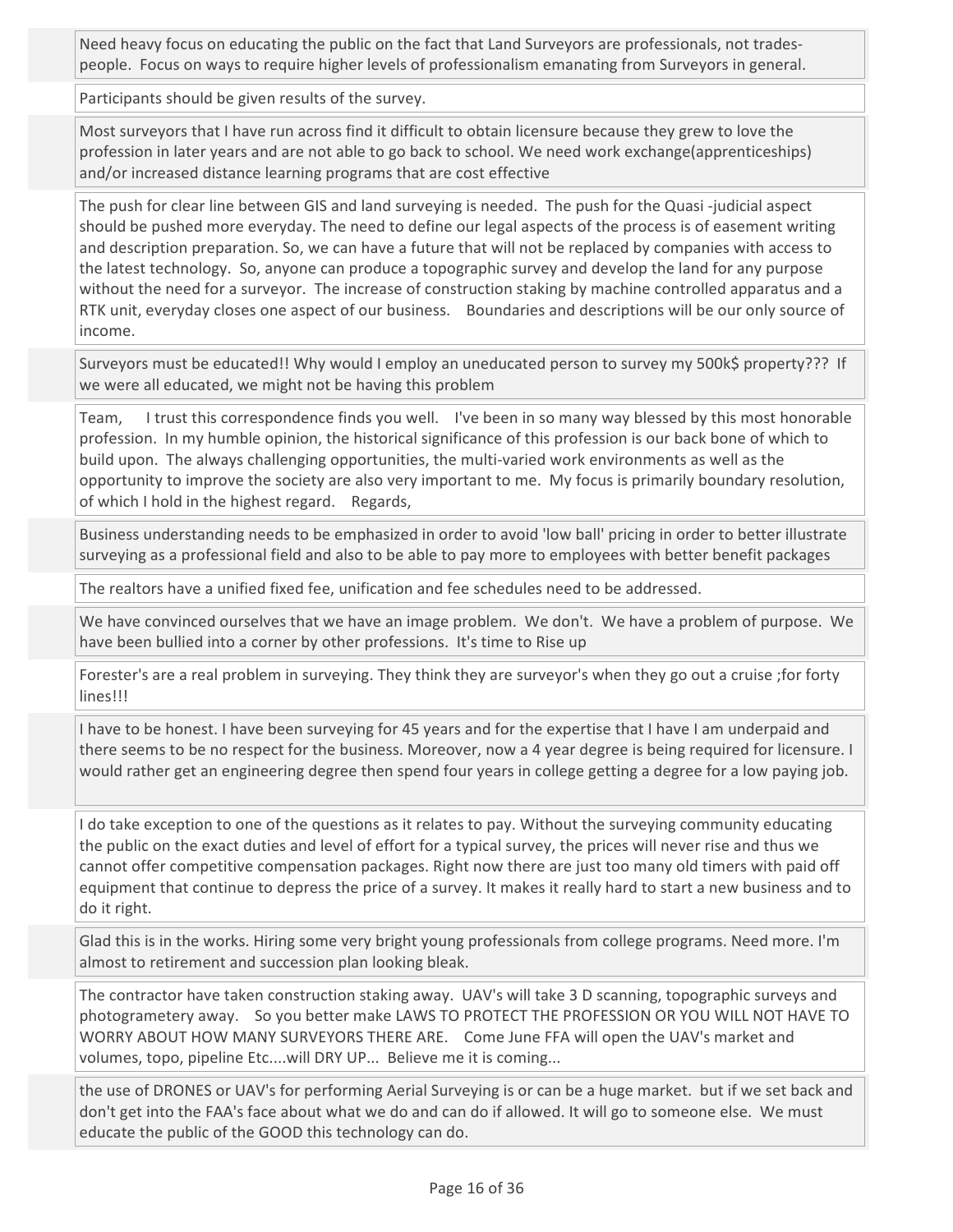Look for opportunities to collaborate and add value to other professions and economic propositions. Avoid claims of a right to exclusivity.

Public officials think engineers are better than surveyors at land use solutions, when in reality the surveyor is supposed to be the "Doctor of Land", not the engineer!

The future of the profession lies within the kids in our schools. Participating in kids' career days, offering job shadowing, contact with teachers and counsellors, and the promotion of a high paying and diverse work environment is what will lure this generation to the profession. 17-18 year old kids won't go into surveying when they can make significantly more money in engineering or architecture. Social media could be useful in relaying images and stories of unique projects to young people. Contact with 7-12 grade students is imperative.

Formal education and personal mentoring should be separate activities. I have four years of college but also did a four year correspondence course through the Okla. Soc. of L.Surveyors. Mentoring should be done at work and relate to the education experience. We must create our own specific educational experience that dovetails with mentoring.

The idea of encouraging and making it possible for those in the profession to obtain a license I think is important. The tiered license that was mentioned sounded interesting but there were no details. I feel that the continuation of the low passing rate will just create an extinction of PLS's. Also if there is an inclusion of new technology and other areas of surveying, such as GIS and Data management of Spatial information then perhaps you might consider having specific licenses but with restrictions. It is true that the most important part of Land Surveying is Boundary determination but there are other areas that are just as important that surveyors work in that may not get as much experience in one area as another.

Need real reciprocity like PE's. If a surveyor is educated at the same level as a PE then they should be able to obtain additional licenses in the same way, no test, for most states. Stop other professions from taking surveying work, drones, scanning, construction stakeout are but a few; many firms are providing these services without a PLS or even a certificate of authorization to provide surveying services.

Thanks for working on these important issues. Our profession is in REAL trouble.

There needs to be a surviving path to licensure through apprenticeship/experience. We need to teach the complexities of the law. The profession is, in my opinion, over-focused on technology and measurement rather than critical analysis.

The future of surveying as we know it today and in the past is bleak. Technology is going to replace it like paper maps have been replaced with smart-phone maps. All that will be left is finding monuments.

I feel good mentoring after a formal education is extremely important. A college degree can be the basis for a good foundation, but it cannot give an individual the experience necessary to make correct boundary decisions. I feel a minimum of 4 years after education is necessary.

I am happy to participate. Looking forward to getting our profession into the public awareness.

Promote university programs especially in geographic areas where lacking. Foster survey based competitions and grants for participation of HS and college students.

I was an adjunct Professor at a local community college teaching land surveying for 7 years. Almost every student came into class thinking that surveyors beat sticks in the ground and walked in the woods. After 31 weeks of covering the serious math, technology and diverse directions within the profession, they left the last class with a new outlook. While my classes were only a portion of an engineering associates degree, several students every year went into surveying instead of engineering drafting or construction observation positions. Sadly I did not have them long enough to do more than barely scratch the surface of the land-law half of surveying. There is a serious need for national promotion of the profession to those students in their last 3 years of grade school and the first two years of college. Part of my welcome lecture was stating that Land Surveyors are technology geeks that like to play outside while I was holding a machete AND a GPS rover. It always got their attention. ( college security hated me for bringing sharp toys to class )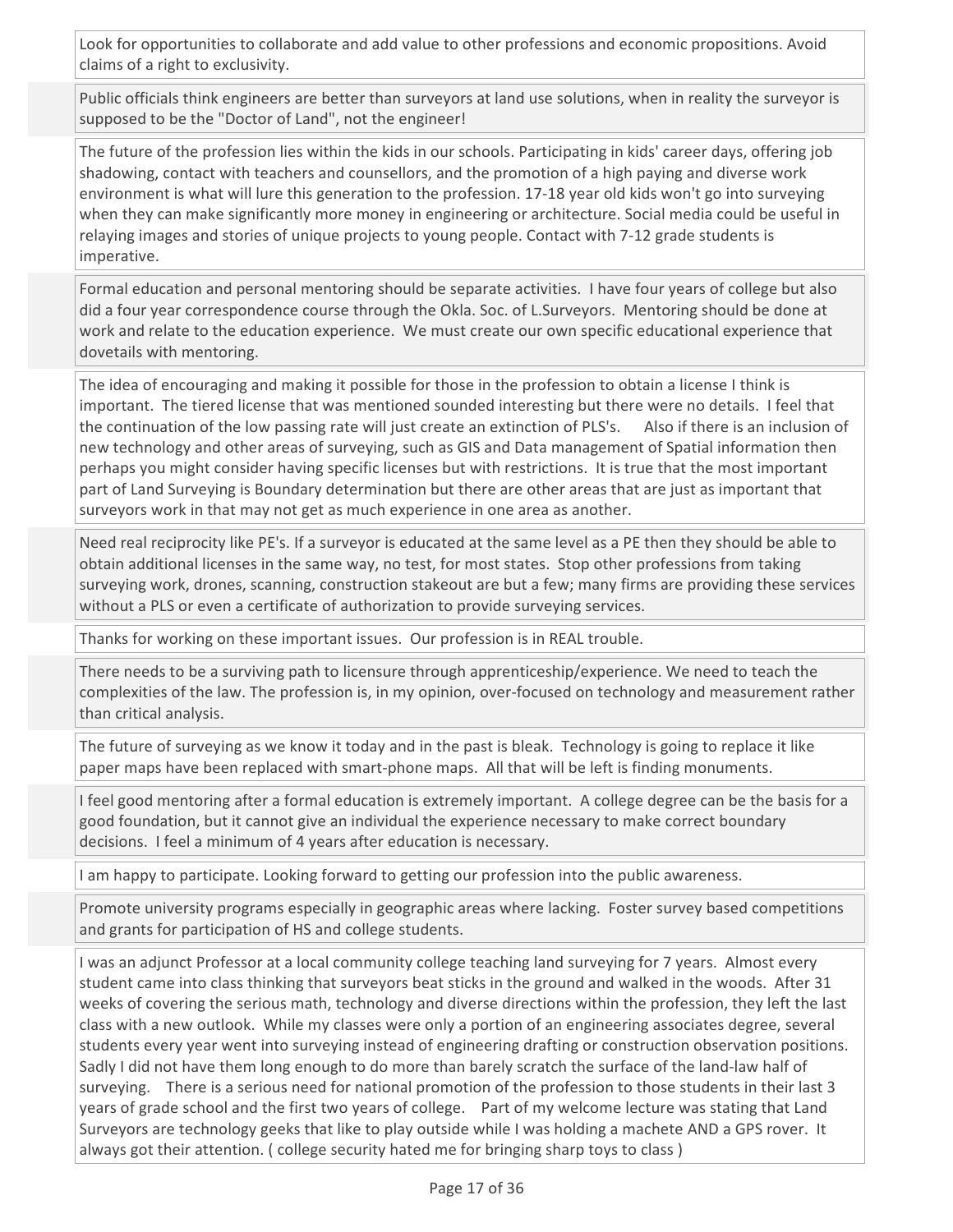I would suggest including GIS, Drone Photogrametry and Orthophotos into the practice of land surveying or changing the title of land surveyors. Also working with DEM digital elevation models, constructing them, comparing them, looking at settlement or volumes should be done by someone professionally licensed because the process can yield different results depending on how things were processed. This is exactly why a professional needs to be involved in the creation and manipulation of DEMs, TINs, DTMs or whatever the format of electronic data representing real world measurements.

There is a natural cycle followed with peaks and valleys. The supply is aging to retire that will leave a gap in mentors, so the demand for capable surveyors will increase. The new surveyors will need the education to fill the gap. The public will demand, and the industry will react behind the curve until the new supply is attracted by higher pay incentive to meet the required level of understanding to be the new professional. Those who understand will succeed and prosper.

don't lump men toring and education together, mentoring is usually reserved for those who receive preferential treatment. most surveyors don't get mentored at all

\*\*Exploit and Expand Surveying Body of Knowledge\*\* use as basis for this discussion

The average person doesn't know we exist

Not sure my take on these questions will lead to enhancing the profession and increasing recruitment. What do i know about these things, I'm just an old surveyor.

The geospatial revolution reveals the fastest growing segment of the economy. It is everywhere. Surveying as it was is moribund and will soon be completely dead. The path forward is not to promote surveying. The path forward is to wake up and realize the role of we can play in all the facets of geospatial: Remote Sensing, Photogrammetry, GNSS, Computer Vision, GIS - all of them now and in the future. There are only two alternatives, gain the knowledge and expertise to work in these realms or step aside. I have been a practicing surveyor for 50 years and I would not encourage a young person to become a surveyor today, but I would enthusiastically encourage them to join the geospatial revolution. That trajectory is going up at an incredible rate.

To be a professional, one must act as a professional; therefore one must do all the items discussed locally to create a global awareness.

Our society is experiencing a tidal wave in technological innovation and disruption. How will artificial intelligent machines, autonomous vehicles, Internet of things, Virtual\Augmented Reality and the commoditizing of data capture affect our industry? As Moores law continues to double computer processing power every 18 months, what will be the standard survey equipment in five years? Every industry will be affected by this ever connected, commodity based data service economy. How are we prepared as an industry which is based on an apprenticeship model, to adapt to a technological model? Profound changes are going to change the landscape like no other time in history. Are we prepared to face this new future? Our society places a high value on post-secondary education. Until we make education a core value of surveying, we will never be taken seriously as a profession. We need to earn the respect and gain credibility by facing the reality of the day. No amount of outreach or consulting firms will help if we sit back and wait for others to do the hard lift. Look at the engineering profession. Most engineers have a post-secondary degree, and a large number have graduate degrees. This inherent belief in education drives our industries and has a very positive affect on our society. Why should we believe we should garner this same level of respect? We have a great profession, but we need to look inside and face the music that we are moving into a drastically changed world , where our society needs new ideas and skills, not history teachers

Methods of our profession are rapidly changing, but the concept that we're preserving historical data is vital. Sometime modern conveniences outweigh our responsibilities to follow in the footsteps of the guys that laid it out first.

We need to make licensing more available as the old-timers are aging out. We need more review classes and education to teach surveyors to become licensed Professionals in our field at a younger age.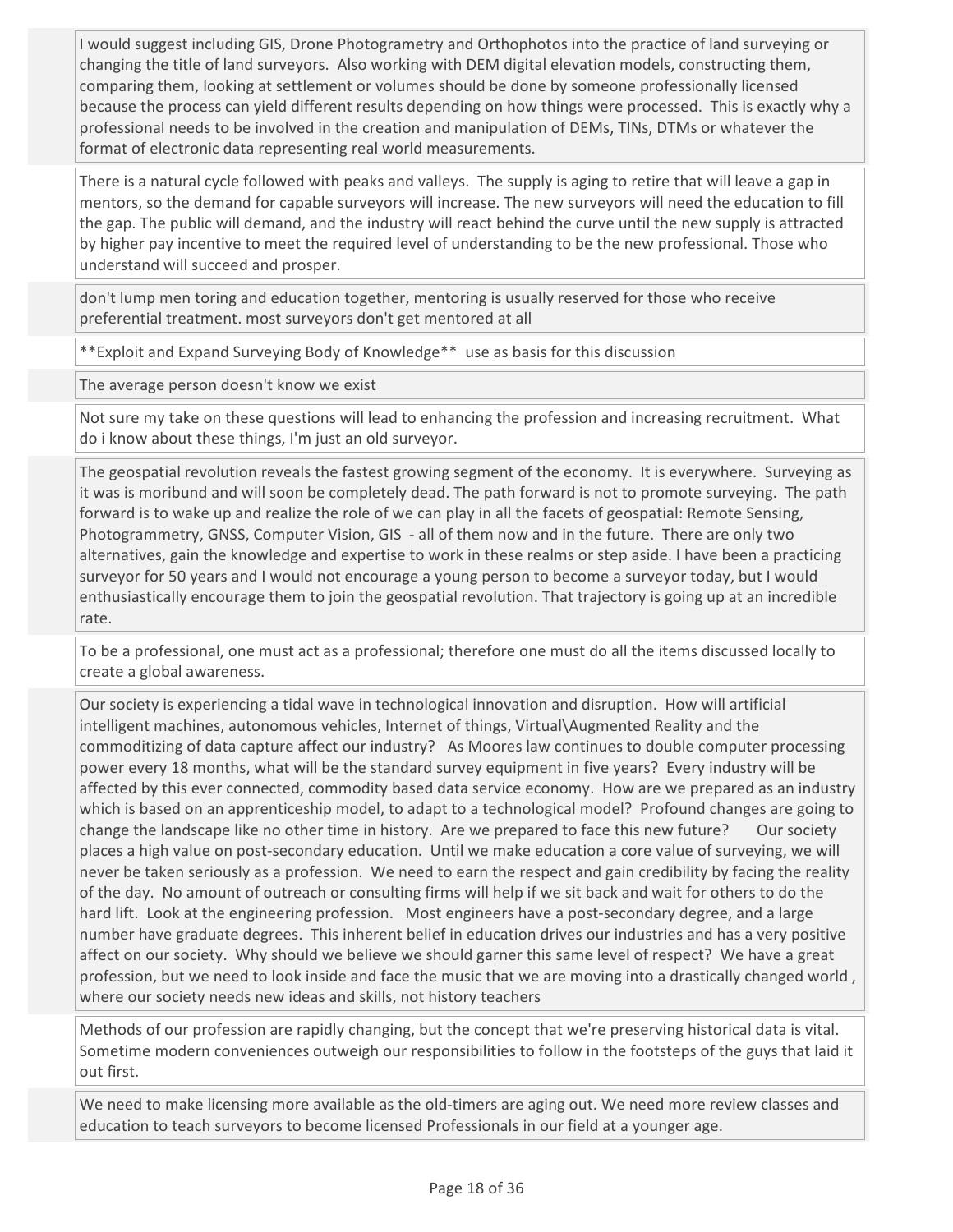Our profession is never boring. However, we are our worst enemies - we whore ourselves (that's why I'm not as busy as others). Stop whoring to public agencies. Lowest bidder gets it. (And not necessarily qualified.) Pay employees well with compensation, etc. I am sick 'n tired of the "Independent Contractor" status as a way to get cheap labor. Whoring is whoring. Treat the new generation as most of us ol' farts were treated (if we were worth a tinker's damn!). It is hard to compete with those that don't carry Workers Compensation Insurance, Pay decent wages, motivate employees for licensure, E & O insurance, etc.

I believe it is of great importance that we as surveyors communicate the fact that boundary surveying is a skill that takes experience in the field to become a good surveyor and that the basis of surveying is common sense and a good understanding of geometry, algebra, and trigonometry. It is also my experience that most land surveyors are friendly and open to sharing information and knowledge.

Many agencies and public utilities employ Surveyors or people who do surveying work. Those agencies should create their own apprenticeship series or collaborate with existing apprenticeships for recruiting and retaining new young surveyors.

None of these wonderful steps will be of the slightest use until Surveyors are required to have the formal education that real professions do. The Surveying profession has already been stolen by those who are better educated and better able to communicate the value of what they do. To be accepted as a professional it is necessary to be able to look, act, write, and speak like one. Yet the license doesn't even require a baccalaureate degree, let alone good table manners.

Land Surveyors (nearly all) need to broaden their scope of services to include more: land planning and development services, right-of-way engineering and research services, environmental mapping (habitat, veg, wetland, identification and mapping), and also utility relocation procedures. To much emphasis is placed on field work--when the experience gained from field work is highly subjective due to changes in technology. Lastly, surveyors that can't draft in AutoCAD in this day and age, are severely disadvantaged.

I think this forum is long overdue. Great idea I would like for you to consider adding the corroboration and participation with GIS groups as a high priority item for the profession and its future.

Define terms, using terms without a sense of what they mean isn't helping this survey. Example: "teachers/counselors" is tangible. "Think globally, act locally" doesn't mean anything specific, and is just a flashword.

Being a young surveyor my suggestion is to stop discussing amongst existing surveyors on how to attract youth into the profession but look outward and ASK younger professionals, students, etc. on what would draw them to make a career as a Land Surveyor.

Civil engineering groups, such as ACEC, has been very successful in protecting their profession from encroachment from outside sources at a legislative level. Surveyors need a similar organization to protect their interests. Many times municipalities don't understand the legal requirements to have surveys done by a licensed professional. Likewise real estate agents don't believe it is a value added service. There is also an unmet need for expert witnesses to work with attorney's on land dispute cases. In a world where everyone believes they understand boundaries, we need to remind them that this is what only surveyors can do.

The biggest threat is the Board of registration and their taking away licenses. They set a foundation such that no one should enter this field! No comment as to the current pratice of bad surveyors (who think they are legends in their own mind) that prey on the courts to justify their complex! one or two high and mighty men that see all others as uneducated and negligent. The board is the most current problem in the eng and land surveying field. Expert witnesses that are not experts at all! No one should enter this occupation, that is my advice to any young person. Low pay, bullys, public encuraged to sue. Fix board and remove mapps is a good start! You will not use my comments because it does not fit your opinion and the problem is on your team!

More surveying programs needed at the junior college level.

While average pay seems to be quite respectable and appropriate for the private surveyor, government surveyors (at least on the state level) seem to be well below the average. Lobbying efforts need to be made within the states to raise salaries for state government surveyors (i.e. state transportation departments).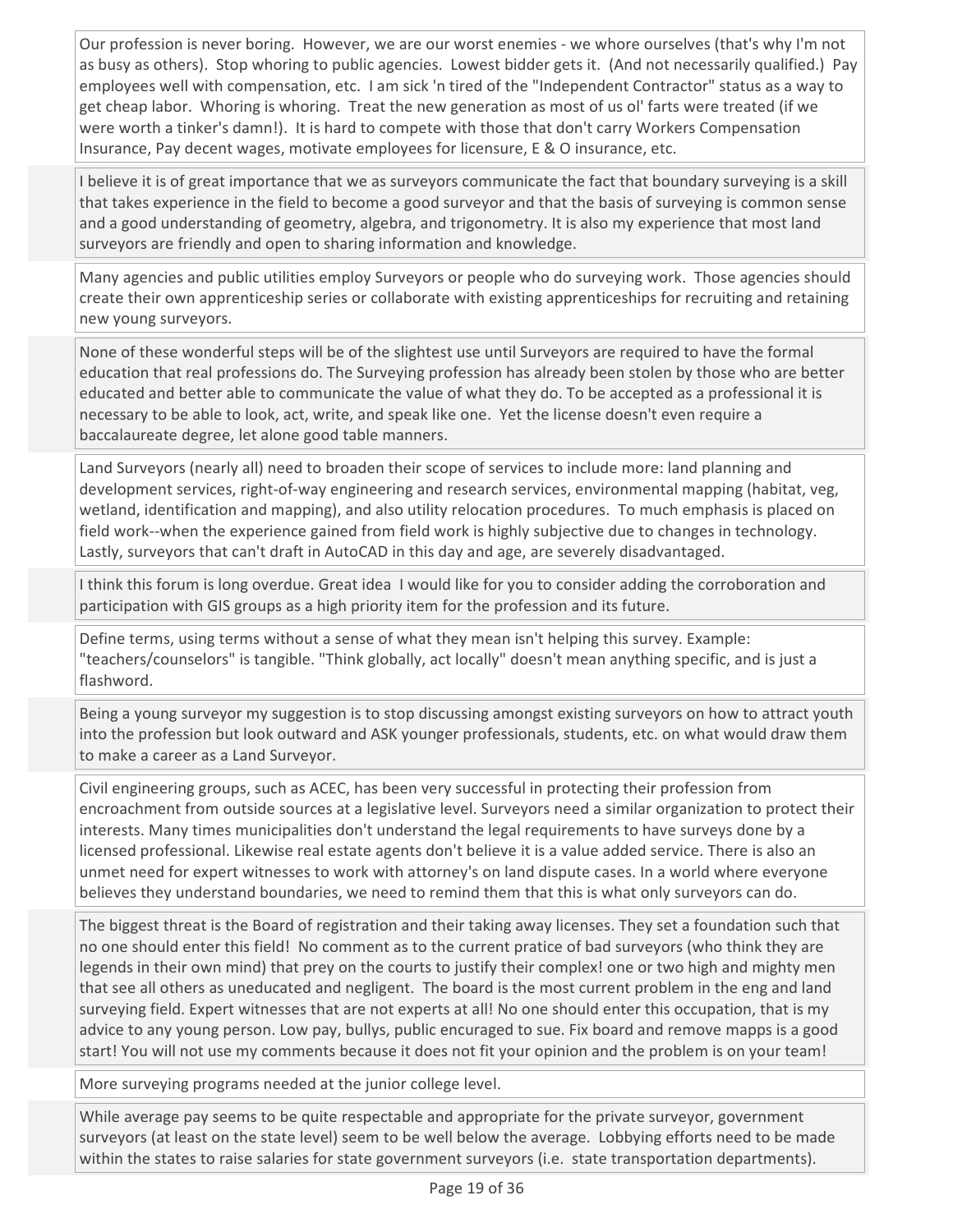Raise the standards for the professional by dress and appearance. Dress for success, not t-shirts in the office.

I think that surveying really needs to start targeting women. Only in the US does it seem like women are the smallest minority in surveying. Start looking at Instagram and follow surveyors around the world and you will be surprised at the number of women in the profession. It is absolutely a profession that a woman can be successful in. I also think that you need to target inner cities and urban areas. Kids need to be exposed to surveying as a possibility at the earliest age.

I can see problems with our future! I can also see an identity crisis. I'm not sure a college degree is the answer. I find my best workers are High School graduates that are not ready or interested in College at the time of graduation. OJT gets them working, good promotions and paid college courses keeps them interested in the profession. I think a good mentor is priceless, I had one of the best. I try to be a good mentor for my employees.

Who are the people and organizations involved in this forum and how were they chosen? Do we have everyone/organization that we should? Can we use linkedin or the NSPS website or other social media as forums for continued input?

I believe we are our own worst enemy. Competition has made us monetarily more acceptable for the consumer. But we continually underappreciate ourselves and tear each other down in pricing. The attention needs to go inward, not outward.

Steps should be taken to remind other professions (realtors, lawyers, engineers, and GIS analysts) that it is a professional land surveyors duty to attest to the location of a property line, easement, and/or right of way. it has been heavily encountered, in the state of Alabama, that some of these professions will exhaust every effort to offer "unofficial representation" of these elements in order to reduce cost for their personal agenda. In doing this, they are not only hurting the demand of professional land surveyors, but introducing conflict and inaccuracies into the general public. These professions should be working together to fulfill and protect the clients needs and wellbeing, not trying to undermine each other.

There's a lot of differing perceptions of what a surveyor's responsibilities are within the profession. As a united group, we should be demanding title reports from clients, be they citizens or municipal. It is not the surveyor's role to address ownership, only the lines on the ground as best determined by monumentation and the evidence of record. Additionally state and county governments should be monumenting all right of ways at the end of construction versus leaving reference marks that may or may not stand the test of time.

The biggest obstacle to the profession is salary. Surveyors traditionally lowball pricing just to keep busy, sometimes working for less than wages. Educate the current professionals how to be good businessmen and women and still sustain a company.

I think a Television or Web documentary could be used to educate the public.

I feel a strong push towards high school aged kids with an emphasis on the technology and pay scale could help grow the profession for the future. I think a better public awareness of everyday tasks that a surveyor can perform (Aerial Images with UAS for real estate, push need for boundary check at closing of new house just like buying title insurance, Municipal as-built for better utility management) and not just boundary and construction stakeout would be a huge help towards growing business opportunities.

The 4 year degree should be eliminated. A 2 year degree should be offered in Surveying, GIS and satellite imagery, & data processing. Surveyors need to be trained and use GIS more often.

n/a

There seems to be the same questions asked more than once. One can not over state the importance of project research before beginning or taking on a project. Be sure you are capable of completing the work with a degree of certainty that one is able to defend.

I unfortunately feel that this survey was much to broad to be able to be effective.

I believe that education and mentoring correctly is very important.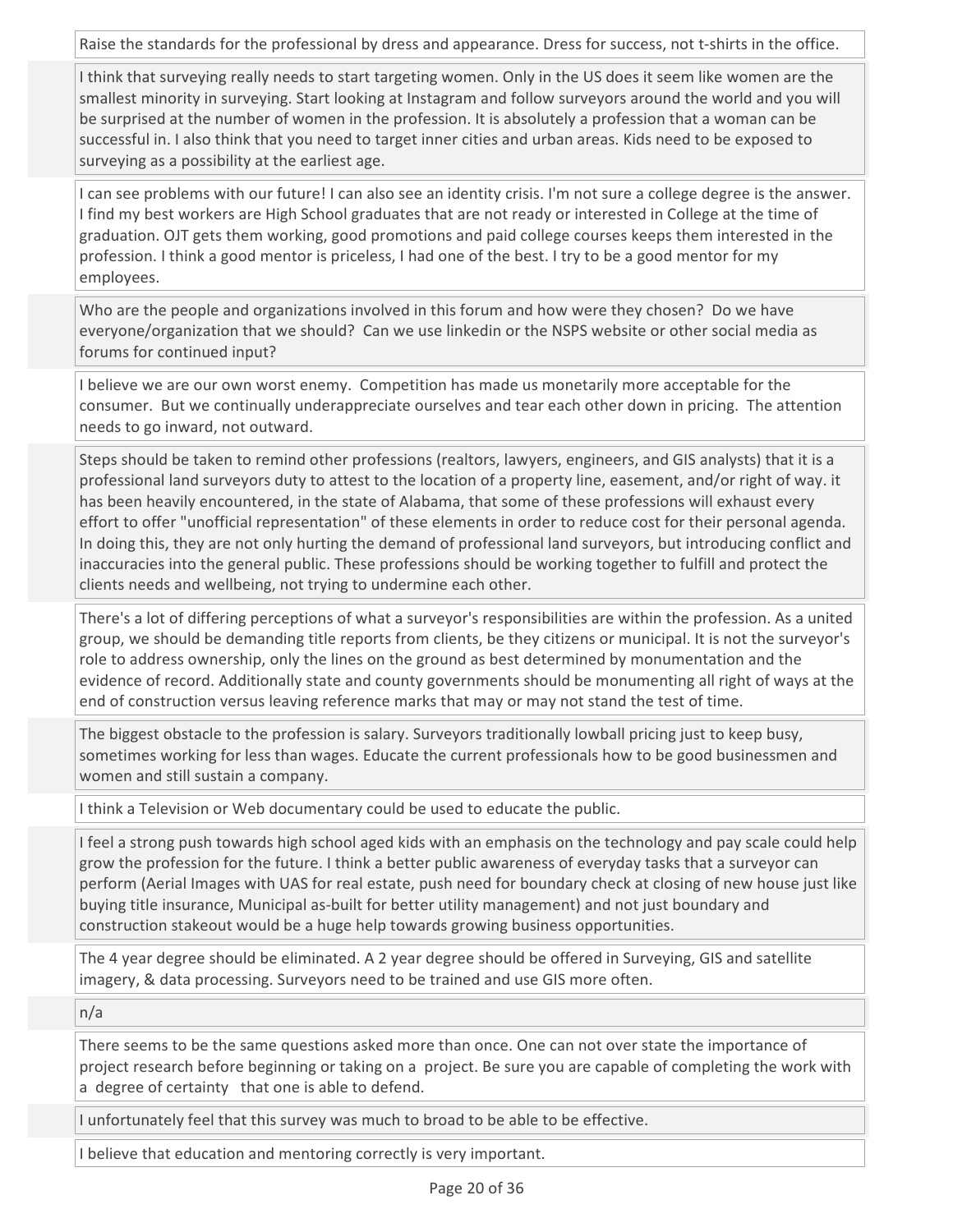I think the national and state organizations have done a poor job for surveyors given what we have spent on them. I don't bother with them anymore as I am sick of the personal ambitions that drive many involved. We have pushed many out of the profession with some of the licensing requirements as the path to licensure was closed to many great people. A lot of the kids coming out of the colleges have to be retrained to function in the real world. They are no better qualified that someone who started as a rodman and has worked their way up through the ranks without college. The ones out of college often come with a know it all attitude to tell us that we don't know what we're doing. Their work generally has to be redone as they can't apply legal principles to actual field conditions. The apprenticeship model worked better but given fees today, who can afford to put a college grad on a field crew at a high salary to learn and then move off to some govt. agency. We're going backwards.

I have to say that nj land surveyors have it right. Anything related to measurement has to be under the direction of a licensed surveyor. Also when land is transferred a legal description needs to be prepared by a licensed surveyor.

Many items I rated low are being attempted or have been attempted for a long time to low success... The one thing that really hit home with me is the mentoring concept. I love the mentoring concept, yet had almost zero mentoring as I was coming up. In our fast movement away from the "apprenticeship" model, it seems that long ago we abandoned perhaps the strongest bond of brotherhood our profession had in the past. The high tech stuff is a huge draw for those who will be interested, and the diverse working environment is huge too. (That is what made things interesting for me). But, the lack of mentoring has caused many who were coming up alongside me to draw back into other fields, and the confusion over licensing standards from state to state (economy is a culprit for our profession as well, but that is true for many professions in this country). I think the survey stated that there was not much interest in being licensed. That may be true, but I think there could be more interest with a very strong (NSPS sponsored) mentoring laden summer "camp" program, and more online educational opportunities along with Field Camps like Corpus Christi has. Giving the STEM program folks an opportunity to have a three day camp of Hydro, robotic, and UAV survey technologies, and giving those students opportunities for where we need more technical people... That will net the ones we want, especially if they believe they will have excellent support from the Parent Organization (NSPS-or something else). The college courses by themselves are not adequate. Think Medical Doctors and Dentists (residency), engineers (EI to PE) and Teachers (last semester of college is in a classroom...with a mentor) Mentoring should be a major part of the professional curriculum.

The main topic should be addressing entities that are cheapening our profession. Surveyors need to take the reigns of their profession back. Gis gps and row are producing quasi surveying products that should only come from a professional land surveyor.

Idaho is working with the state Dept of Labor to create a surveyor apprentice program to capture high school students and veterans and make the education easier to obtain. It also is looking to work with the profession on placing students in summer and other part time jobs.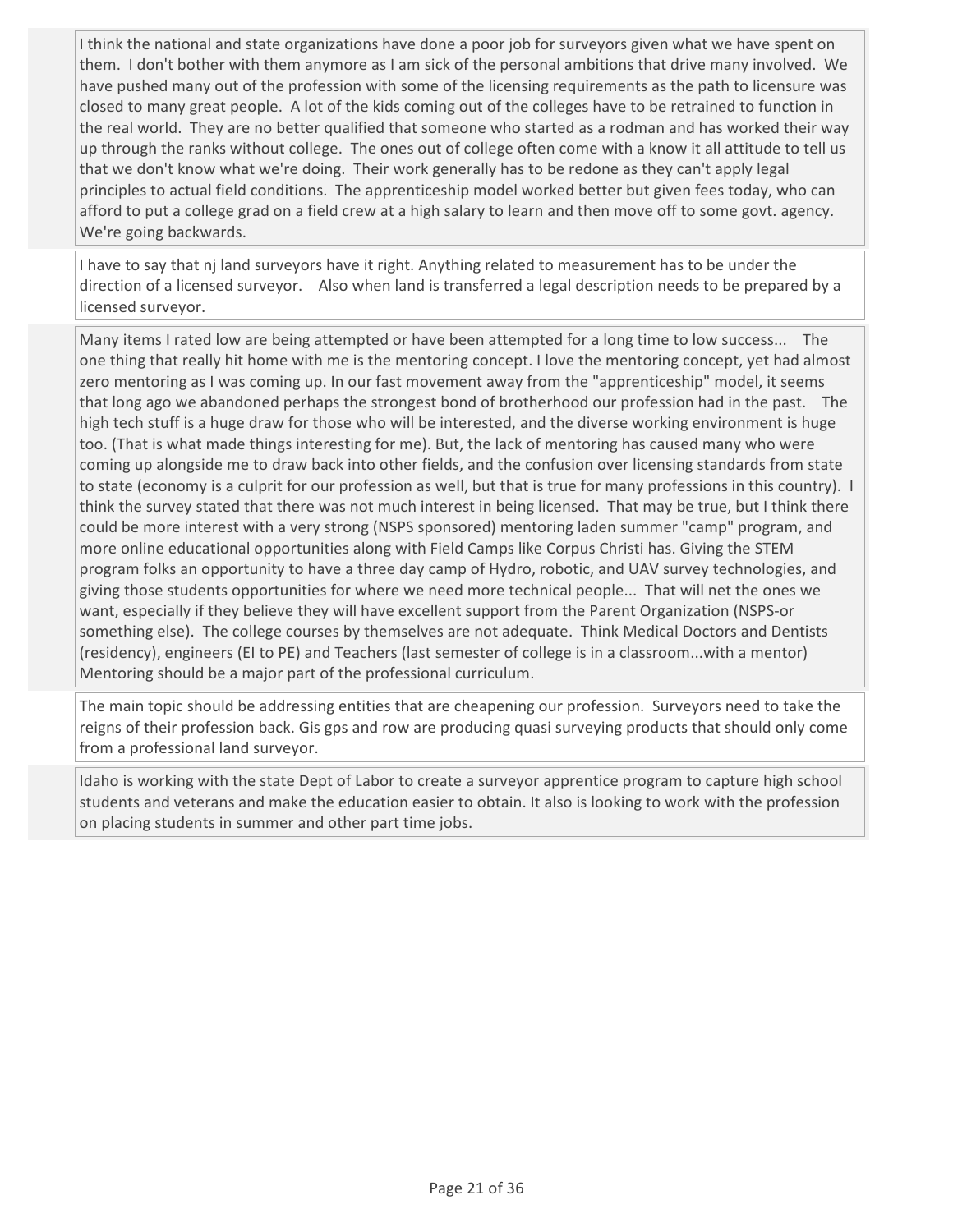We are a profession where the average of a licensed individual is getting pretty up there in age. There is a need for new blood in the industry. For some reason surveyors seem to be behind the curve in recruiting and generating interested in the field in high schools and colleged. Just go to the NCEES FS and PS Exams, when I took the exams there were two surveyors in a ballroom full of engineers. Nobody graduates high school and says "I want to go to school and become a surveyor" I started my education in engineering and got my first exposure to the field in a simple field class that we played around with a total station. The class didnt even scratch the surface of what we do or why we are important. However it piqued my interest in the field and I changed schools to learn more about the field and fell in love. Almost nobody goes this route. I could see college courses teaching about surveying in civil engineering fields being a huge benefit and recruiting tool. New graduates don't understand that we are professionals like them, it is as if we are looked at as simply technicians. In working with a local government I run across a lot of the older generations seem to have a very basic knowledge of what a surveyor does. Younger people almost always just give you a blank stare when you say you are a surveyor. They just don't know what we are, what we do or why any of that is important. For some reason with time people have lost awareness of what we do and how essential we are to the infrastructure of the world. We are in a very technical field that needs to be in the forefront embracing the technology. It seems that there is a serious lag in our profession on embracing technology. Just look at GIS. Surveyors should have embraced it and took it and run with it, instead GIS departments and surveyors are disconnected. Although I will say younger surveyors see the need/ value of the field and how we are so inter connected and essential to each field.

Number 1 priority for attracting new surveyors is to reach out to the K-12 grades. we must make them aware of Surveying before they reach grade 10 in order for surveying to become a legitiment career choice rather than a fall back.

If we want to attract more people to our profession then we need to make more money for our services.

Since I started in the profession, I have found that surveyors tend to want to make everything relate to boundary surveying. That is a weakness within the group as a whole. The definition and rules of boundary surveying get blended into other areas of surveying such as with easements and topographic surveys, causing certification to catch surveyors in a moment of certifying to things they never intended to certify to. The problem is not further identifying "surveying". We need to further identify the purpose of the types of surveying we do. Also, in this environment and economy, pushing more 5 year degrees is adverse to the growth of the group. It becomes elitist. I think that apprenticeships need to be brought back into place. The testing is very difficult, so anyone who wants to pass will educate themselves well before testing whether by school or by mentoring or self study. The pride of history and having something "passed down" to an individual can only come through mentoring and apprenticeship. As far as diversity is concerned, I wouldn't go there at all. It's getting more diversified over time, but that has to happen naturally. Forcing the diversification card is only going to become political in conversation once the public realizes it's one of the least diversified fields for minorities in the United States. It isn't something that happened on purpose. It's just the way it passed down over time from father to son from our explorers and great builders in history. As a minority in the business, I vote to let that subject just mature on its own, as it has been over the past few years. I've been treated fairly and even with curiosity for my point of view as a female in the business, with only a few short and meaningless exceptions. We are not a diverse group. We have a unique place as being very different than any other profession, and that is something to have pride in. Sometimes a lack of diversity is a sign that a group guarded itself well in order to preserve the intent of the profession. As sons (and daughters) of a more diverse nature find themselves interested in the profession, you'd want them also to have that pride of guarding the history of the land because they love what they do and not because they want to be the "face of diversity" within the group. Spend money on encouraging apprenticeship instead of advertising. Give grants to those who make it through a period of apprenticeship and testing. That's where the value will come through. Just my opinion. :)

College Degree requirements has a negative affect on profession. Need to have a mentoring program and experience. My state requires college education but no state college provides the classes.

4 year degree requirements are the major contributor to the dwindling number of new surveyors. We should address the issue of going to a 2 year degree program and 4 year internship.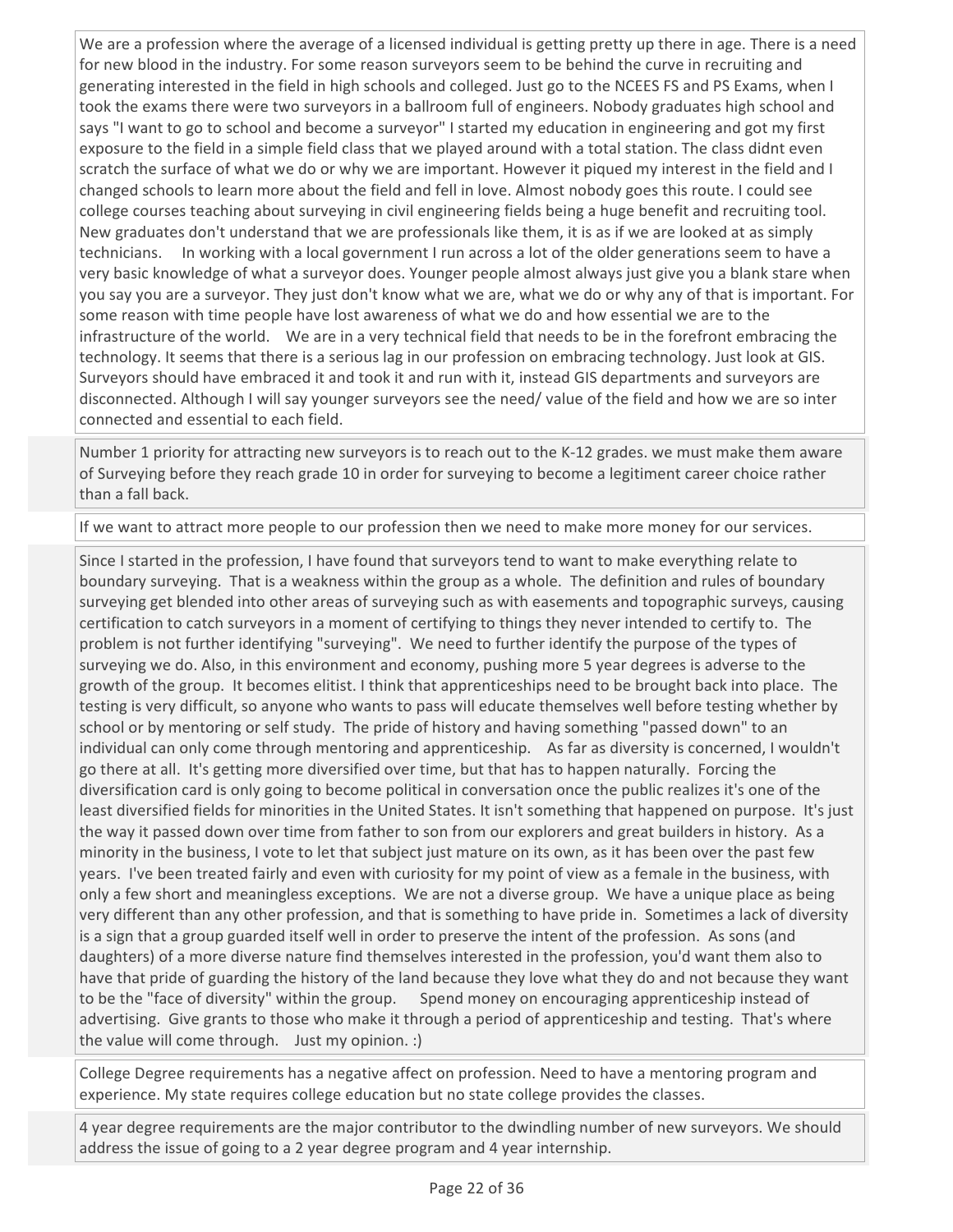An Engineer is NOT a Professional Land Surveyor...an Engineer that is Licensed as a Professional Surveyor may not be geared towards the profession as well as, or nearly as CAPABLE on an analytical level, as a FULL TIME Professional Land Surveyor; ESPECIALLY dealing with ancient boundary or boundary problems in general...A GIS Is by NO MEANS WHATSOEVER a Professional Land Surveyor. A GIS Is a data entry/ computer software specialist ONLY, unless licensed otherwise.

The problem of licensure is not the pool of candidates, but the archaic definition of surveying that focuses solely on land boundary work. Boundary surveys are important, but most of my time is spent on and profit derived from other aspects of geomatics. Construction layout, hydrography, industrial measurement, GIS, geodesy, etc. are of significant importance to society and value to clients. A standardized national path to licensure, such as is employed in engineering, would increase the number of qualified surveyors and help keep our graduates on the path to full licensure. The college graduate of today is better educated than prior generations of surveyors and have greater technology at their fingertips, yet they have a harder path to licensure. State boards such as Texas only consider boundary experience, to the exclusion of many young people with exceptional skill at a wide range of survey specialties. States such as Florida have taken a much broader view of surveying, which opens a path to young, dynamic surveyors who are willing and able to embrace a modern definition of surveying. A surveyor is a problem solver, who applies both cutting edge and traditional tools to efficiently solve geospatial problems for the benefit of their client and society. The surveyor applies principles of mathematics, law and science to understand spatial relationships on land, in the air and underwater. The profession of surveying includes land boundaries, site development, industrial measurement, hydrography, photogrammetry, and related geosciences.

I am employed at the County level as a mapping and GIS dept. manager. I think there needs to be better understanding between these to fields. GIS is only as good as the data which they use, surveyors can improve the quality if that data with their expertise.

Find a Hollywood script about a super hero surveyor.

The biggest issue facing our profession is a professional image. This begins with the source of the image, the professional. There needs to be an image makeover for many surveyors, which will, in turn, promote the profession by broadcasting a better image, and therefore seek higher wages. These two factors alone will increase interest in the profession. Why does one want to become a doctor? Because of the image and money. A surveyor can hold the same status as a doctor, but it is our image (publicly and privately) holding us back.

This survey seems to focus on geospatial analysis and marketing the profession. Are we missing the main concept of protecting the public, health, and welfare by not considering boundary surveying? Isn't boundary surveying the main concept in accomplishing our professional calling?

On multiple questions, education and qualifications, or edu and mentoring are used synonymously. This distorts the question, they are two totally different things.

In my view requiring a 4 year degree to be able to take PLS test has been a huge mistake. The numbers of Land Surveyors has fallen.

Tiered licensing will move us in the wrong direction.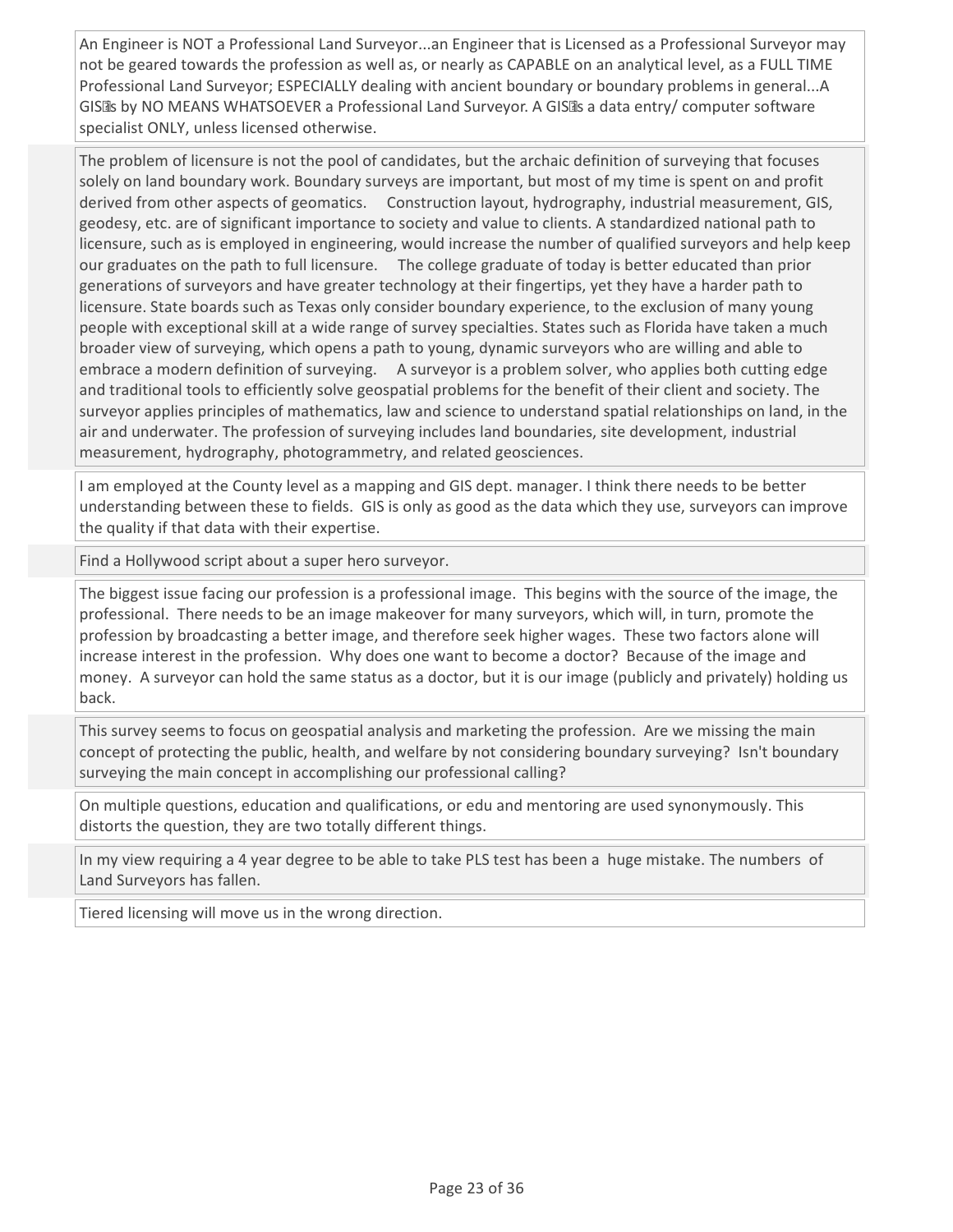I have been in this profession since 1976. At the time my surveying career began I had completed 6 full semesters at a state college. I found that surveying and mapping were my true love (the pay has never been a big factor for me) but my path to licensure required 11 years of experience (I was licensed in 1987.) I truly believe that those 11 years were a very valuable teacher; however, I still wanted to complete my education so in 1992 I returned to school and received my civil engineering degree in an additional 4 semesters and continued on to licensure for a PE in 1999. My point is that I am very active in our state's surveying society and a great majority of the current registrants have gained licensure through years of experience. I firmly believe in education to enhance our profession but also firmly believe in the teacher of experience. That being said I feel a path to licensure also needs to be left open for the people who have work from the ground up. Many of them are married so turning to traditional paths of education is really not an option, I see that one of the most viable options for education opportunities is through distance learning that is offered at an affordable cost.

INCORPORATE THE GEOMATICS EDUCATION CURRICULUM INTO/UNDER EXISTING GIS UNDERGRADUATE PROGRAMS AT ACCREDITED UNIVERSITIES. This will help recruit 'technology' students and them provide an option to 'emphasize' in geomatics while gaining a technology foundation

We have hitched our horse to the higher education wagon - now that wagon has stalled. Higher education is big business, a holding tank for young lives, while creating a permanent debtor class. We need industry and jobs to flourish. We need to expand and build or die. No one surveys anything for which there are no plans.

My Stepfather was a Surveyor, as was my brother. My mentor was my stepfather and my first company's Surveyor. One was proficient in the calculations parts and one in the land law part. I've had a nephew that worked as a party chief and was very good in both. He went to College for a degree in Surveying and was disapointed in the knowledge of the instructor in using and setting up the instruments. I believe the discontinuance of using time and experience in the field under those old surveyors has a lot of the new surveyor concentrating on the Cogo more than law knowledge of (ie) why do you accept one found corner marker over another. Mentors and time should not be underated and, in fact have precedent over the degree. I've seen some with lots of book knowledge that couldn't apply it to the field situations. I was told years ago by my mentor, "It's not what you know but know how to find what you need to know, at the time you need it"

Focus on STEM education at all education levels and outdoor work as a key to draw people to profession. There is a critical need for first order survey expertise for land record and civil projects that can't be done without proper education. Having said this, surveyors need to understand the role of GIS that goes well beyond first order and bridges into business intelligence for thematic analysis. Focus should be on getting the best base data sets managed/overseen by licensed surveyors so the accuracy of secondary or tertiary data sets is improved.

Some of these questions were very general and seemed to be the same question reworded several times. Im not sure that the feedback you will receive from this questionarraire will be representative of the surveying profession's thoughts or feelings.

Nice work. Keep up the good fight.

I believe that there should be one general national level license covering all 50 states and its territories granting a licensed surveyor the privilege to perform any type survey that they are experienced and competent in with the exception of property boundary surveys as the laws and regulations for property boundaries vary from each state and territory.

While I believe that a higher education is essential to the future of the surveying profession we are finding that recruiting quality people without a degree is becoming difficult if not impossible. I believe that a path to licensure that does not require a 4 year degree is going to have to return if we are going to continue as a profession.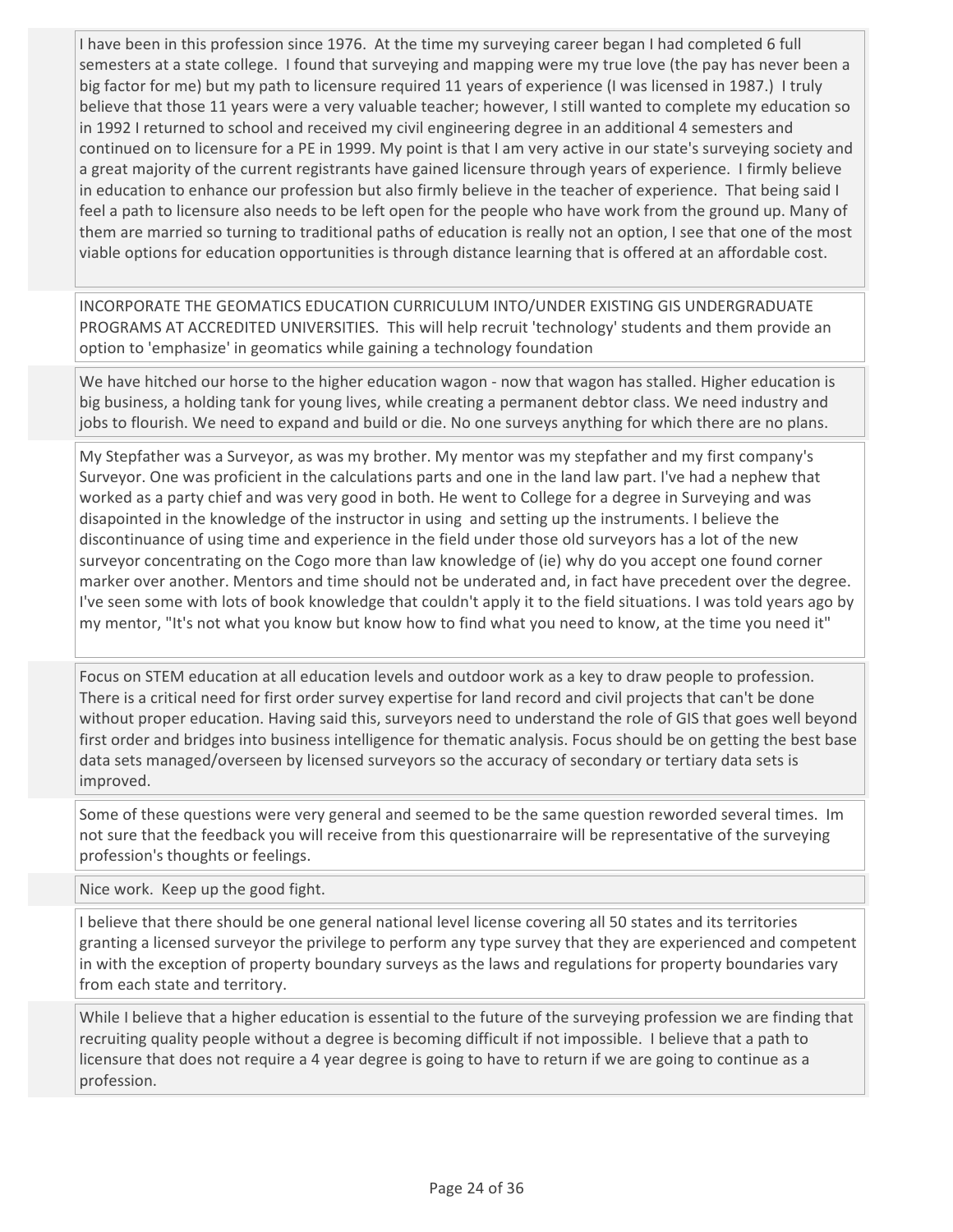Surveying in inherently unsexy. Not that it is gross and a turn-off it is just not interesting to someone to hear about applying the atmospheric correction factor to make the measurement THAT much more accurate. Those are the intricacies that only other professionals appreciate that are also working on perfecting their skillset in their own area of expertise. We are the link between the scientific (coordinates floating in space) or paper world (words on a deed) and the average land owner who expects us to authoritatively put permanent marks on the ground (monuments) in the correct locations (legally defendable) protecting or defining their rights as a land owner, easement holder, regulatory enforcer. Because of this exclusive area of expertise we can expand our services into other areas that benefit from our abilities, knowledge, technology, expertise but are not exclusively limited or reserved for land surveyors. We should be able to leverage our credibility and reputation for accuracy and precision into position of authority in other areas. I think the definition is misunderstood inside the profession, both by land surveyors and civil engineers I don't think exposing the general public to the profession is necessarily necessary. How many people want more exposure to dentistry? But who do you go to for teeth care? Either the PLS owns aerial mapping or LIDAR services as an added service to their boundary services or the LIDAR company hires a PLS to add credibility to their mapping services either the expertise brings credibility(value) to the product.

Loosely related to questions 8, 17, 18, & 20. A tiered licensing approach including all geospatial professionals with an association similar to the Royal Society of Charter Surveyors. Where many geospatial and real estate professional are under one umbrella. This would include doing things together like: meetings, pooling efforts on subjects like PR and other licensing issues. Currently the Land Surveyor sits on an island where it is often lonely and there is little opportunity and willingness for cooperation.

I believe a heavy focus should be in the technology and heavy construction working hand in hand with engineers.

The thought that education plays a key role in what young people will choose to dream to do with their lives is a relatively true statement. I believe the trick is to give the students an abundance of real life examples of the subjects being taught and how it can be used in everyday life including our profession. I feel the 10-23 year old age group will be more likely candidates that will see value of what is being taught in relation to how it may be used on a daily basis. The younger the mind the more tangible the relations have to be made. Or you'll hear the same thing that I've heard many young ones say: 'This is stupid. Why do I have to learn that. I'll never use it in my life.' Getting the educators on board with a slightly different take on how to present information to the students and show them how particular tasks relate to different professions might help increase the awareness to Land Surveying in general.

Very good survey - questions are well thought out. Congrats to the Forum on a good job.

Technology is great, but it is just a combination of tools we use to do our job - Land Surveying. More emphasis on boundary law, legal principles, evidence for the location of boundaries, description drafting and interpretation is needed in our schools.

I'd like to see the land surveying community tap into the knowledge of our retirees. This group is growing in numbers and could play an important role in mentoring young professionals, the recruitment of youth, and improving public awareness of our profession.

Need state required services that affect the surveying profession, e.g. township/county requirement for remonumentation and perpetuation, survey disclosure on deeds-much like well disclosure, state aid funding for remonumentation-much like road funding, ear mark state aid funding for surveying if the county has a county surveyor office, etc... The change has to come from legislation activities not from test changes or youth classroom activities.

Charging a standard % fee for title surveys based on the value of the land. (similar of the realtor fee)

We will not move the needle on recruitment until what we pay recruits is commensurate with other professions. And we cannot pay good wages until surveyors respect and value themselves and their work enough to charge appropriately for their services.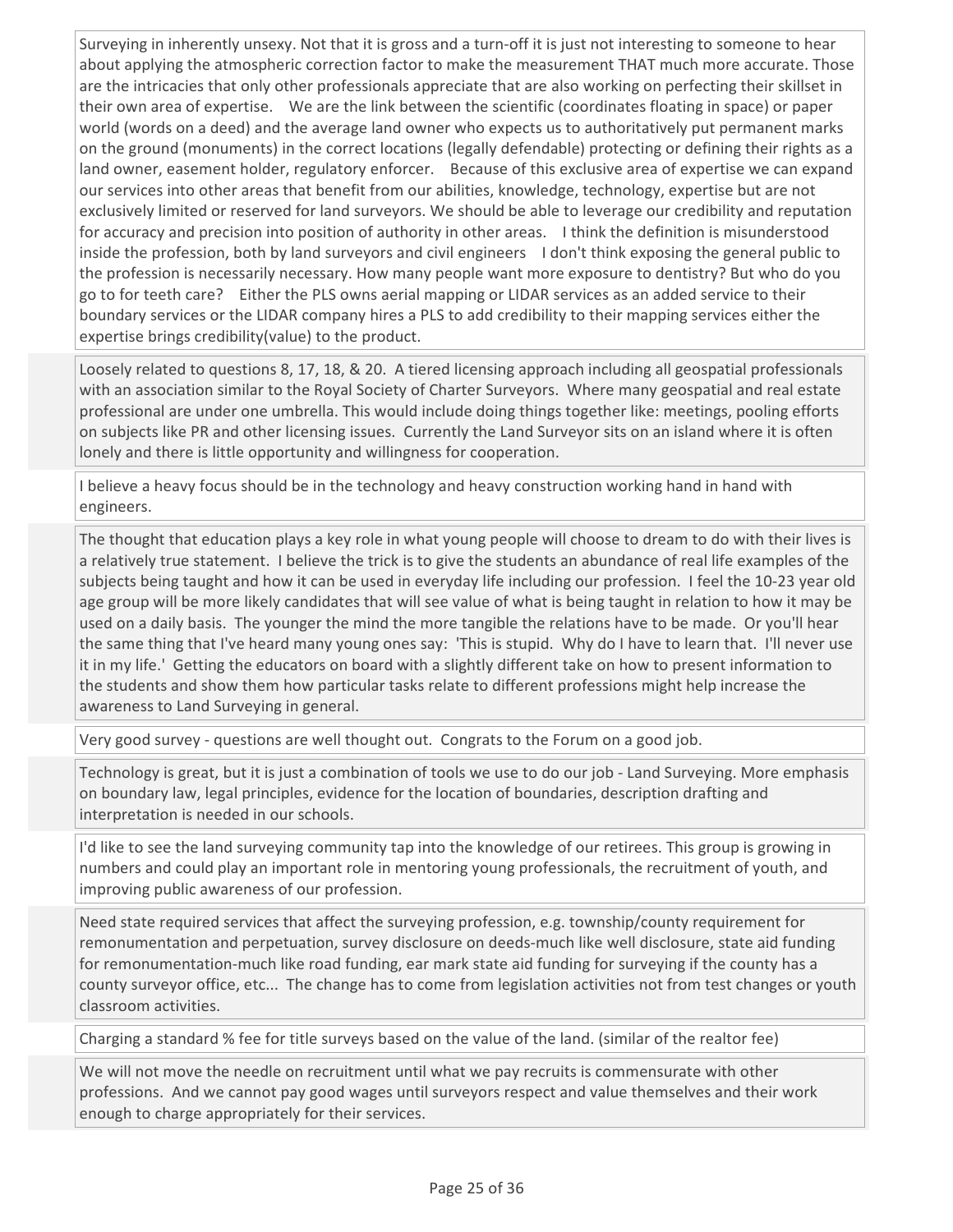One of the reoccurring questionnaire items was marketing the great salary of surveyors, yet that is really not true in Upstate New York. I do believe that salary is a factor in recruitment, but you must deal with the professional issues to drive salaries upward and actually have something to market.

The importance of mentoring is a vital part of the future of surveying. I would like to see investigation into how we can emphasize the its value.

Attracting new surveyors has to start at college/university level. Example - University of Kentucky does not have a Surveying Program.

Item 23; coloring books. Today's youth are very tech savvy. U-tube type videos might be a better choice for youth to find material concerning the surveying profession.

Alternate paths to licensure other than strict education related achievement (e.g. tenure as business manager or manager of office). The ability to say "you too could become registered without going to a prescribed school" may become a career motivation. Formal education as an overreaching requirement has failed us.

It would be good if there was some sort of incentive for mentor-ship...It was one of the most frustrating parts of my path to becoming a Professional Land Surveyor - The lack of assistance  $\sim$  For the most part there seems to be an unwritten Glass Ceiling ~ That the the current Licensed individuals do not desire competition from anyone anywhere anytime.

Education, Education, Education. Otherwise we will be a trade and not a profession. You can no longer learn the theory needed in the field or on the job. A four year degree is a must. Include all aspects of surveying, not just boundary and topographic as inclusive of the profession. limiting ourselves is why we are dying. Surveying is the art and science of measuring objects on above or below the surface of the earth, to paraphrase one definition. We have lost much of that. Do not ignore technology until others take it up. Embrace it at its first appearance. Be the ones that make it part of the surveying profession. What I saw missing from this survey, was, determining the which students would be interested. I apologize for being harsh, but programs like trig star do not produce surveyors. Need to find the students that love solving a mystery, love history, love technology, and enjoy being outdoors. Mathematics is a secondary knowledge to recruit and retain surveyors in the future.

There is increasing concern about the lack of enforcement by licensing boards on the practice of surveying, specifically hydrographic surveying and other forms of precision remote sensing by unlicensed professionals providing authoritative mapping products. There will continue to be a decrease in license applications if requirements are not enforced. One of the impediments to some seeking professional licensure is the boundary survey requirement. Land surveying is more than property boundary surveying. States should consider a professional surveying license for geodetic, topographic and hydrographic surveys that can address the issue of cottage industries providing unlicensed surveys in this arena.

As professionals and as members of society, we must first be aware of peoples needs. I'm worried by some of these questions and what they imply. The last thing I would want to be a part of is a profession that is more concerned on the "sale" than satisfying a "need." If i wanted to make my income by selling someone something that they don't need I would be happy to find many other areas of employment. We must also rethink the education requirement of becoming a professional surveyor. If more and more states adopt the "no need" attitude it only weakens how the public and other professionals percieve how qualified we are and whether they truly look at us as an authority in the matter. I believe in the land surveyor as a profession over a trade, but let's not call ourselves professionals when we only have a tradeschool education.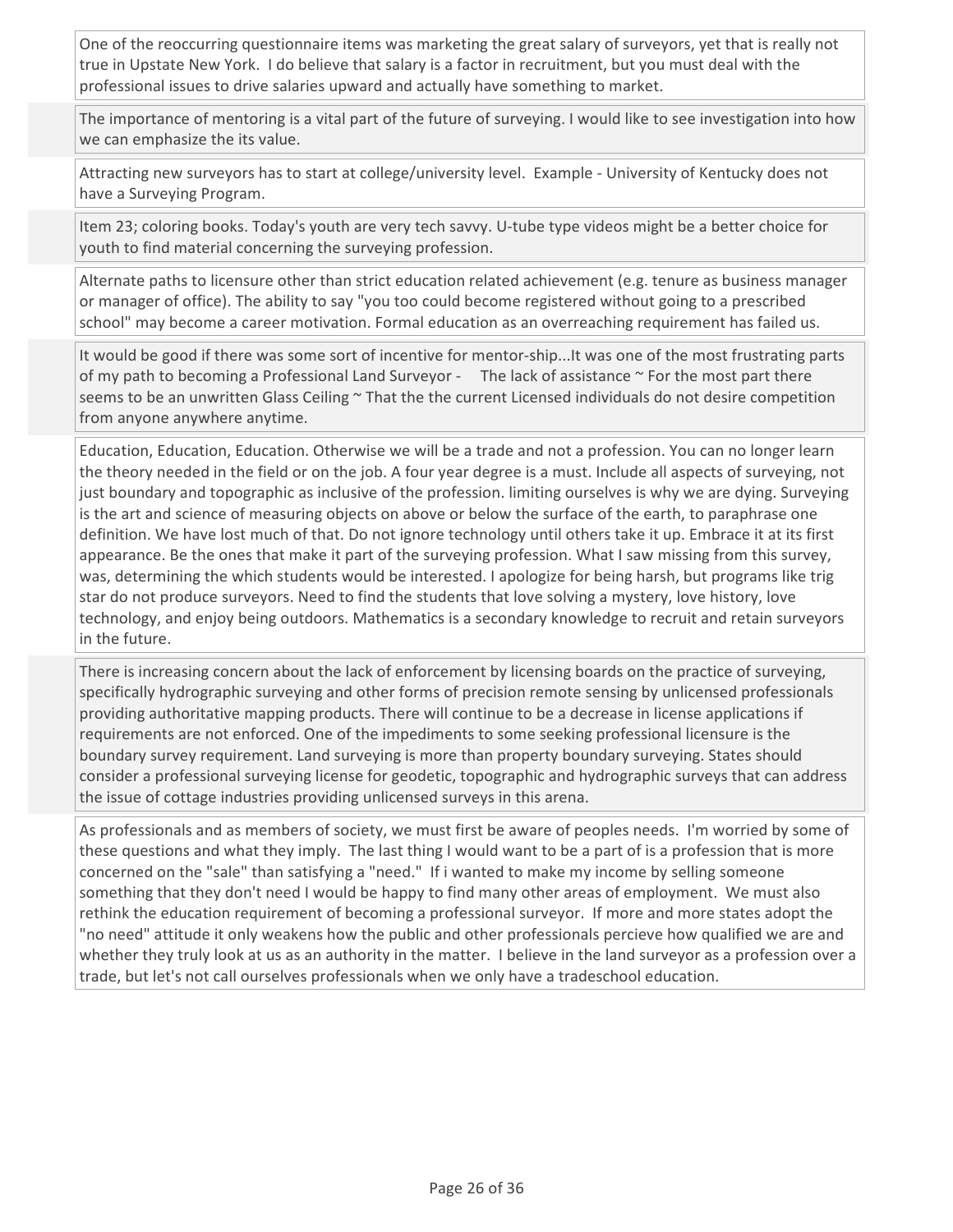I think that technology is making it easy to obtain a measurement and there are many non-licensed people that are collecting data that are under the description of a registered licensed land surveyor. The State boards don't seem to want to enforce the laws or change the laws to reflect the new technologies in obtaining measurements. Therefore, these rouge unlicensed people performing mapping and measurements used in design, planning, construction, deformation studies, nautical navigation,..... are encroaching on our profession and we cannot compete with them. This is not only risking public safety, but also taking work from the professionals in the science of measurement. I currently specialize in Hydrography, which has the challenge of never seeing what we are measuring. In over 30 years of experience in boundary, topography, geodetic control, construction staking, as-builds and hydrography, I find hydrography to be the most complicated and technically challenging. Oddly the state boards don't seem to recognize this as surveying. It appears that laser scanning and controlling elements in machine control for construction are also not recognized. Due to this recent development of the magic button that provides the measurement and the state boards not enforcing and protecting our profession, I have concluded that I would not recommend this most interesting and challenging profession to anyone. I think our profession is at risk of extinction making the public safety at risk. I really wish that this could be rectified and our profession would accept the current and upcoming technology.

Use Indiana Jones type character for image.

Nationwide distance learning degree that the State Boards can accept. May have to punt on ABET accreditation.

It is difficult to convince young men on existing survey crews with several years of experience to apply for the surveyor intern test. With college education now being required it will be even more difficult to convince young people with field surveying experience to take the required college courses.

Survey is a good start and is well thought out and structured

I believe that Surveyors often do not charge enough for the services provided to their clients. We often find ourselves putting in a great deal of time for little pay; however, this is not true for every survey conducted. We are doing this to ourselves. If we come together as a profession to earn "fair" wages for the amount of work done, equipment and material used, and expertise put into every survey we conduct, I believe that we could promote the profession. Doctors are expensive, dentist are expensive, veterinarians are expensive, lawyers are expensive, engineers are expensive, architects are expensive, insurance is expensive, contractors are expensive... Parents and family are the most influential on young adults deciding what profession they should seek. When parents pay for these services, they often persuade their children to go into the professions where a product or service was needed and while "needed" also relatively expensive. We (as people) often believe if a service or product is expensive, then the people providing the service or product are making a great deal of money. I also believe that the general public has no idea as to what we actually do or the level of work that goes into a single survey (especially Boundary work).

First, we need to survive, then propagate. The biggest threat is lack of new applicants for licensure, coupled with massive retirements. In the past, most applicants came from within the profession, not the Universities. We should promote from within - pay the most promising employees to obtain their degree. Truly support continuing education. All the other stuff is good, but by the time we change how the world thinks of us, we may be all but gone anyway.

Professionalism within the Surveying Society. To be respected as a Professional we need to act like a Professional. Until we get to that point, we cannot expect people outside of the Society to treat us like PROFESSIONALS. Example. I saw at annual state surveying convention and the person giving the presentation on our Standards of Practice, said this was the first time he didn't give this presentation Hung Over. The last time I was attend a presentation by this presenter he said that he was Drunk when prepared the presentation and that he was Hung Over during the presentation.

I think about the success advertising has with some industries - beef (in spite of health concerns) and apples (Colo used to produce more than Wash but who does the public associate with apples and Colo industry went bust)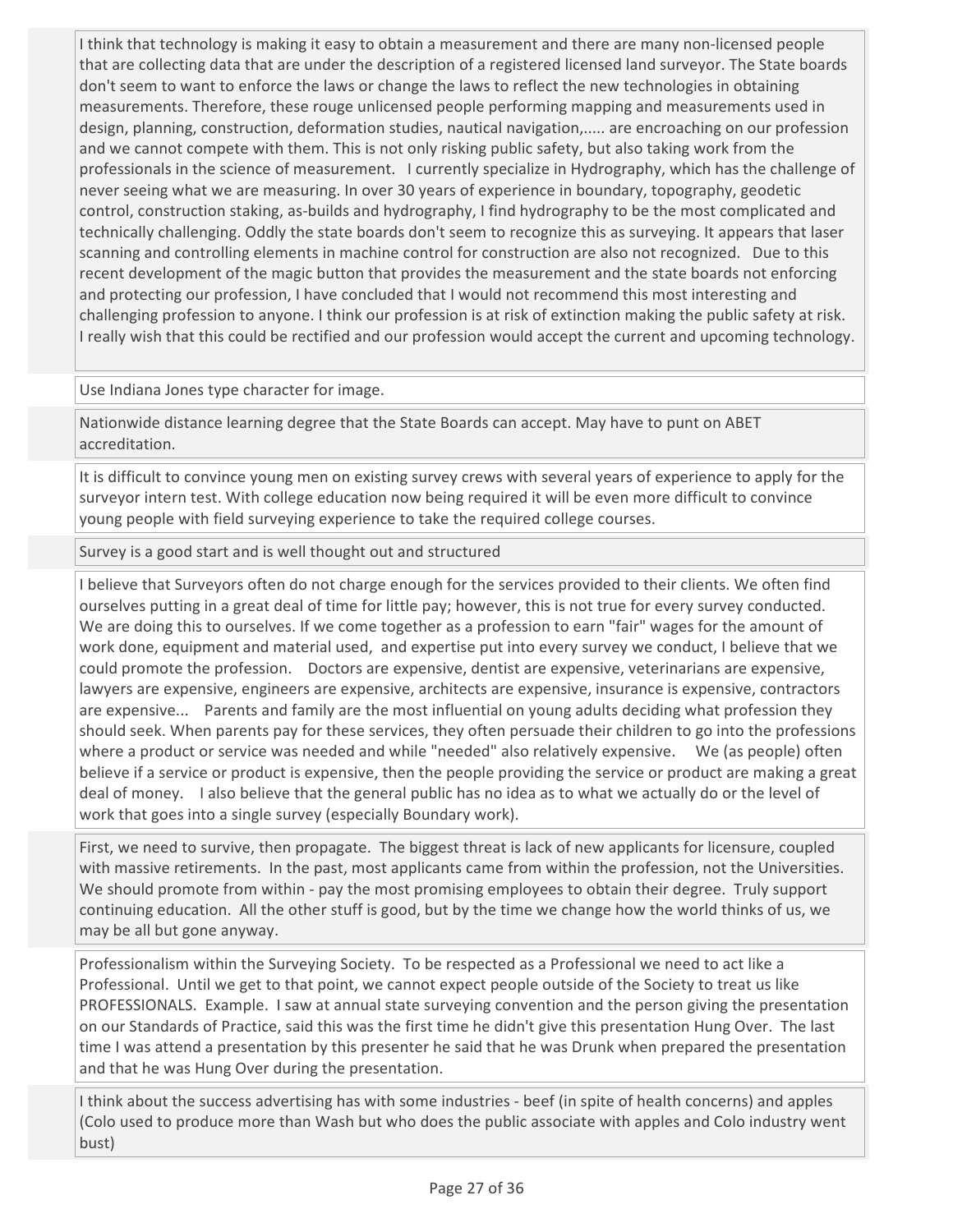The target group for recruitment is the millennial. The profession needs to figure out how to speak to them using their language and medium. I was surprised to see that social media/youtube was not on the list of mediums to leverage in the communication process.

Think nationally! Surveyors do not need a Board of Licensing on each street corner.

I believe the biggest obstacle that needs to be addressed is education for current working surveyors who wish to pursue their licensure. There are not enough colleges that offer surveying/geomatics curriculums. Distance learning is a priority for a working surveyor with these aspirations.

Mentor ship high importance: suggest states to unify on SIT requirements. While education is important I am convinced that an associate degree in surveying is paramount as lack of baccalaureate programs are impeding educational requirements

I really believe exposure to inform the public that any Joe can be a surveyor should be avoided. This relates to the back yard concept of surveying, losing our professional image.

Excellent start to soliciting comments from surveyors - I look forward to future opportunities.

The "professional image" (dress for success) is all that matters to most citizens. Our firm has every survey crew member dress in conservative black three piece business suits, even when cutting line In a swamp. We have had a wonderful response from the conservative public.

Encourage Tree Farmers to subscribe to Surveying publications and utilize surveying services to manage their forests.

Improve the existing poor labor conditions if you are in anyway able to recognize them.

Please also keep in mind that surveyors are professionals that must be educated and license above and beyond most other disciplined professionals as well as being taxed like any other professional. Surveyors are not only consultant's they are civil engineers, historians and advocates. Surveyors have the right to charge for Time Professional services Consulting Revisions requesting by client-consultant-municipality additional research additional field work certifications amendments to certifications Prints and copies electronic AutoCAD documents and files Additional insurance demands Surveying problems Problems with union Minority firms taking work Out-of-state companies taking work Non licensed activity Fly by night unqualified professionals Loss of respect Loss of education amongst the public and professionals Loss of physical survey evidence and control monumentation Loss of fees Loss of qualified willing help Skyrocketing costs and overhead

I have met the enemy, and he is us. As a profession, until we can all get on the same page of profession vs. trade and education vs. apprenticeship, the surveying industry is doomed to be mired in the state of affairs that exist today. As a profession, we need to truly believe in the value we bring to society and stop cutting each other's throats to see who can lose money fastest. We have allowed our services to become commoditized as opposed to being viewed as an essential part of the engineering world. I commend this group in starting a dialog regarding the future of surveying and hope that those involved are willing to ask the hard questions that are needed to move the surveying profession forward. Best of luck

Avoid coming off as a glamorous profession. We do serious work and its hard work and we earn the money for doing the work correctly, the first time.

Get the survey educational system OUT of the control of PHD Geodests and Engineers. And dump NCEES from any involvement with us.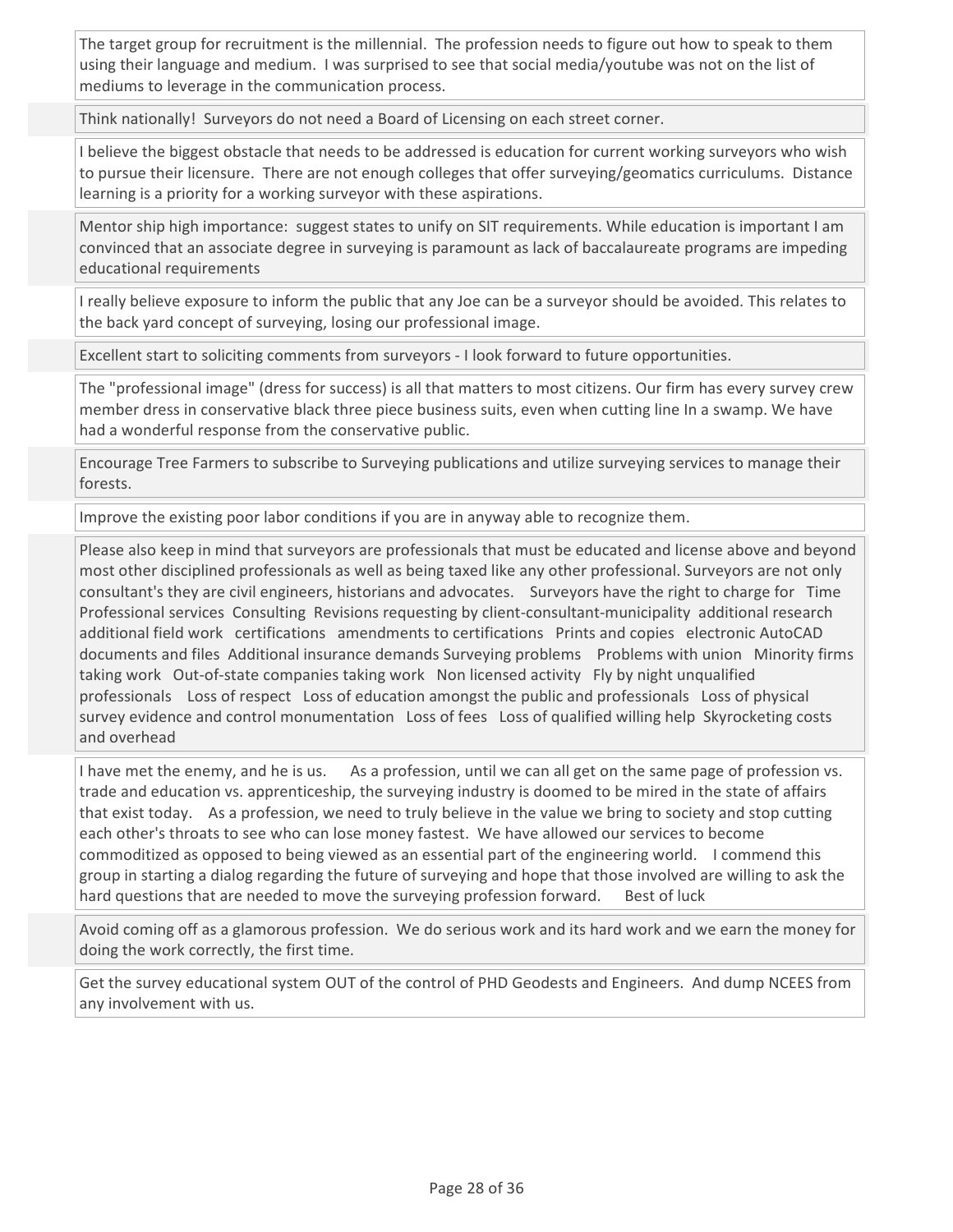As someone that operates a fairly large surveying operation (100+), my biggest challenge is finding people to do the work. Not so much licensees, but technicians field and office. If we can find technicians we will find licensees. We need a national level outreach. A focus should be minorities and women, as I believe these groups are under represented. I think we need a bachelor degree requirement in every state for licensure. Once that is in place we can look at a national or more portable license, but not until. I have numerous thoughts on surveying education. Too many to go into here, but surveyors that understand their role and define it in the larger picture is where we need to be heading. When I hear mentoring in this type of thing, I am never quite sure what is meant. We as employers need to always be mentoring our staff and striving to get the best for them. That may be a license, but it doesn't have to be. Licensure is not for everyone, but being the best you can be is in everyone's best interest. Yes, we should want our best to attain licensure, but not through a strictly mentorship program. There is more to learn than any one or two mentors can provide. It does in my opinion require formal academic leaning as well. We are at a pivotal juncture. We need surveyors, but these surveyors need to think big picture and be adaptive to new technologies and opportunities. Surveyors need to define surveying in a broad way. Too many are myopic in their thinking. Last but not least we have to pay our staff a good wage. We will only overcome our staffing issues with competitive wages. With that said my firm pays over market rate to our staff and we still struggle to find good candidates.

I am seeing that since the profession of surveying has changed to more of a definition of Geomatics, we are loosing a large area of possible candidates because the math scares them. I feel that in my home state we are pushing too much TrigStar. I'm a boundary surveyor and got into surveying to be outside in the woods. We are loosing that aspect of surveying and tending to lean too much on technology and construction. We need to keep educating the public that surveying is more than just math and working in the construction industry. What happened to the good old, sniff the dirt days and boundary research?

Licensure requirements are way too strict. This is by far the biggest barrier to the growth and promotion of surveying.

From my perspective there exists disparity between the image of inclusiveness and the sub rosa practice (in reality) of mentoring (apprenticeship) to obtain licensure which, IMHO, is adversely affecting the attraction(i.e.image) of the profession.

It is my belief that the public perception of the surveying profession needs to expand so that we are not just seen as the rugged "guys" standing on the side of a road, or in a field, behind a tripod. The "professional" aspect and technology focus of our jobs can have a positive influence on getting the younger generation involved. Also, as far as educational outreach...I think it needs to start in middle school or earlier. The STEM track starts early and by high school it's too difficult to catch up. Lastly. I'm a HUGE fan of apprenticeships and I think newly implemented and expanded programs would be incredibly beneficial in adding to our ranks. There has been a push towards having a degree only path to licensure, which I think is a mistake. Having wider access to quality, standardized, apprenticeship programs can lead to having many qualified survey professionals who have the knowledge and skill necessary to become successful licenced surveyors. As a bonus, its been my experience that those going thru the apprenticeship program are much more motivated to become a mentor to a new generation of potential surveyors.

We are licensed to protect property rights, therefore we should place that first then other fields second and so on from there.

Suggest a nationwide advertising campaign depicting surveyors and all aspects of the profession from expert witness to agriculture, land use development to large scale infrastructure improvements, mining to aerial photogrammetry and topographic mapping, etc.

This questionnaire is overly long. Many good ideas, I have found it hard to get anyone to do anything except complain! PLSO has open officer vacancies as an example! Using the word "spatial" is a waste of time in relating to the public!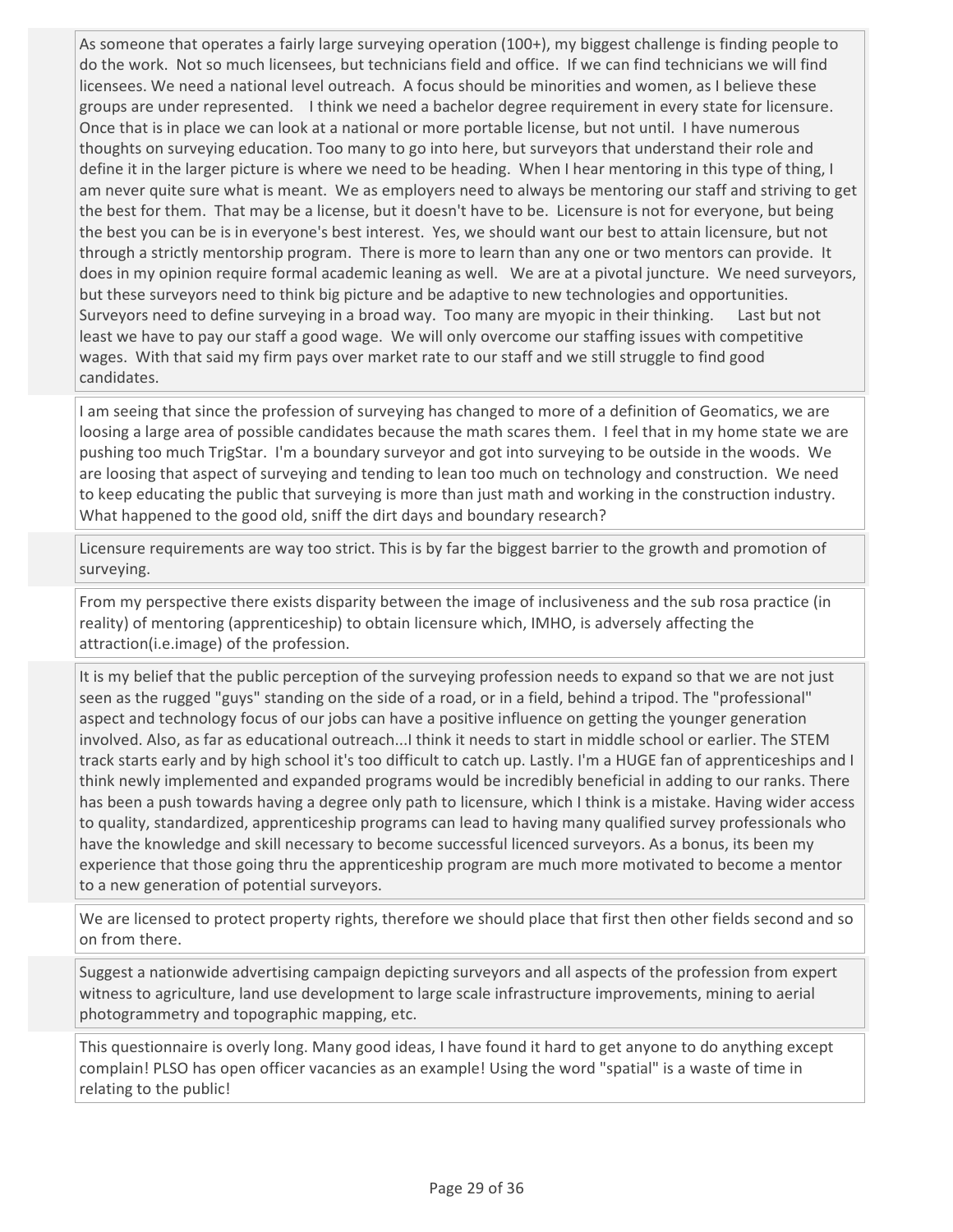To clarify, I listed myself as a member of NSPS. I about to join in the next month or so but am not presently a member. Branding and marketing of the profession are important but not in the mass market sense. You shouldnt try to reach the masses on this at the org level. Only way to do that is through a TV series and we dont need millions of people in the industry. We need the key outreach in all the feeder organizations that will sort out the future surveyors from the rest. If the marketplace has no surveyors to survey then the regulations governing the profession will collapse and be worthless to the public. We also need to make sure that those regulations are a clear positive plus for the general public and not just a job creator for us. Honesty is key and a bad image will come from regs that force people to spend thousands on something they may not need.

## Entrepeneurship in #9 is spelled thusly.

Long survey. Long day of surveying before I started. The meaning of certain items in #9 and #11 were not immediately evident to me (sorry, can't recall specifics. Long survey (maybe put page x of xx on each page?). Clueless on what a "foundation profession" is. Specifically on "tiered" licensure. I believe this would only work if you can first capture all the aspects of surveying (not necessarily traditional) that have been de facto approved for unlicensed individuals to perform. In other words, you don't take what's left to professional surveyors (under current standards) and apportion it between existing and future licensees (even if test/ experience/ certification based). You mandate that those elements currently providing a form of surveying must enter the profession (perhaps grandfathered upon proof) at an appropriately tiered level. After the broad realm of surveying has been (re)-established under appropriate licensure, future work must be performed under the guidance of an appropriately tiered licensee. After whatever grandfathering phase, appropriate: experience, education and testing MUST be demonstrated prior to licensing at any tier. Having just written that, I don't think I've ever heard anyone approach the discussion of "tiering" in that manner. Is that what it means to our industry? Did that become way tangential? It's late, I'm out. Thx,

my interest in surveying came as a result of a high school class "surveying". The class was taught by the math teacher who was a mining engineer. 9-12 students were in the class, two of which later became licensed land surveyors.

The NSPS falsely assumes that declining numbers of Land Survey Professionals is a bad thing. It is for NSPS, the dues are less and less, but for the profession as a whole, it is likely that we have too many. Tech and economic changes require fewer surveyors, and when NSPS starts to understand this, more surveyors will care what they say about recruitment.

With robotic total stations replacing a two man team the mentor model is a failing. Waiting to take the LS test seems rather pointless when the standard field crew is more and more predominantly becoming a one man band; shapelessly because the point of the delay is to build your experience base while studying under somebody. This is why waiting to take the test is frustrating, because there is no one to study under for all practical purposes. If someone is ready to pass the test and prove their knowledge base and ability to make informed and sound legal judgments and decisions, they should be able to. The mentor model is terminally ill at best, it is slowing the advance of the profession too by keeping young tech savvy people out of the decision making process until they are finished waiting out the experience requirement. I would opt for an end to waiting around and an ushering in of doing to keep up with the changing technologies.

I am a big proponent of apprenticeships for surveyors. Reaching out to private engineering firms to step up their hiring and working with schools and organizations to develop apprentices.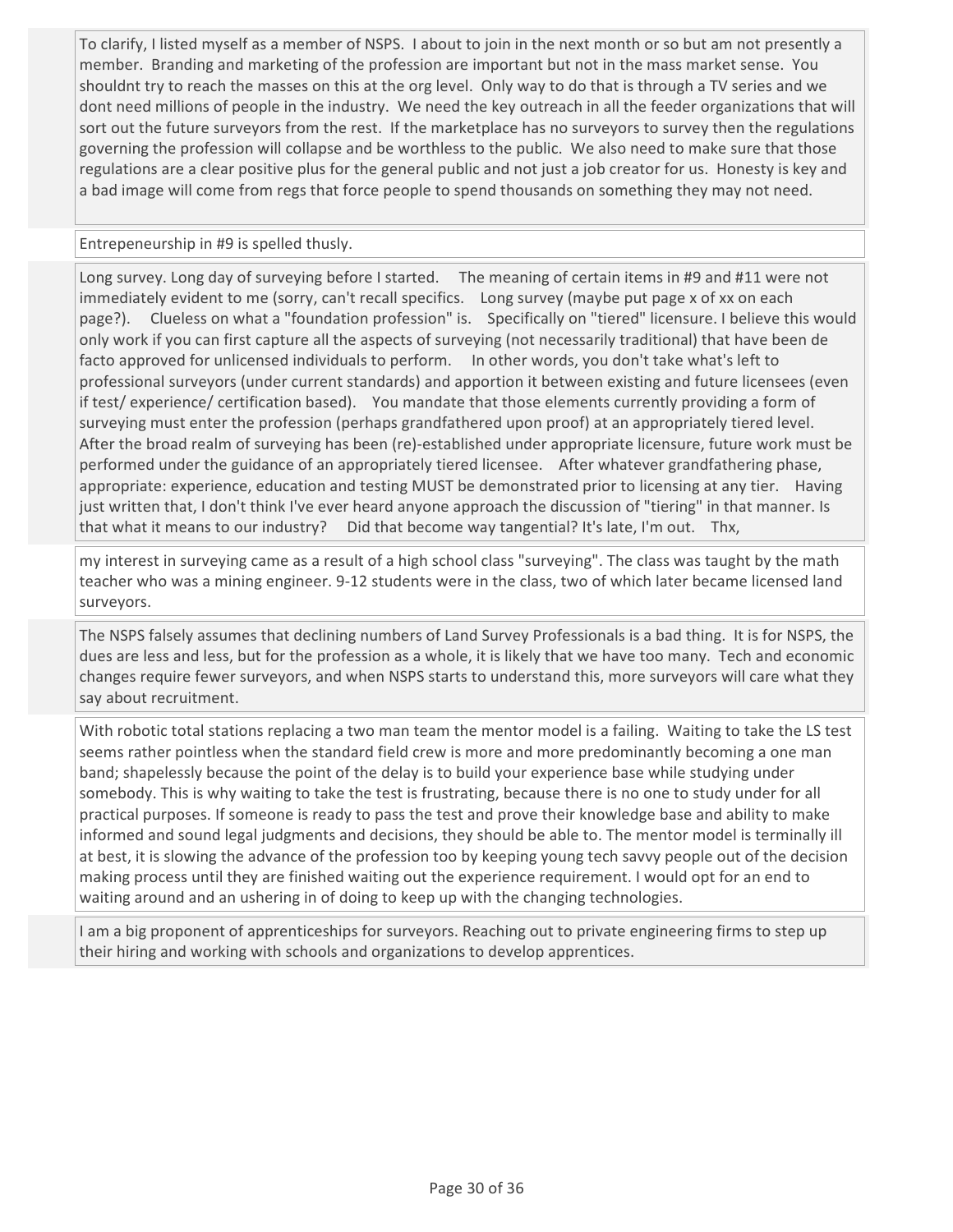I firmly believe that as a profession, Land Surveyors have fallen way behind in promoting what we do. I've never read any newspaper columns or heard news reports that embraced this countries need for our profession. The public has no idea that without Land Surveyors: we would have no roads to drive on, no houses to live in nor Cities to go to work in. They have no clue that Land Surveyors laid out those roads, houses and buildings, bridges, tunnels...etc. Our public persona is poor at best. Our salaries compared to other design enterprises are the lowest. Ours is now a technically enhanced field, but it is rooted in the past when the surveyor had to rely on good surveyor skills to complete the tasks at hand. New surveyors simply push a button to achieve, say Lat & Long information; 25 years ago one would have to spend hours calculating for the same answer. New surveyors need to know what it took to do surveys the old way in order to understand why we do things now. Education, a four (4) year degree should become the norm in all 50 states. Salaries need to be equal to Civil Engineers in order to attract viable new surveying professionals.

For the outreach/education areas I have heard a lot of surveyors discuss college age outreach...that is way too elementary and middle school age kids(scouts, etc) need to be the target so they know what surveying is all about before the high school guidance counselors asks 'what do you want to be'(that is happening earlier today too, post high school plans are rarely decided senior year anymore). Once kids get into high school and college that ship has sailed for the majority and our efforts will be wasted on trying to attract them to a profession they have never heard when they were younger.

Career Longevity. Folks survey for 40-50 years and that says something about the profession. some will say they had to but i say they could have found another way to make a living if it was that bad. it is also a fun profession and thats an angle that doesnt get used alot.

I think that it's important to re-define the Profession as one that deals with property lines and issues. Construction layout and Geodetic Surveying need to be excused from licensure requirements.

Surveying has suffered from a perception of the lack of job security, especially for those just coming into the industry. Also, the low pay compared to the effort to get licensed has kept many people from pursuing our profession. I believe that we are our own worst enemy by not knowing the value of our services. Until we charge appropriately for our services we cannot pay our people what they deserve. We also can't lay them off as often as we do. People thrive on financial security and we as a profession need to do more to provide this. Only then will we attract the top talent we so desperately need.

I was part of a study sponsored by the National Science Foundation for recruiting and retaining students into surveying programs. By identifying related core courses which impede graduation: math classes like precalculus, calculus, and physics, it was easy to identify a primary target for recruitment to be high school students enrolled in advanced placement math courses, duel credit math courses or students who had completed College Algebra but had no declared major of study. Interesting we try to throw a wide net hoping to catch many rather than focusing on a target group which will succeed. Every school district has such a program and the directors can be contacted locally.

law should be passed which gives surveyors the authority to determine ownership in land disputes

Personally, I think the one man survey shows need to go away. That's the direction everyone took when the recession hit, and it left a lot of people who used to mentor the up and coming surveyors, not being mentors at all anymore. Plus, we have a real image problem with the public...this starts with our own inability to accept other surveyor's work when we run into their work (and set a rebar 0.2' away from theirs) and we slit our own throats when it comes to prices. Of course with these kind of antics the public would look at us as a trade! Surveyors are our own worst enemy!

I think the largest problem with not getting people that want to become surveyors is the low pay compared to engineers and or IT? We are always the ones that get pay cuts while the others get the carrot. Been a real problem for me. Watching others get raises while I get held to a much lower amount because of market surveys. We cut our own throats on this one we are to blame totally.

Unfortunately, the "pays well" isn't applicable to the majority of surveyors unless they are employed by large firms or are decades into their career.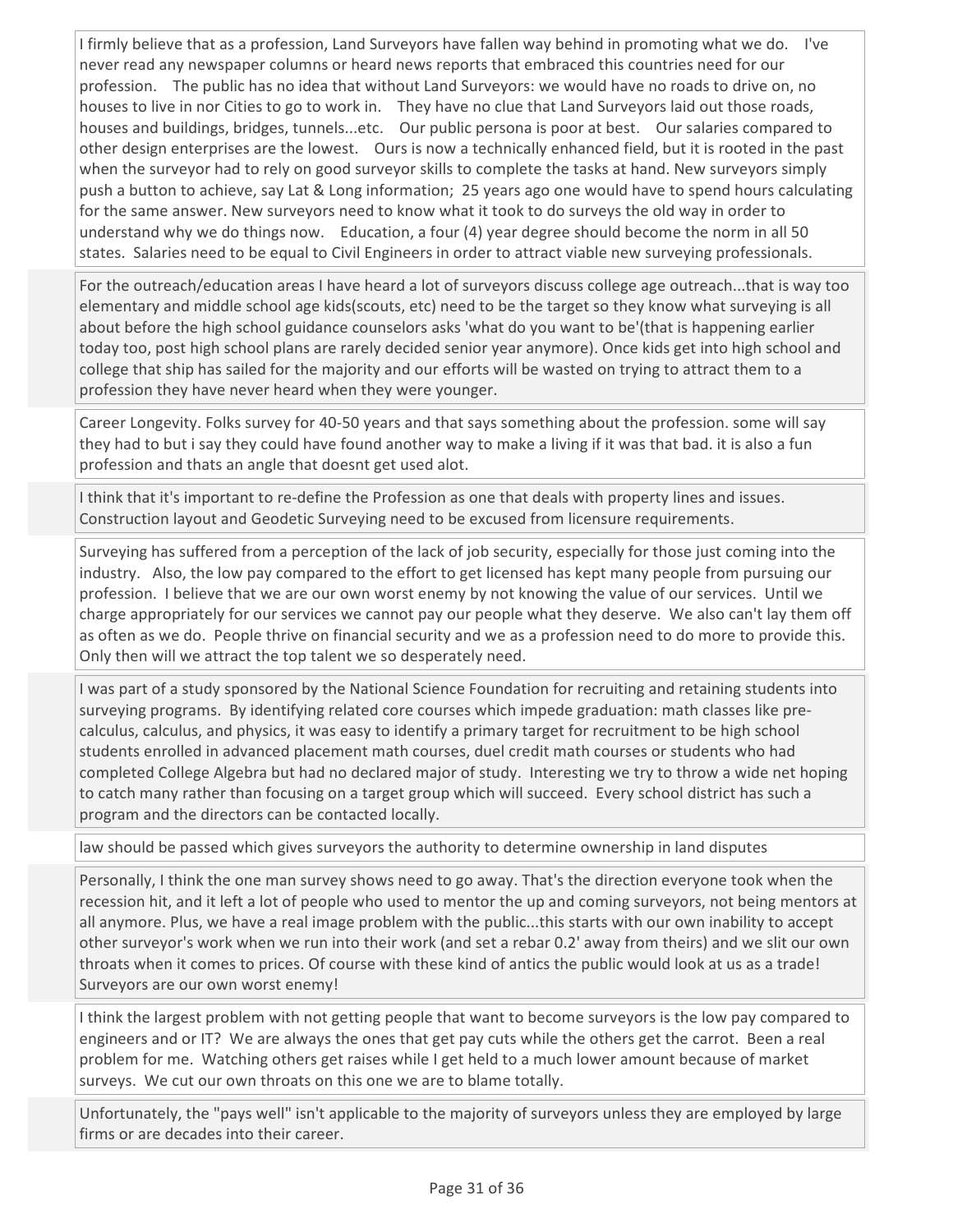I believe we should make a very concerted effort to recruit military veterans. They possess the talents and skills we need - discipline, work ethic, team work, intelligence. The same goes for middle and high school students involved in FFA and 4-H. Many are farm and ranch kids and possess the same skills listed above plus they have a general conceptual understanding of boundaries and corner monuments.

The loss of mentoring opportunities is killing the profession. No amount of education can replace experience and learning from those who came before us. Technology has changed things dramatically and eliminated a large percentage of mentoring opportunities. I think trying to reach students in middle school and high school should be the target recruitment audience.

I think there are a lot of new technologies and survey related fields that need to be included under the umbrella of Surveying and regulated by our boards of licensure. GIS is one field that the surveying profession shunned when it first started getting traction. Because of that, GIS kind of developed as a separate "profession". Now it holds a high ranking within government circles due to that fact that governments love GIS for the planning aspects. In Arkansas, the State Land Surveyor's Office was moved under the state GIS office. The State Land Surveyor now answers to the GIS people! Kind of like the tail wagging the dog! Surveying needs to regain it's historical prominence in the geospatial world. We should be the movers and shakers in society with regards to geospatial information. We need to embrace the other emerging technologies and include them as part of our profession. The second oldest profession is Land Surveying! The first recognized profession in the U.S. was Land Surveying! It was recognized before engineers, architects, attorneys and even doctors! What happened to us?

Promote licensure among those already committed to the profession. Promote to folks that already have an related/unrelated degree. Proficient reading and writing makes for polished professionals - the future. Stricter enforcement by licensing boards. A to large percentage of our ranks practice negligently. These folks do not have the fundamentals in measurement, boundary law, mapping standards. Negligence citations will promote education.

The surveying industry is in a position where they cannot see the forest for the trees. Too much effort is spent on teaching the "latest and greatest" gee whiz bang technology and giving this to people who cannot perform basic math. Also, too little emphasis is placed on what land surveying actually is. This has created an environment by where people, while book smart, are going out into the field and are more concerned with pushing the "I believe" button on the latest gadgets and completely missing the point of what they are there to do. I see too many instances of monuments set because the field crew didn't or didn't know how to find what was already in the ground. This has got to stop! This country, in general, and this profession, in particular, would be much better served by pushing to move back to teaching children the vital foundations of math and science at an earlier age, before diluting all common sense with technology. This country as a whole is technology savvy and common sense poor.

We have to make it harder for surveyors to moonlight or work out of their homes. This undercuts the ability to achieve the respect and financial reward of a professional. It has gotten 100 times worse in the last 20 years.

The answer is simple, most surveyors are CHEAP! Charge higher rates for services so we can offer competitive pay. Right now I tell kids to become an electrician, way better pay, way better benefits - and you can be home everyday at 3:00!

In my opinion the greatest problem the survey profession has now is the firewall between the engineers and the surveyors especially in the public sector and heavy construction.

I think education for the professional surveyor and the public is the key for the success of the surveying community. As technology increases the professional surveyor must educate themselves with new tools and methods to stay current. That may include requiring a 4 year degree in surveying as a basis for becoming licensed. The public understanding of what a professional surveyor does needs to be promoted as a profession and not a mere labor position. That starts with the understanding of the professionals we work with first, attorneys, engineers, realtors, etc. that the information we provide is professional in nature and not merely data. i.e. professional surveyors should be the only ones to provide property descriptions.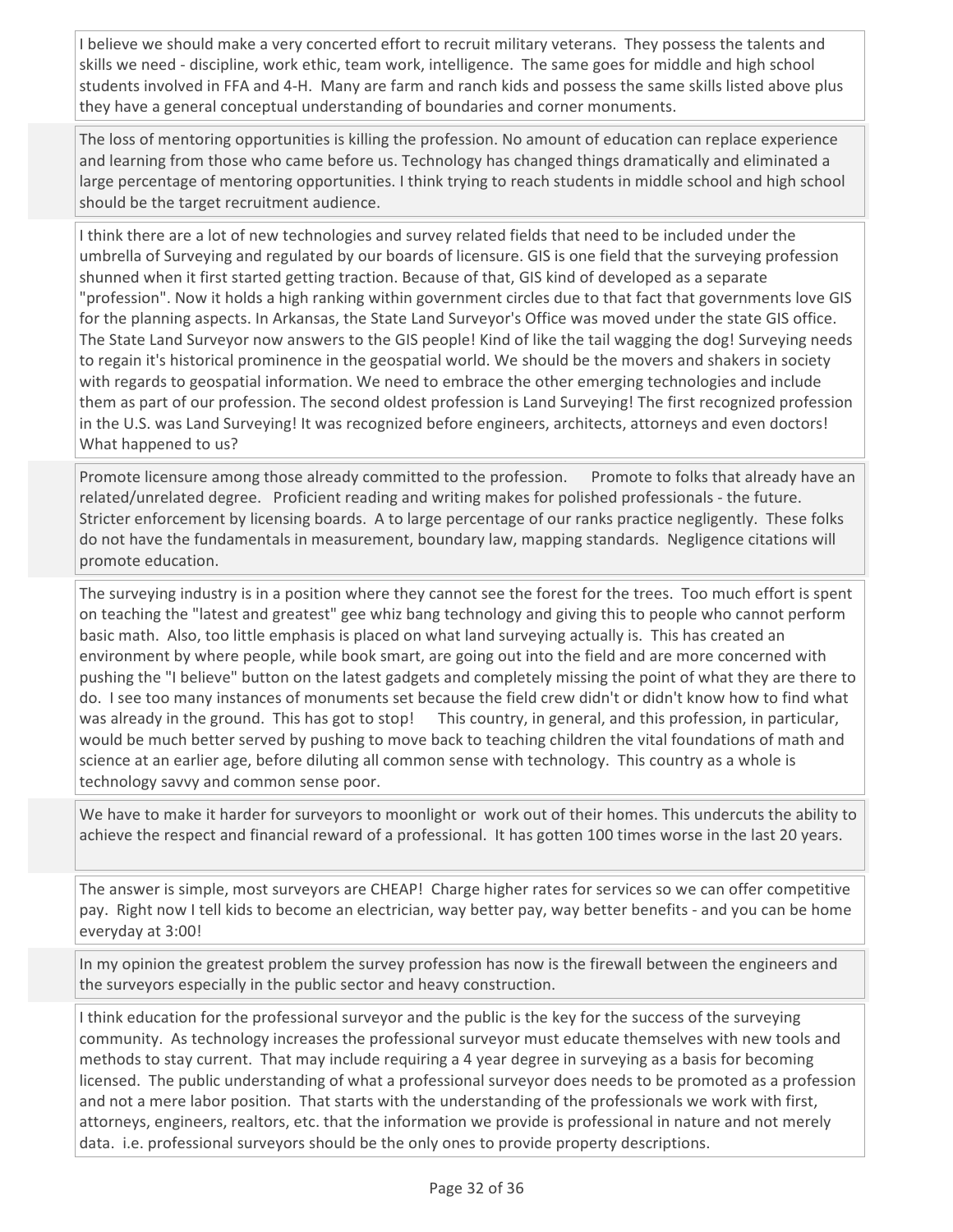Many good ideas but overly ambitious & confusing to me (i.e. reduce length of survey). Provide clearer (obvious) definitions/statements; avoid double interpretations (i.e. neg + pos); avoid duplicate definitions (ie. image vs. perceptions). However accomplished, I believe that charging more for services is the only way to grow the profession, in numbers and quality. The image will follow.

Surveyors do not respect their self enough nor their fellow surveyors to charge according to the risk and value of service. follow the money. if the pay was there, you would not have this Survey Monkey survey. we are cutting our own throats. If not turned around, the government will do away with Land Surveyors. It will become a trade. Oh, wait a minute, my Plumber charges more than we can.

Why not ask surveyors why did they choose the surveying profession, and pursue that idea?

While surveying is becoming a more technological field, I feel we may be missing the lower tech aspect of the profession such as evidence evaluation and research. Education has lately become a must for surveying professionals, but let us not forget the enormous value of actual field experience. Also, as far as a target audience for future surveyors, those that like and spend much of their time outdoors would be a good target; for example, those that like to hunt/fish would be a likely target audience. Not everyone has what it takes to be a good surveyor as not everyone has what it takes to be a good doctor, lawyer or other professional.

I have always viewed surveying as an honorable profession because we do get our hands dirty with physical labor and interpret boundaries for homeowners. I think it is important to the profession to keep a path to licensure open through apprenticeship and cut off a future surveyor because they lack a four year degree. The knowledge and expectations passed down to the apprentice is what determines the public image of the surveyor in my opinion.

In the process of making our profession more tech savvy and diverse, we are diminishing the art of surveying. I fear that our future, without proper mentoring, will be doomed to a profession of hi tech button pushers that are incapable of understanding the principles of boundary retracement.

I didn't realize that surveying was a high paying position. Every employer I have worked for pays planners, GIS and Engineering staff significantly more.

"Not receiving/paying or charging professional level wages and fees." This is a big problem for our firm as we consistently have to compete with commodity pricing. Pricing that undercuts our fees by up to 50%. We need to be a profession and not a trade or commodity.

The surveying profession as we know it is dead. I have been surveying for 40 years and I have never seen it this bad. Surveyors willingly give away their services, fail to record required documents, double monument corners, and show up for professional meetings in blue jeans and boots. They don't even have the courtesy to remove their hats in a meeting. Good luck with the profession, but I am retiring because I can't stand the race to the bottom any more.

I work at a firm that primarily does engineering. We are looking for another field crew chief and the discussion came up as to why we would want "another licensed surveyor", especially in a crew chief position. Our firm, and many others in the area, generally operate with 1 or 2 licensed surveyors (more or less chained to their desk), and field crews made up of non-licensed personnel. I found the contrast striking, as the various teams at our firm are staffed top to bottom with either PEs or EITs. The exception is Survey group, where well more than half of the team are not licensed, or eligible to become licensed. I realize that there are economic pressures in this decision a PS as a crew chief is "too expensive" to be competitive. Aside from small sole proprietor firms, the likelihood that field personnel are licensed is very low. I think this is a reflection on the value, or lack of value, placed on the profession both by other professions, and internally as well.

Education and public perception are important to any profession. However, land surveying is disappearing because of two main reasons. Land surveyors are the least politically powerful group involved in the real estate industry and land owner rights are disappearing creating no need for delineation of those rights on the ground. I find it distressing, there is little effort to address these issues.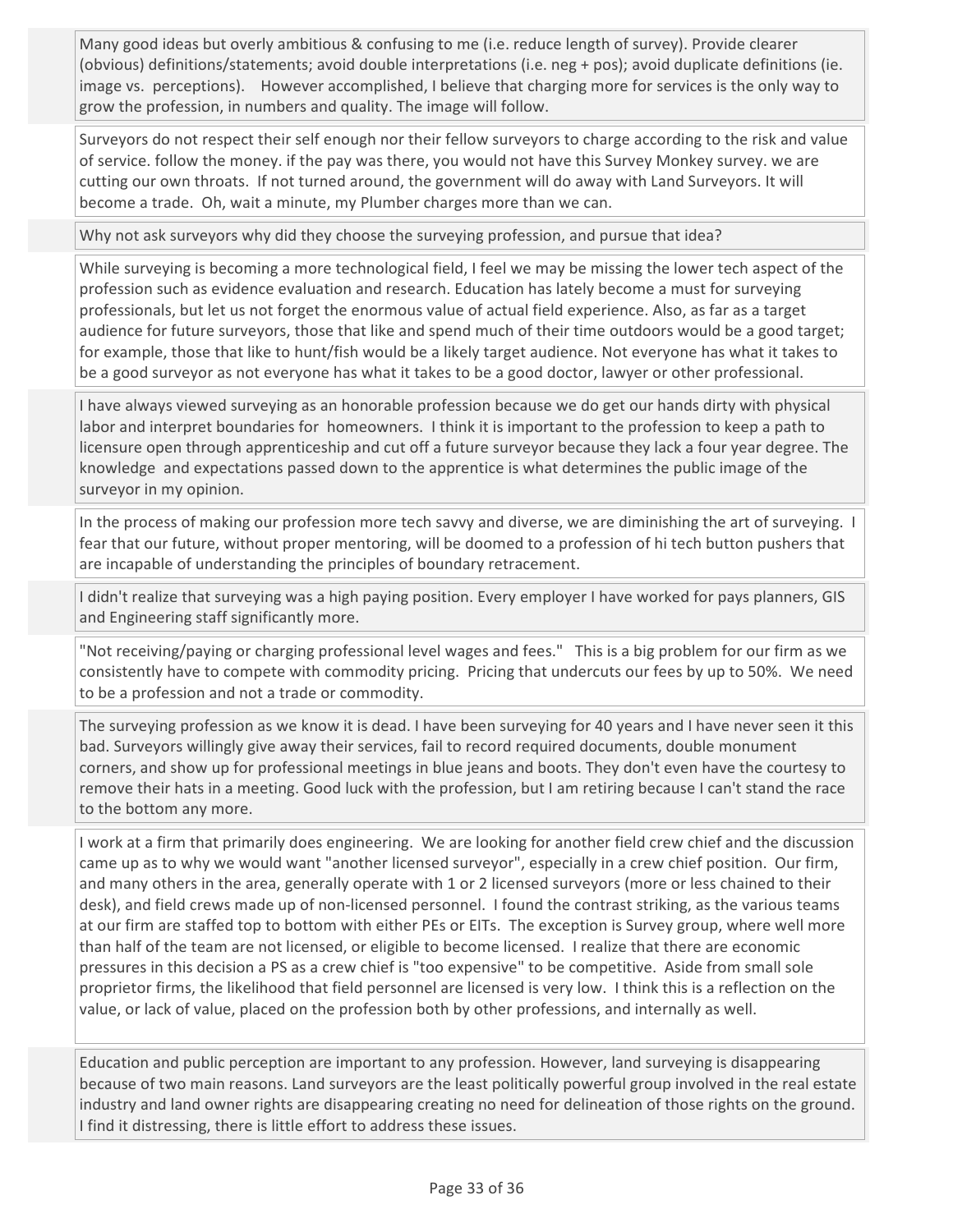It is my strong belief that surveying is not recognized by educators in general. In early development of American society, Surveyors were well known and respected with status similar to that of Judges. Now, people do not know or understand what a surveyor does. Poor practices by many in our profession has lead to a common belief that Surveyors are a corrupt group of professionals. Education of the public is critical to the future of our profession. Historic values and high integrity should be emphasized over the potential for a higher paying career. Our goals should be to encourage those with high personal integrity, strong moral values and interest in preserving historic integrity. Current Surveyors should be encouraged to help educate and mentor younger people in the rules and practice of land surveying.

todays surveyors have to embrace technology and the changing environment. Stop letting other unqualified people take over areas we should control. We gave away GIS, because surveyors wouldn't embrace it. We have to be better, do better, and prove our value over the other unlicensed providers. And dress for success! It pains me when I got to a state conference and I see surveyors walking around in jeans & sweatshirts. Elevate yourself and your professions!

Boy Scouts already have Surveying Merit Badge. There needs to be more involvement with Scout summer camps. Hundreds of boys attend camp every year.

I got into surveying by accident and have loved every minute of it. I was in my 20's and had never heard of it before. We really need to get the word out in schools when kids are young.

The problem with the surveying profession is surveyors themselves. Most think they are professional, but act as a technician in the most simplest sense of the word. Also, most of the engineering and engineering tech programs in universities view surveying & surveying course work as "bottom of the barrel" type opportunities for a career. Additionally, as long as the state board of registrations keep being "good ole boy" political appointments and not using the best available out of their membership, I am not sure if the surveying profession will ever thrive. There is always a need for a good surveyor to work out the problems caused by the licensed idiot.

It is my opinion that the many older surveyors in the profession need to become more educated, in order to provide quality mentoring. As surveyors' s we need to recognize the problems in front of us before we look to the future. In the great state of Texas, which many consider a land of great opportunity, the opportunity to become registered is a difficult task. There are no complete survey programs is any of the major metro areas. Are we are own worst enemy?

This problem is all economical. Until demand for Surveyors increases to the point which new people see opportunity in Surveying.... we will not have people interested in Surveying. People seek opportunity. We are seeing the simple supply and demand of the market reducing the numbers of surveyors. We have no new entrants because the pay doesn't justify the Cost of becoming a Surveyor. Qualifications need to be raised because we still have too many "Licensed Surveyors" who don't know what they are doing. Yes, we need to fight for our profession or else others outside the profession will continue to "take" our work. So, our task is 2 fold. On the supply side, we need less Surveyors, not more. On the demand side, we need to work on unlicensed Survey work being done and other Survey work being omitted from the processes.

The tiered licensing concept should be a high priority. Our existing definitions of Surveying is too broad and fragmented. No one can be an expert on all the different areas of expertise and it is confusing to everyone outside the industry (and many inside also). How many different "tiers" or classifications is a challenge. Boundary surveying is a very clear and separate classification and many "surveyors" are not qualified for this classification but are qualified for others.

Field work is three times more important than classroom learning. An apprenticeship with a seasoned old timer is one of the most important issues. Technology is only as good as the people using it!

In particular with property, surveying is an art, not a math problem. We need to understand the difference between precision and accuracy, and be able to share that w/clients.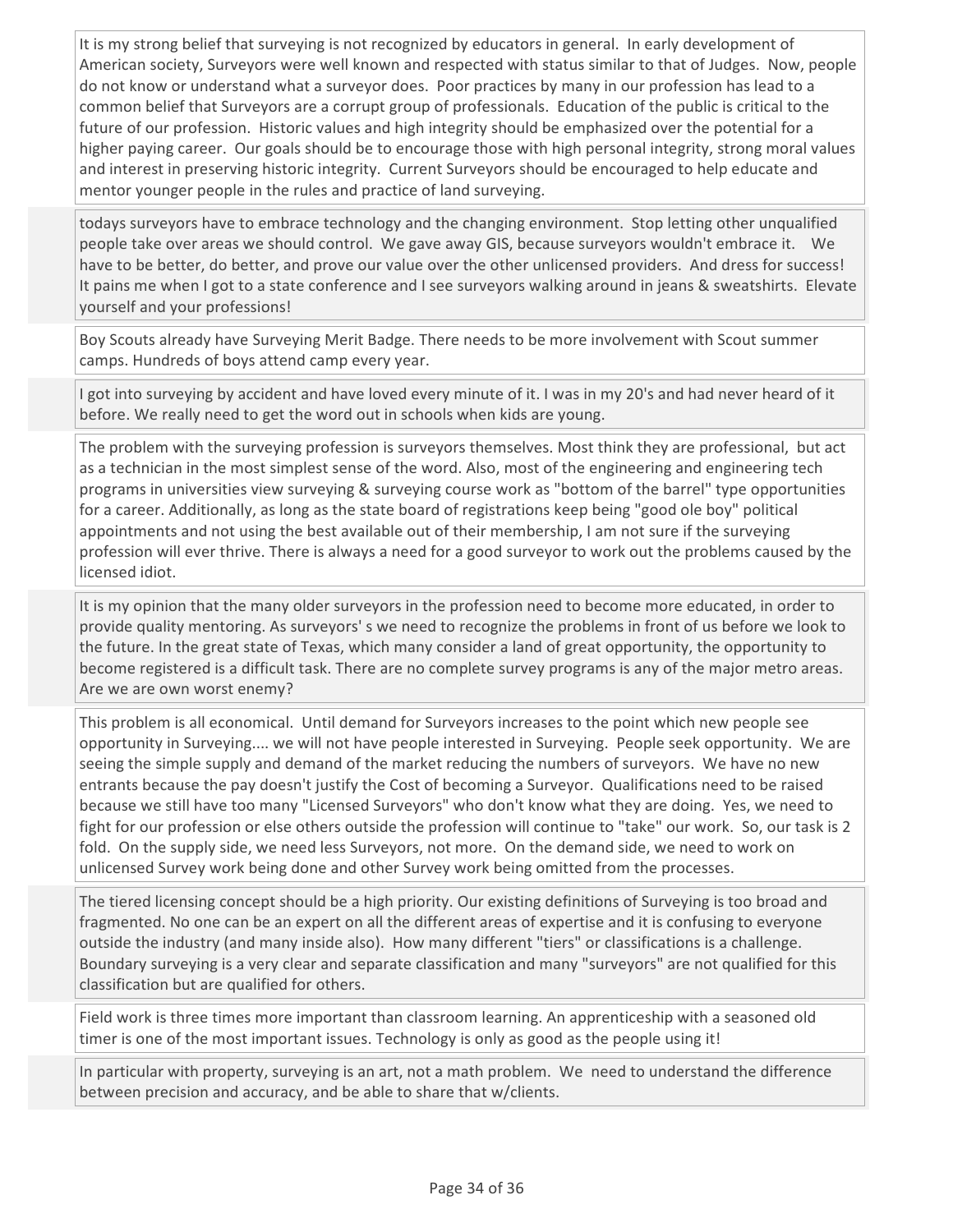The definition of land surveying needs to be scaled down to what it has always been and NOT to be something it isn't! Land surveyors locate & determine boundary lines. People doing construction layout are consumers of LS services, not providers of it. Recruitment of new entrants into the profession might be more productive by targeting schools that teach archeology--since that is an important aspect of what is required in a land surveyor's training. Too many young folks are dazzled by the high-tech toys and gloss over the purpose for using them; they are little more important than a shovel. As a result, we have schools churning out from their surveying technology program (or whatever they want to call it) a new crop, every year, of techies that still don't know how to analyze a problem situation and provide a defensible resolution for it. Instead of casting a wider net to snag more fish, how about defining what the profession needs to be and fish in those waters--like schools where archeology, law, logic and math are taught? We don't need more numbers; we need more talent.

Local governments need to do more to protect existing monuments

Our biggest problem is lack of diversity, yet we have not even begun to accept or quantify the problem, much less to address it. NCEES should collect data on gender, race, ethnicity, national origin, etc. on applicants for licensure and NSPS should collect data on the same for all member societies. Once we quantify the problem, we could begin to address it. If we looked at ourselves candidly we would see a profession that is overwhelmingly White, male, and old... this is The Problem.

Several of the questions required assuming definition of terms used to resolve ambiuity

I am a minority. I see the biggest threat to the profession as a loss of identity. Surveyors must concentrate on being client oriented humanists who create systems and skills to first prevent boundary disputes and then help to resolve them when prevention has failed. The judicial rule that monuments govern over course and distances must remain paramount. So long as surveyors stay focused on that and are perceived as being focuse don that, then we can expand to be more inclusive. But if we lose sight of that basic function, then we risk being lost and inundated by the crush of fuzzy language and images associated with geospatial technologies and coordinate jockeys.

I feel like we've lost the path of a high school graduate to crew chief. We used to start new hires as rodmen. With the use of robotic total stations and one-man crews, there is no opportunity for mentorships by experienced crew chiefs.

I would like to see opportunities for individuals with a different degree to take additional survey courses offered at community colleges - and work for certified mentors to develop more potential surveyors. Many young people don't understand what surveying is, or that it even exists, and learning of it after having a different degree makes it difficult to become licensed as a surveyor when a surveying degree is the only option. Perhaps if/when surveyors make more than engineers the word will get out that this great profession exists and is worthwhile to enter.

Enforcement and expansion of laws protecting property rights and boundaries from unlicensed fence and landscape contractors.

We need more mind share. Engineers have it. We need a core tool or slogan to emulate their success in reaching significant mind share with young and old alike. A reality show could help (just not a tacky one - if that is even possible these days). Expose viewers to what surveyors actually do. Or other television shows. There is a reason why so many kids/people want to be in law enforcement, health services, or practice law. Every other show in TV is about cops, lawyers, doctors, or emergency personnel. A Ken Burns documentary about surveyors would be helpful. We also need to ask young people what exactly does appeal to them? I'm guessing that descriptions of our field like "High tech/rapidly changing" aren't going to do anything for them. They seem to be more about choice, flexibility, and doing something that seems meaningful to them. And of course some just want to make money. We can do that too. Thx.

#1 issue definitions of surveying/geomatics that are too narrow to include aerial mapping, mapping using GIS, geodesy, etc. #2 issue differing definitions of surveying/geomatics from state to state. Encourage everyone to work towards implementing the NCEES model law definition. #3 License those folks who are mappers but don't consider themselves surveyors.